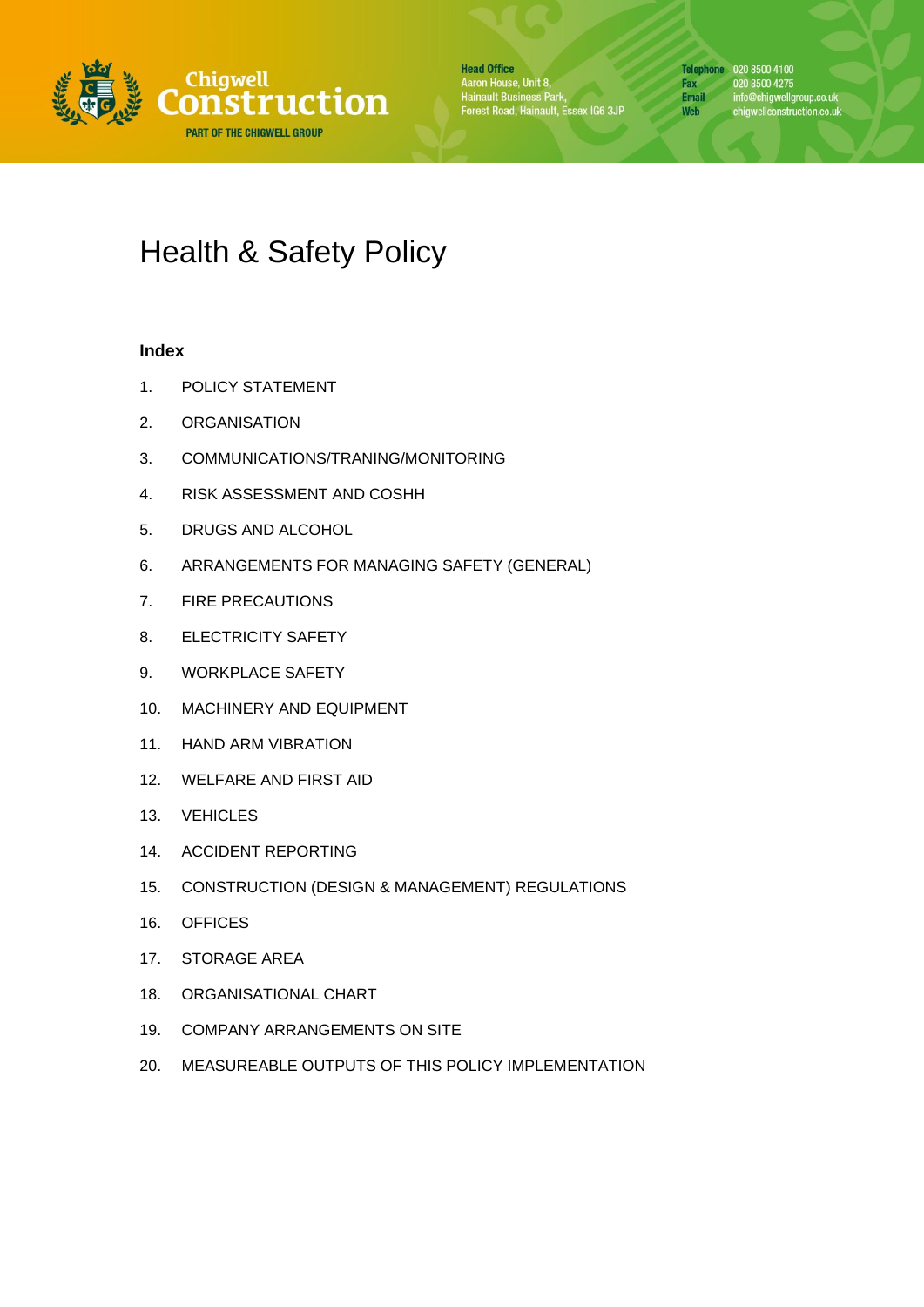



# **Health & Safety Policy Statement**

Chigwell Construction is committed to maintaining and improving, where possible, the health, welfare and safety of its employees/subcontractors and ensuring the safety of all other persons who may be affected by the Company's work activities.

## **Introduction**

The Managing Director is ultimately accountable for health and safety. He is committed to providing the resources, training and systems of work to ensure that all work activities are undertaken by competent employees in a safe manner.

The Company treats Health and Safety as an equal partner to the Environment, quality of the product it produces and commercial aspects of the business.

The specific objectives are:

- To prevent injury to persons associated with the Company's operations, damage to property and the subsequent waste of resources.
- To provide protective equipment where it is considered necessary, or for which there are legal requirements.
- To provide safety training for all employees.
- To make regular and systematic planned inspections of work places; making recommendations to improve standards of safety and give guidance on health, safety and welfare matters. The Company appointed Officer for Health and Safety Officer will operationally oversee all matters of safety and health.
- To maintain repair plant and equipment and use in line with the Provision and Use of Work Equipment Regulations 1998.
- To fully evaluate new substances, machinery and processes to facilitate safe working.
- To take into account at tendering and work planning stages, those factors which help to eliminate injury or damage.
- To ensure that Risk Assessments will be included in construction safety plans; and drawn from and agreed with Subcontractors if appropriate,
- Assessments will also be drawn from Subcontractors and suppliers, setting out the safe use of substances hazardous to health.
- To ensure accurate reporting and investigation of accidents, with a view to achieving reductions in accident rates by the analyses of causes and trends. This includes the use of a near miss reporting procedure.
- To comply with both statutory safety legislation and the clients health and safety specifications, rules and procedures. The Company will comply with the Health and Safety at Work etc. Act 1974 and associated Regulations, in particular the Management of Health and Safety at Work Regulations 1999 the Construction (Design and Management) Regulations 2015 and the Working at Height Regulations 2005.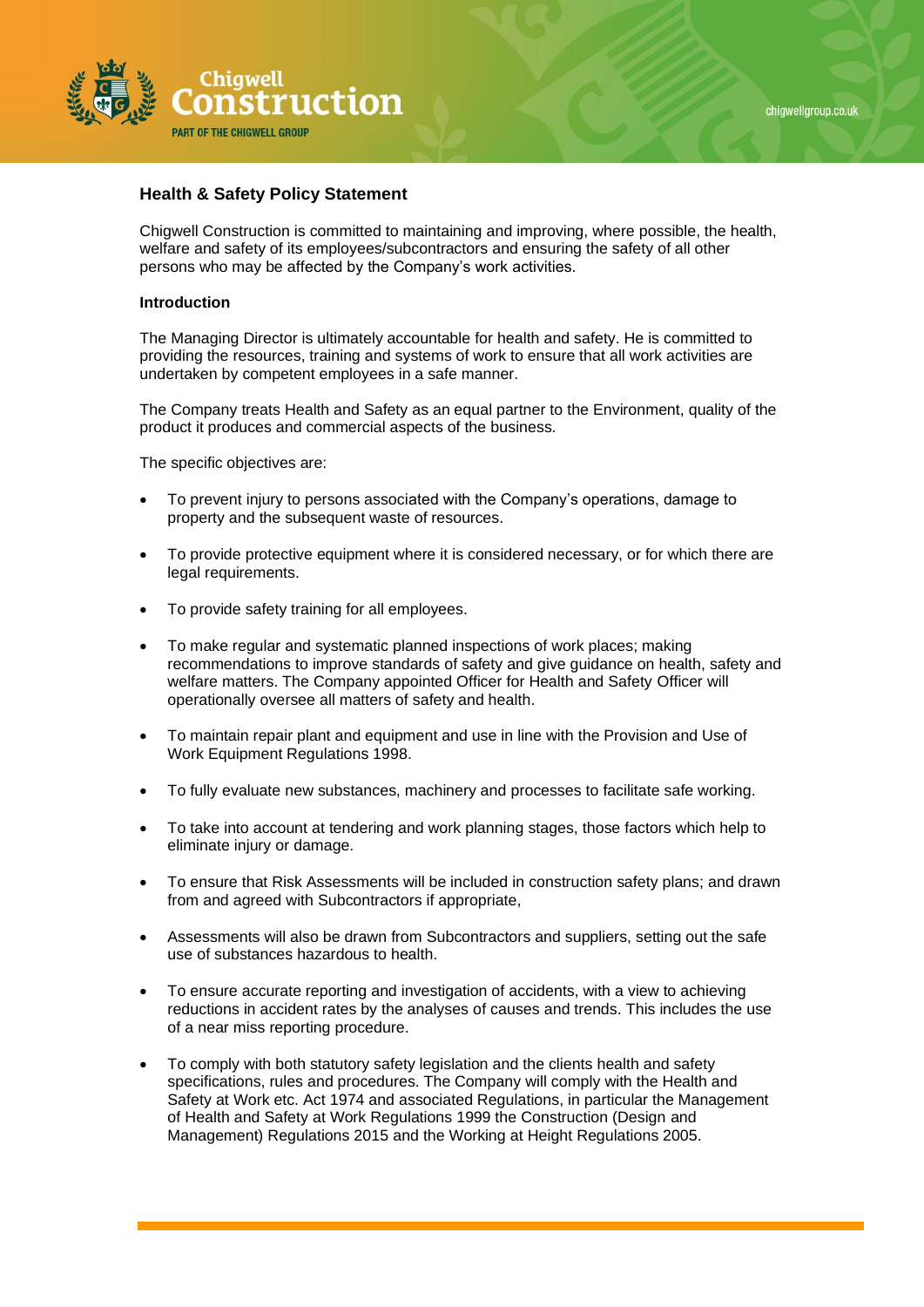

- Published approved Codes of Practice and H.S.E Guidance notes will always be complied with, if reasonably practicable.
- The Company will consult with its employees in matters of health and safety, and comply with all its statutory legal requirements.
- All employees are reminded that they have a statutory duty to take responsibility for the health and safety of themselves and of any others who may be affected by their work.
- Alcohol consumption and/or the taking of drugs will not be permitted. Any persons found to be participating in either will have their employment with the Company immediately terminated.
- A copy of this Safety Policy will be displayed on all site and office notice boards, and issued to all staff.
- Employees should make themselves aware of its contents.
- To conduct an annual meeting with its staff to discuss Health and Safety and identify any areas that require attention and a timescale and plan to implement any necessary actions.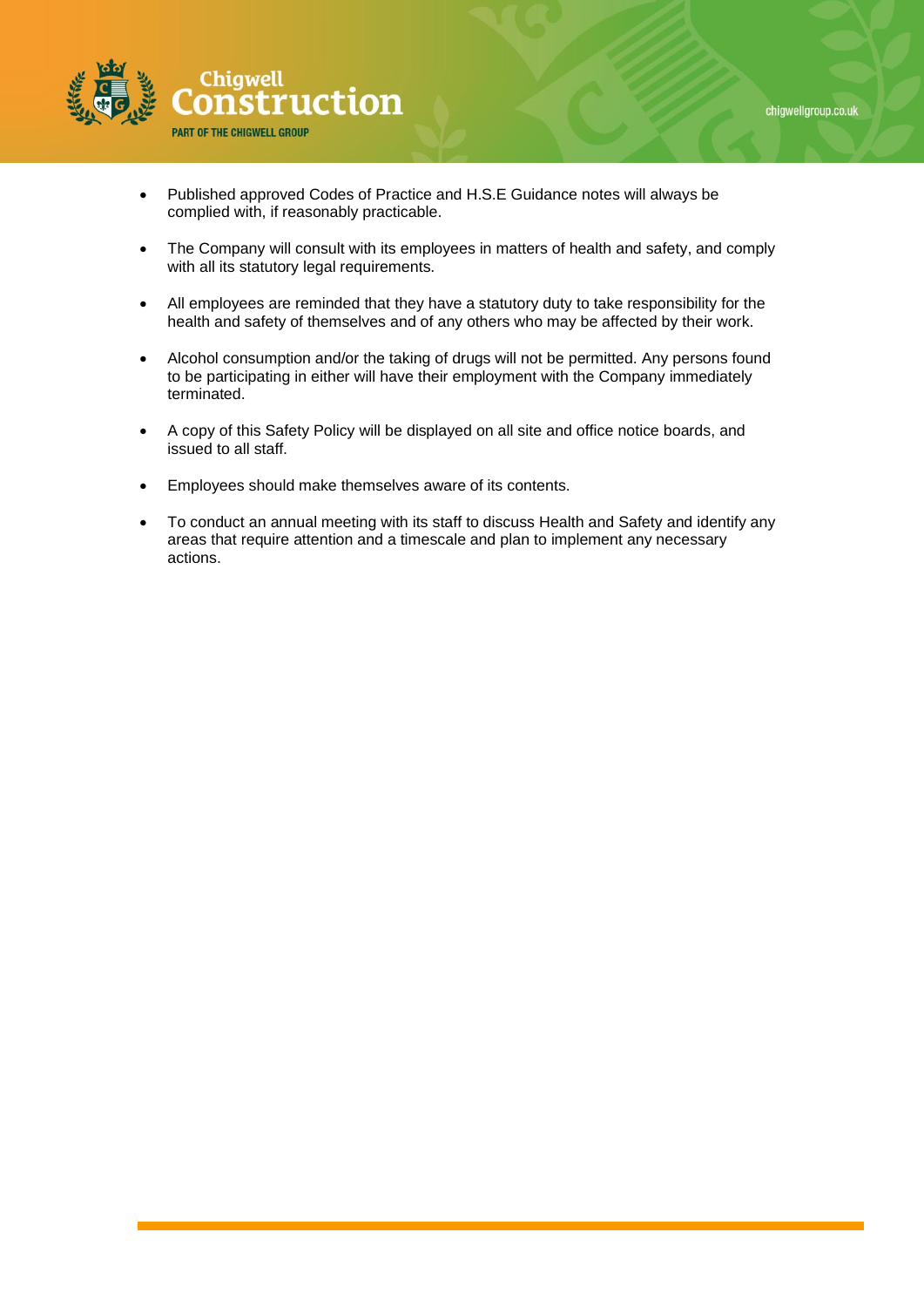

# **Organisation and Responsibilities**

The Company has established formal, internal communications to ensure employee cooperation and understanding of their roles and responsibilities. The Managing Director is responsible for the administration of the company safety management system, maintenance of records and document control, the organisation of contracts and all associated health and safety arrangements.

The identification of the specific hazards, assessment of risks, identification of the necessary management controls is a prime responsibility and is supported by effective planning to implement the controls and monitoring performance.

All employees are required to co-operate with The Company in its endeavours to maintain and improve health and safety and comply with safety legislation.

#### **Management of Health and Safety**

The Company has identified the generic risks associated with its activities which include general building works for domestic and commercial customers and working on construction sites. The Managing Director is responsible for ensuring that employees are competent to undertake the work through the provision of training and regular discussions on safety performance. They must have an understanding of method statement requirements and the supporting procedures and instructions.

This Policy will be reviewed annually to ensure that it remains relevant and effective in achieving the Company's health and safety objectives

Dean Floyd Managing Director 2<sup>nd</sup> January 2022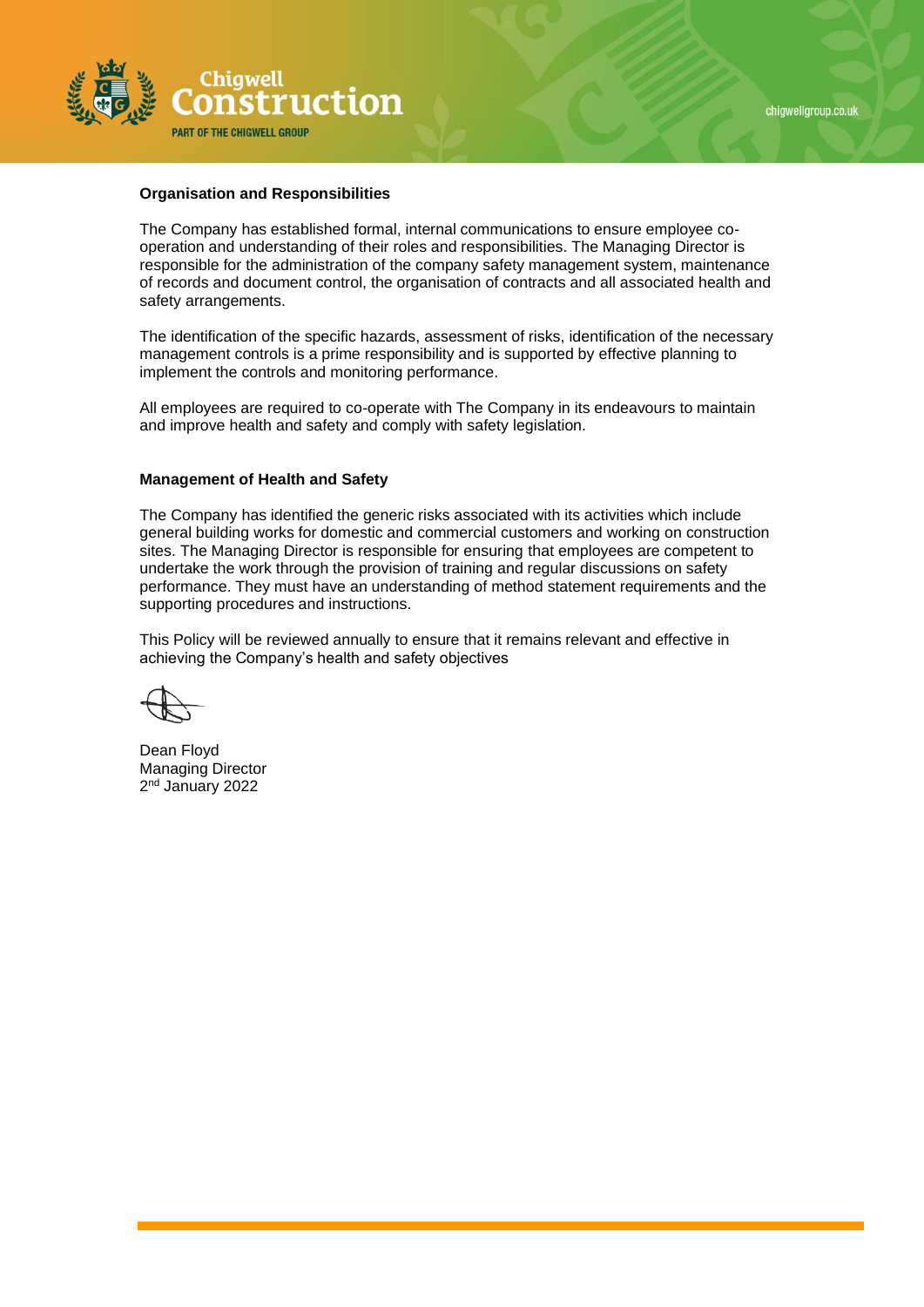



# **2. Organisation**

The Company has a Director who is responsible for the overall control of the company, the office staff, operatives and sub contractors.

## **2.1 THE DIRECTOR will:**

- a) Ensure the adoption and maintenance of proper standards of safety, health and welfare in all areas of activity of the Company to meet the requirements of the Safety at Work etc. Act 1974.
- b) Initiate the policy for the prevention of injury, damage and wastage.
- c) Ensure that adequate funds and resources are provided to meet the requirements of the policy, during tender stage and also throughout the length of each contract.
- d) Co-ordinate and monitor the Safety Policy of the Company.
- e) Ensure that effective means exist for safety communications within the Company Safety Policy document and it is distributed and displayed for the benefit of all employees and sub contractors
- f) Set up and maintain regular communication links with the client to ensure that there is complete understanding of areas of responsibility, and satisfaction, on the part of the client, as to the effectiveness of the safety policy of the company.
- g) On notifiable projects, ensure that clients are aware of their duties, the Principal Designer has been appointed and the HES notified before starting works.
- h) Ensure that adequate arrangements are made and maintained by all sub-contractors for the necessary reporting of injuries, diseases and dangerous occurrences to the Health & Safety Executive.
- i) Ensure that in the tendering and planning stage of contracts due allowance is made for adequate welfare facilities, for equipment to avoid injury, damage and wastage, including appropriate fire-fighting equipment, and for those additional factors required by the Construction (Design & Management) Regulations 2015 and the Working at Height regulations 2005.
- j) Keep up to date with recommended Codes of Practice and new safety literature; circulate information to each level of employee.
- k) Foster, within the Company, an understanding that injury prevention and damage control are an integral part of business and operational efficiency.
- l) Set an example of high personal standards of application and discipline in 'safety'.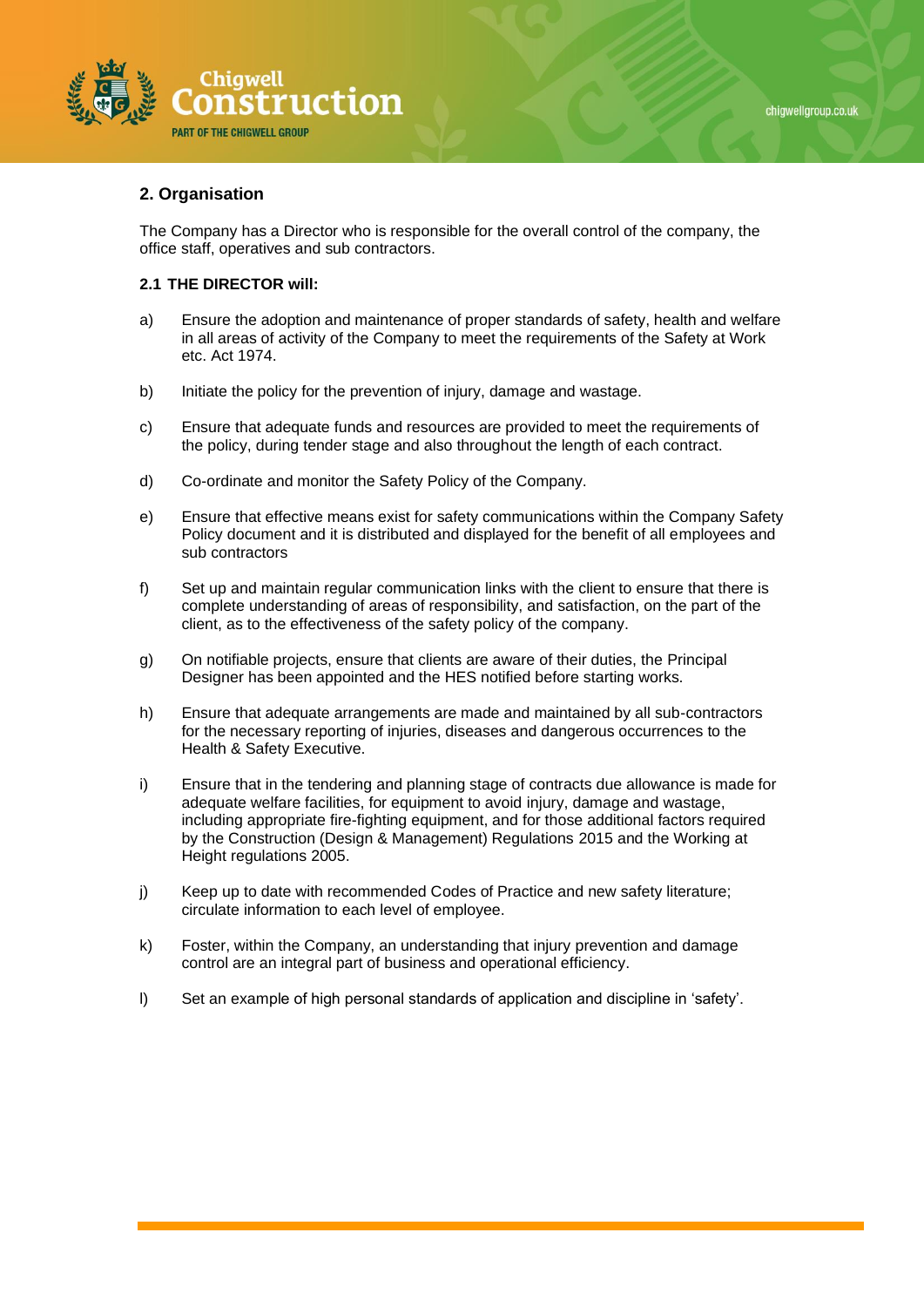

## **2.1 THE CONTRACTS MANAGERS will:**

- a) Understand the Company's Safety Policy and appreciate the responsibility of each individual.
- b) Know the requirements of the Health & Safety at Work etc. Act 1974, the Management (Health, Safety and Welfare) Regulations 1999, the Construction (Design & Management) 2015, and the Working at Height Regulations 2005 and other appropriate Regulations and ensure that they are observed on sites under his control.
- c) Co-ordinate and monitor the Safety Policy of the Company.
- d) Ensure that effective means exist for safety communications within the Company, in particular that the Company Safety Policy document is distributed and displayed for the benefit of all employees.
- e) Ensure that employees receive adequate and appropriate safety training.
- f) Institute proper reporting, investigation and costing of injury, damage and loss; promote action to prevent recurrence;
- g) Carry out risk assessments and determine at the contract planning stage:
	- (i) The most appropriate order and method of working consistent with safe working.
	- (ii) Facilities for health, hygiene and welfare and, if these are to be shared, the arrangements to Form F.2202.
	- (iii) Provision for adequate site access, egress and lighting.
	- (iv) Hazards which might arise from overhead power lines, underground services, and other situations which might lead to improvisations on site.
	- (v) Provision for proper stage for highly flammable liquids and other hazardous substances.
	- (vi) Basic fire precautions.
	- (vii) Requirements for induction and specialist training relating to the contract.
- h) Provide instructions to site (on large sites this to be in written form) to establish a working method, to explain the sequence of operations, to outline potential hazards and to indicate precautions to be adopted.
- i) Check over working methods and precautions with site management before work starts, consulting with the Safety Consultant, as appropriate.
- j) Ensure that work, once started, is carried out as planned and that the Construction Regulations, other appropriate Regulations and Codes of Practice are observed on site.
- k) Insist that safe working practice is always observed.
- l) Keep up-to-date with recommended Codes of Practice and new safety literature; circulate information applicable to each level of employee.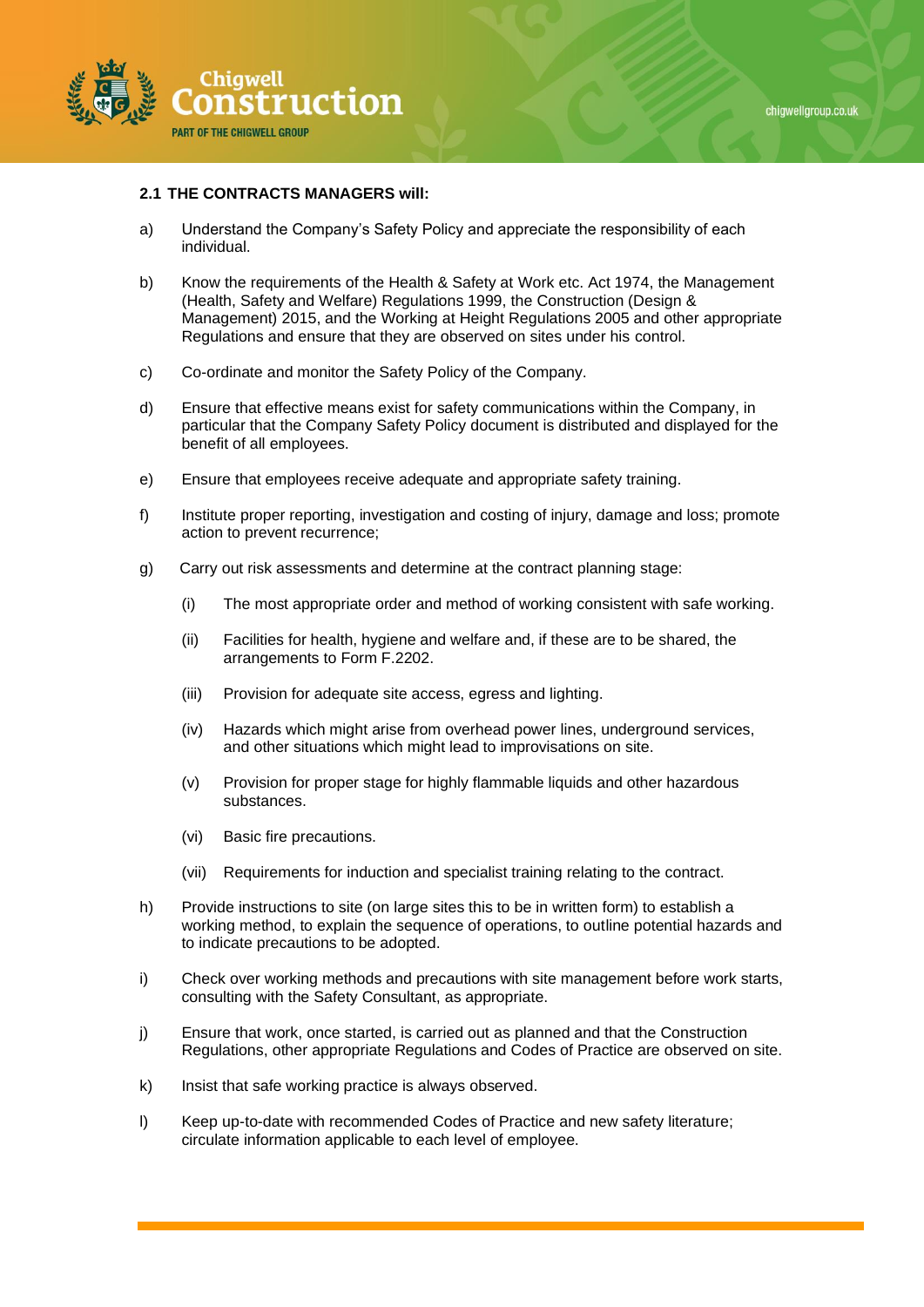

- m) Reprimand any individual, with adequate training failing to discharge his responsibilities satisfactorily; take disciplinary action as necessary.
- n) Carry out site inspections, at least on a weekly basis, to see that only safe methods of working are in operation and take steps to stop any dangerous practices, if necessary requiring work on any site to cease until proper safety standards are observed.
- o) Make sure that particular attention is paid to new items of plant, new materials/substances and new work methods; obtain appropriate 'hazard data sheets' from suppliers; carry out assessments and determine any necessary control methods. Ensure that the information on any potential hazard, the results of the assessment and required control methods are given to the workforce, that adequate training and instruction is given and that the specified controls are implemented and monitored on a regular basis. Be responsible for ensuring that no new items of plant or equipment are introduced into the Company's operations without his authority or the authority of a consultant specialist.
- p) Foster, within the Company, an understanding that injury prevention and damage control are an integral part of business and operational efficiency.
- q) Set an example by high personal standards of application and discipline in 'safety'.

## **2.2 SUPERVISORS / FOREMAN will:**

- a) Understand the broad requirements of safety regulations and the need for safe working.
- b) Organise sites so that work is carried out to the required standard with minimum risk to equipment and materials.
- c) Give all operatives precise instructions on their responsibilities for correct working methods; see that they do not take unnecessary risks.
- d) Ensure that any electricity supply is installed without endangering men and equipment.
- e) Ensure that fire fighting equipment is maintained and ready to use.
- f) Check that all items of machinery and plant, including power and hand tools, are maintained in good condition and the persons using them are adequately trained. Maintain records of inspections and training as detailed in the "arrangements".
- g) Make sure that suitable protective clothing and equipment is available and used as appropriate, in accordance with the Personal Protective Equipment Regulations 1992, and that first aid equipment is readily available.
- h) Implement arrangements with other contractors on site, to avoid confusion about areas of responsibility.
- i) Report all injury accidents and dangerous occurrences to the Director; investigate these accidents and occurrences in an attempt to establish the cause and to prevent a recurrence.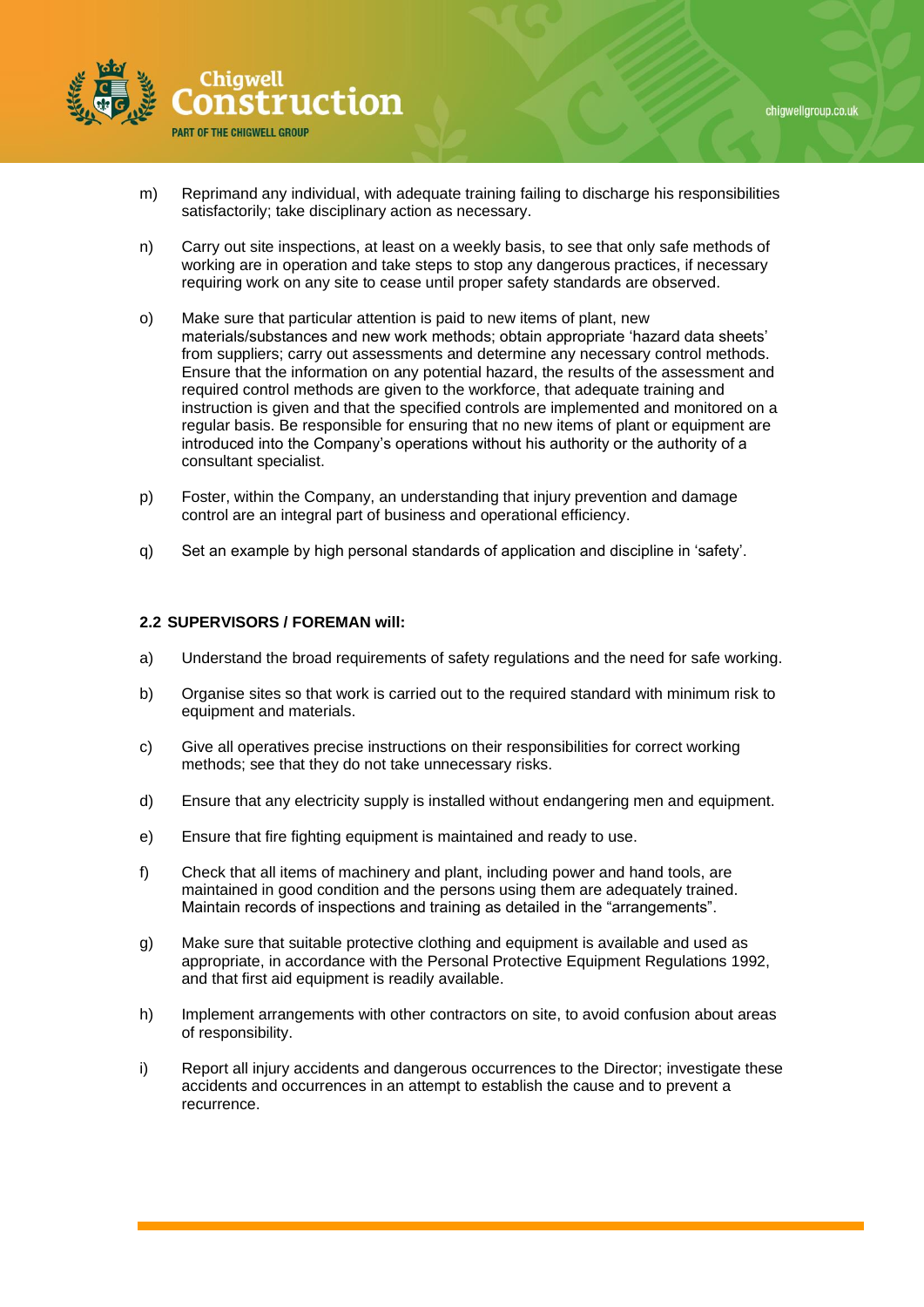



- j) Accompany HSE Enforcement Officer (Factory Inspector) on any site visits and act on his recommendations. In the event of an 'improvement' or 'prohibition' notice by the Officer he will telephone details to the Director, with particular responsibility for health and safety, immediately.
- k) Set an example in all 'safety' matters.

## **2.3 EMPLOYEES AND SUB CONTRACTORS will:**

- a) Observe safe practices and use the correct tools and equipment for the job; use the safety equipment and protective clothing supplied.
- b) Keep tools and equipment in good condition.
- c) Report defects in plant or equipment and any safety hazards that arises, to their Site Foreman/Manager, as appropriate.
- d) Avoid any improvisation which entails unnecessary risk.
- e) Warn new employees/sub contractors of known hazards.
- f) Refrain from horseplay and the abuse of welfare facilities.
- g) Make themselves familiar with fire and emergency procedures affecting their place of work.
- h) Develop a personal concern for 'safety' for themselves and for other, particularly newcomers and young people

# **3. Communications/Training/Monitoring**

With a Company of this size informal arrangements for ensuring that all persons are fully involved and aware of requirements is considered adequate. There are however regular discussions in respect of work planning and retrospectively on how work has been completed. This process provides a means of accessing performance and client satisfaction.

The Director is responsible for ensuring that each employee received adequate instructions and training to undertake the work in a safe manner.

The company is aware of the additional risks that may follow as a consequence of the employment of young persons and will take all measures necessary to minimise those risks so far as is reasonably practicable. The company will assess and document the additional risks and measures provided to ensure the health and safety of young persons.

The company is aware of the statutory restrictions imposed upon work undertake by young persons and will comply with these restrictions. Young persons will be given the raised level of information, instruction, training and supervision required to enable them to work safely.

The Director in co-operation with the Company Safety Officer will implement "Tool – box" talks at regular intervals. Topics can be specific to a particular project, or on general health & safety matters, e.g. reason for assessments, changing legislation etc.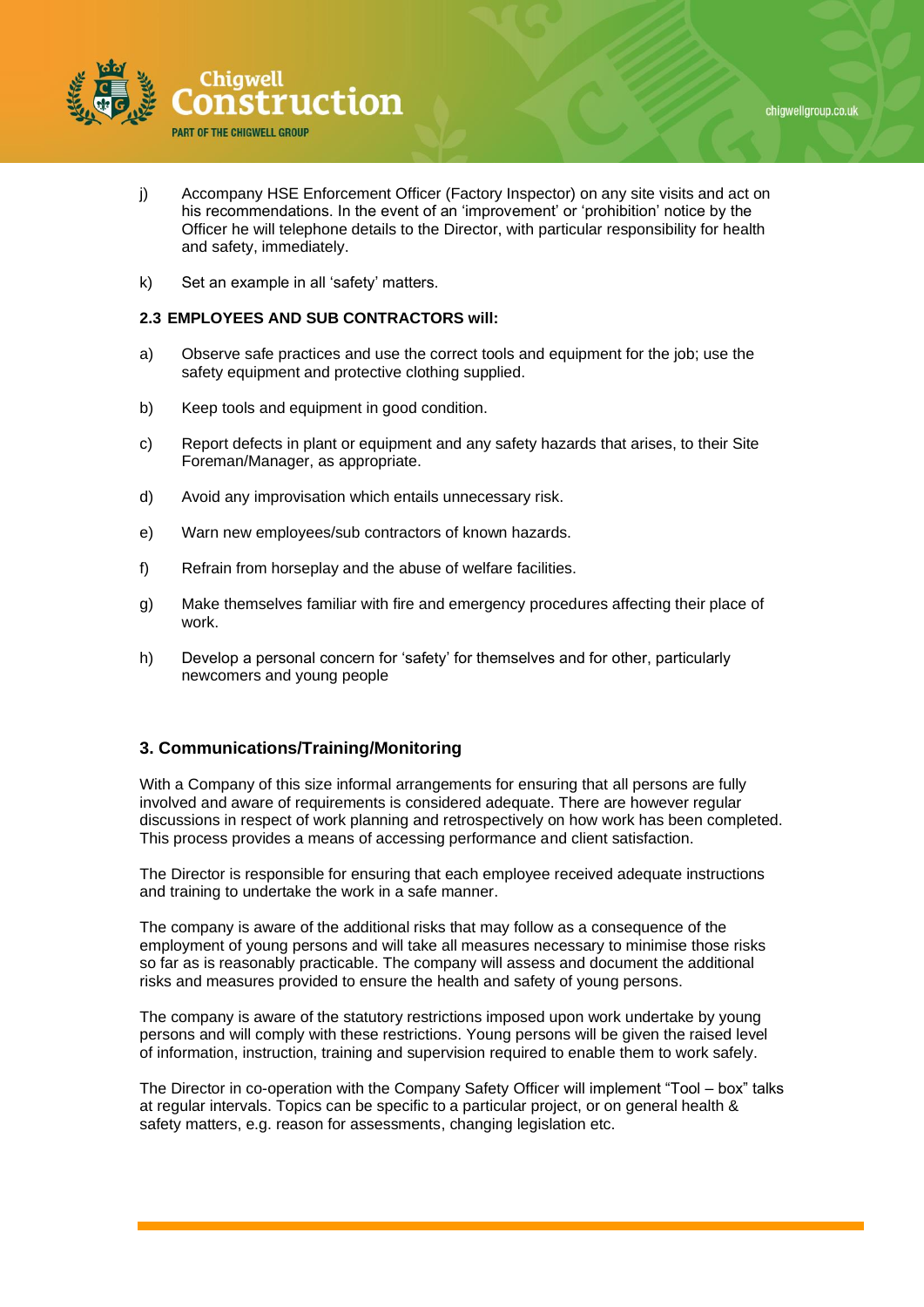

# **3.1 MONITORNG AND REVIEWING POLICY**

The Health and Safety at Work etc Act 1974 requires that the Company Health and Safety Policy and its implementation be monitored and reviewed as necessary.

The Management of Health and Safety at Work Regulations 1999 require the monitoring and review of arrangements to achieve progressive improvement.

All employees are encouraged, and expected, to bring to the notice of the Director any areas where the Company Policy on Health, Safety and Welfare appears to be inadequate or requires clarification.

The Director shall liaise with the external Health and Safety Advisor, the Health and Safety Executive, Building Employers Confederation and other professional bodies, and actively seek advice and information regarding changes in Health, Safety and Welfare legislation and new or revised working practices.

Monitoring shall be carried out on a daily basis by the Contracts Manager on his regular visits and formally by the external Safety Advisor at regular intervals, dependent on the complexity of the project.

## **4. Risk Assessments and COSHH**

4.1 The Director is responsible for ensuring that all for foreseeable hazards associated with the Company activities are identified, the risks assessed and appropriate controls put in place and maintained. These assessments will be undertaken in compliance with this Safety Policy, the Management of Health and Safety at Work Regulations 1999 and other specific Regulations including the Construction (Design and Management) Regulations 2015, the Working at Height Regulations 2005 and Health and Safety (Manual Handling Operations) Regulations 1992, etc.

4.2 Risk assessments and the writing of method statements shall be carried out by the responsible manager.

Previously produced assessments and method statement shall be retained, by the responsible Direct, for future reference.

A suitable and sufficient risk assessment should:

- Identify the significant risks arising out of the work
- Enable the company to identify and prioritise the measures that need to be taken to comply with the relevant statutory provisions
- Be appropriate to the nature of the work and such that it remains valid or a reasonable period of time

The risk assessment, prepared by the Contracts Manager, shall:

- Ensure that all relevant risks or hazards are addressed for each work activity
- Address what actually happens in the work place or during the work activity
- Ensure that all groups of employees and others who might be affected are considered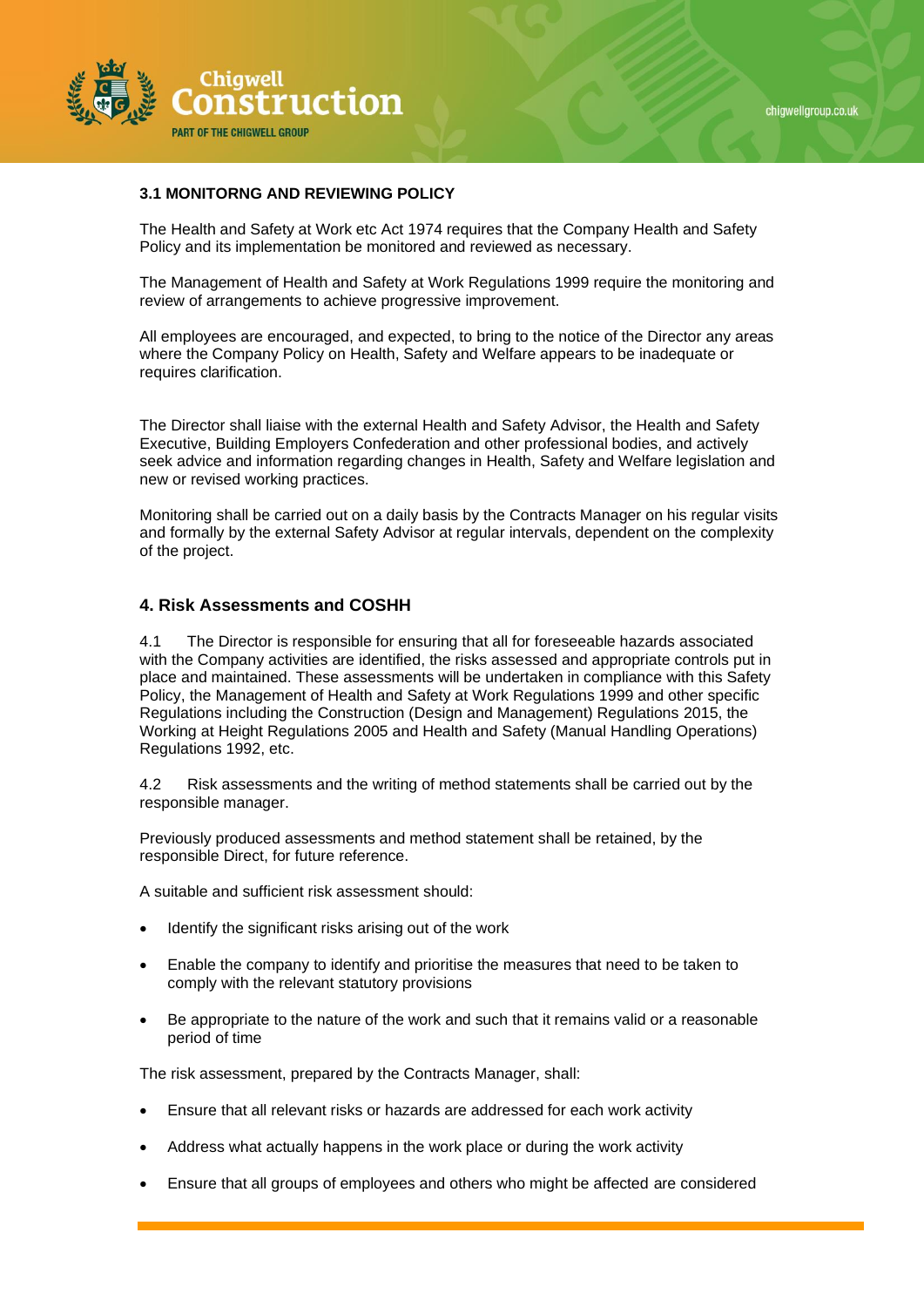

- Identify groups of workers who might be particularly at risk, e.g. the young or inexperienced, lone workers, or the disabled
- Take account of existing preventative or precautionary measures

If the work activity is sufficiently similar to previously assessed jobs, then the Contracts Manager may modify and use the original assessment accordingly.

The Contracts Manager shall produce a written safety method statement for hazardous activities based on the findings of the risk assessment.

The Contracts Manager shall ensure that (sub) contractor produce risk assessments and safety method statements, as required, whether for inclusion in the Health and Safety Plan or not.

The Contractors Manager shall pay due attention to the Principal Designers outline Health and Safety Plan and shall incorporate the risk assessments and safety method statements produced in the Construction Stage Plan, when the contract falls under the CDM regulations.

The Contracts Manager shall review and revise the risk assessments and safety method statements to take account of developments that may suggest they are no longer valid or that they can be improved. The reviews shall take place on a regular basis, the Foreman and (sub) contractors shall be involved in the process. The Foreman shall ensure that employees and the self-employed are consulted in order that they are able to discuss and offer advice on matters which affect themselves.

4.3 Suppliers safety data sheets are obtained for each product and hazardous substances identified. Operatives are provided with a copy of the COSHH assessment and of the control measures required; arrangements are made to ensure that the necessary information is passed on to the operatives concerned.

## **5. Alcohol and Drug Abuse**

Alcohol or drug abuse can adversely affect the health and safety of the consumer, and others can be endangered by their actions or omissions.

It is the Company's policy that any of its employees suspected of being under influence of alcohol or drugs will be sent home or off site without pay Persistent offenders are liable to be dismissed.

It must be noted, however, that symptoms suggesting that a person may be under the influence of alcohol or drugs may be created by other conditions, i.e. heat exhaustion, hypothermia, diabetes etc or from legitimate medication prescribed by a doctor. These conditions, whilst still requiring that the person be removed from the work place for safety reasons, will obviously affect any disciplinary action that may be considered and therefore, if there is any doubt by line management over the cause of the persons condition, medical advice shall be sought immediately.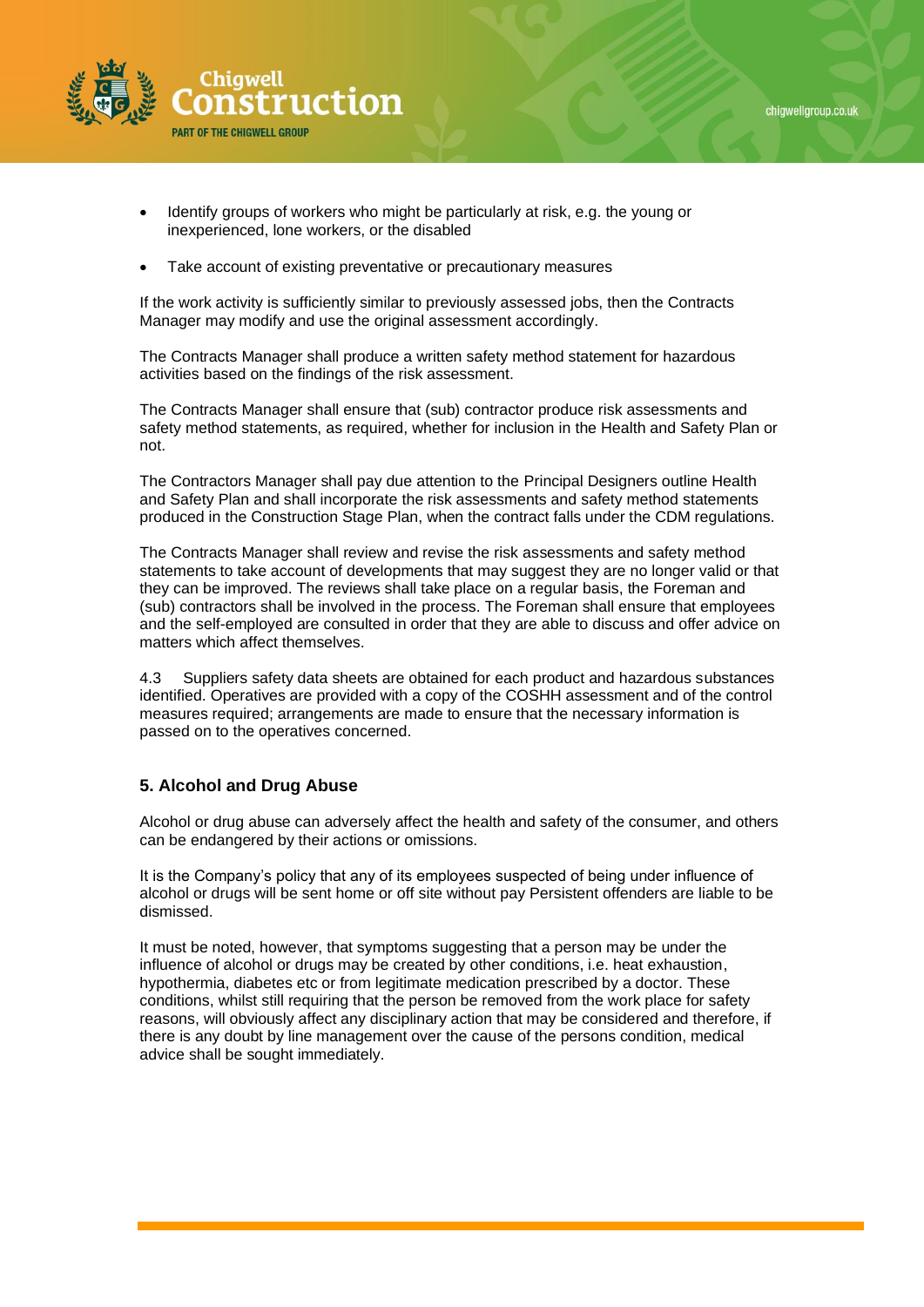

# **6. Arrangements for Managing Safety (General)**

The significant risks associated with The Company activities on site are outlined in the arrangements section 7 of this policy.

## **7.1 FIRE PRECAUTIONS (STORE & OFFICES)**

7.1 The Director shall ensure that:

- The risk of emergencies arising is as low as possible.
- The means of raising the alarm is regularly tested and serviced.
- Fire fighting equipment is serviced and is in accessible positions.
- Emergency routes and assembly points are kept clear, signed and adequately lit.
- There are arrangements for calling the emergency services.
- That employees are trained in evacuation procedures and method of raising the alarm.

#### **(On Site)**

7.2 T he Construction (Design and Management) Regulations 2015 require the Principal Contractor to develop the health and safety plan so that it incorporates the common arrangements, including emergency procedures.

The Construction (Design and Management) Regulations 2015 require employers to prevent risk from fire, explosion, flooding, and asphyxiation, provide emergency routes and exits, make arrangements for dealing with emergencies.

The Company places a priority on the prevention of fire and to this end when on site will ensure that all operatives are made aware of the established emergency procedures that have been put in place by the Principal Contractor. Operatives must ensure that combustible rubbish must be cleared regularly

In circumstances where the risk of fire is increased e.g. working alongside plumbers, the Director will ensure that a fire extinguisher is kept at the place of work.

7.3 At each location adequate means of escape must be identified and maintained. Escape routes and fire exits, must be kept clear at all times.

## **8. ELECTRICAL SAFETY**

8.1 The Company procedures and electrical equipment are to comply with the Electricity at Work Regulations 1989, the Regulations for electrical Installations (IEE Wiring) Regulations, Electrical Equipment (Safety) Regulations 1994 HS(G)141 "Electricity Safety on Construction Sites" and HSE Construction Sheet C56.

8.2 The Director are responsible for:

- Establishing systems for the legal formal inspection and tests of portable electric powered tools.
- Assessing workplace risks.
- Establishing and maintaining site working systems.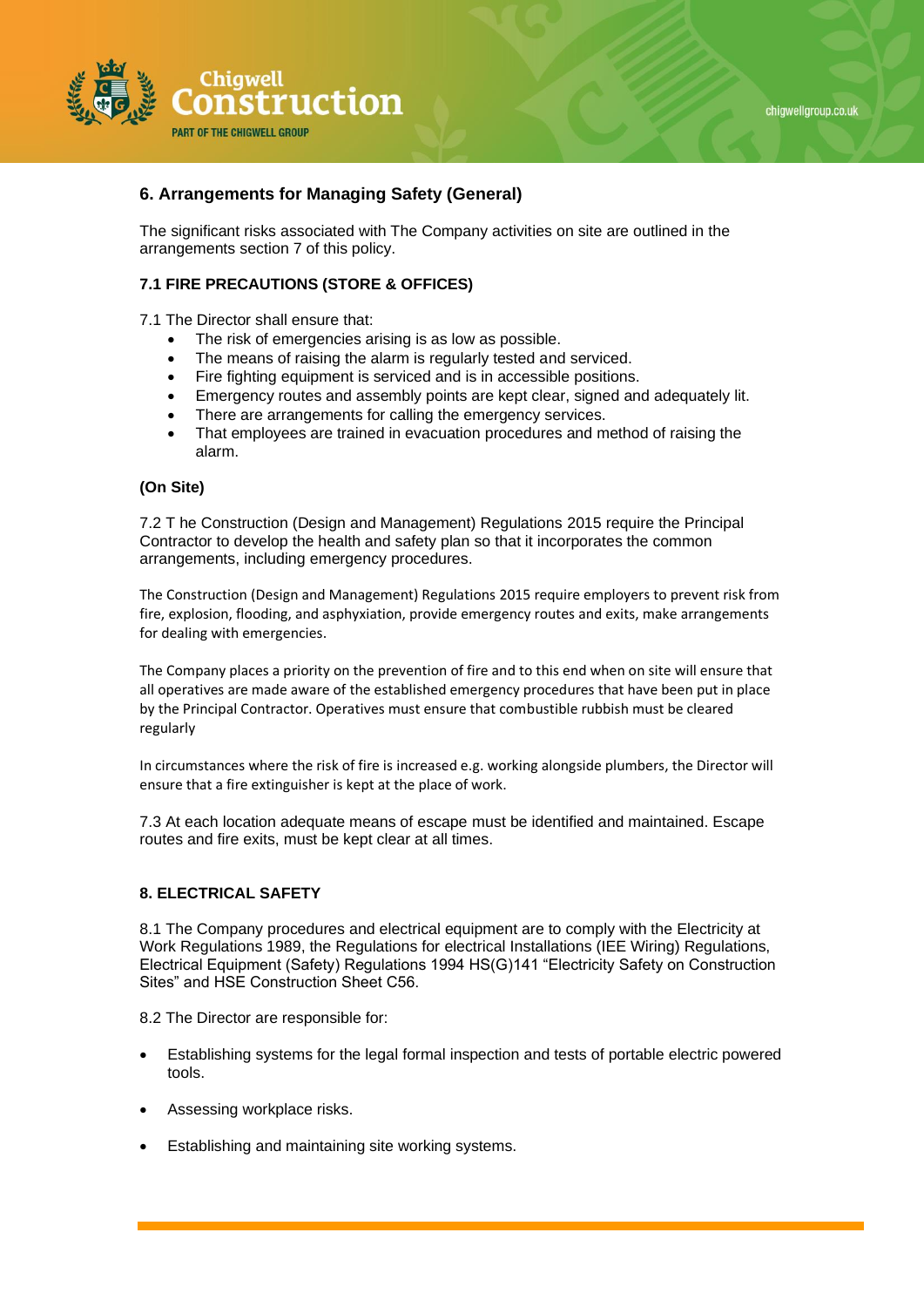



- Ensuring that systems are in place to isolate electric supplies and installations prior to starting work.
- Ensuring that employees are competent and authorised to undertake work on electrical installations providing suitable tools and insulating barriers and insulating materials.
- Providing adequate supervision ensuring visible inspections of electric powered tools, equipment and leads prior to use. (See section 7 Company Arrangement).

## **9. WORKPLACE SAFETY**

The Construction (Design and Management) Regulations 2015 set out requirements for a good working environment, for construction activities, that the Company considers to be a minimum standard. The Regulations will be fully complied with, the Company will promote good housekeeping on contract sites and in site offices.

The Director and employees will ensure that working sites are kept as tidy as practicable, that debris is regularly and safely removed and those sites at the end of the day are left in a safe condition.

Operatives must observe site rules set by the Client/Principal Contractor.

# **10. MACHINERY AND EQUIPMENT PROTECTION**

The Company recognises that hazardous situations involving machinery and equipment must be controlled in order to avoid injury and damage. Statute Law prescribes a standard of protection that the Company regards as a minimum. The requirements of the Provision and Use of Work Equipment Regulations 1998 will be made known to the appropriate sub contractors and will be complied with at all times. The Director will ensure, by regularly checking site operations, that no new items of machinery or equipment are introduced without his authority or the authority of a consultant specialist.

The Contracts Manager and Foreman will carefully examine and check any item of hired plant or equipment when it arrives on site or is collected from a supplier and no item of hired plant or equipment will be taken into use on site unless it is in good condition and repair. Any item of hired plant or equipment becoming damaged or unserviceable will be taken out of use immediately and arrangements made for its removal from site.

All company owned power tools and equipment will be examined by competent persons every three months and the Director will maintain written records of these examinations.

The Contracts Manager will ensure that all electrically operated tools are used at reduced voltage (110 voltcentre tapped) and particular care will be taken to ensure that cables are adequately protected.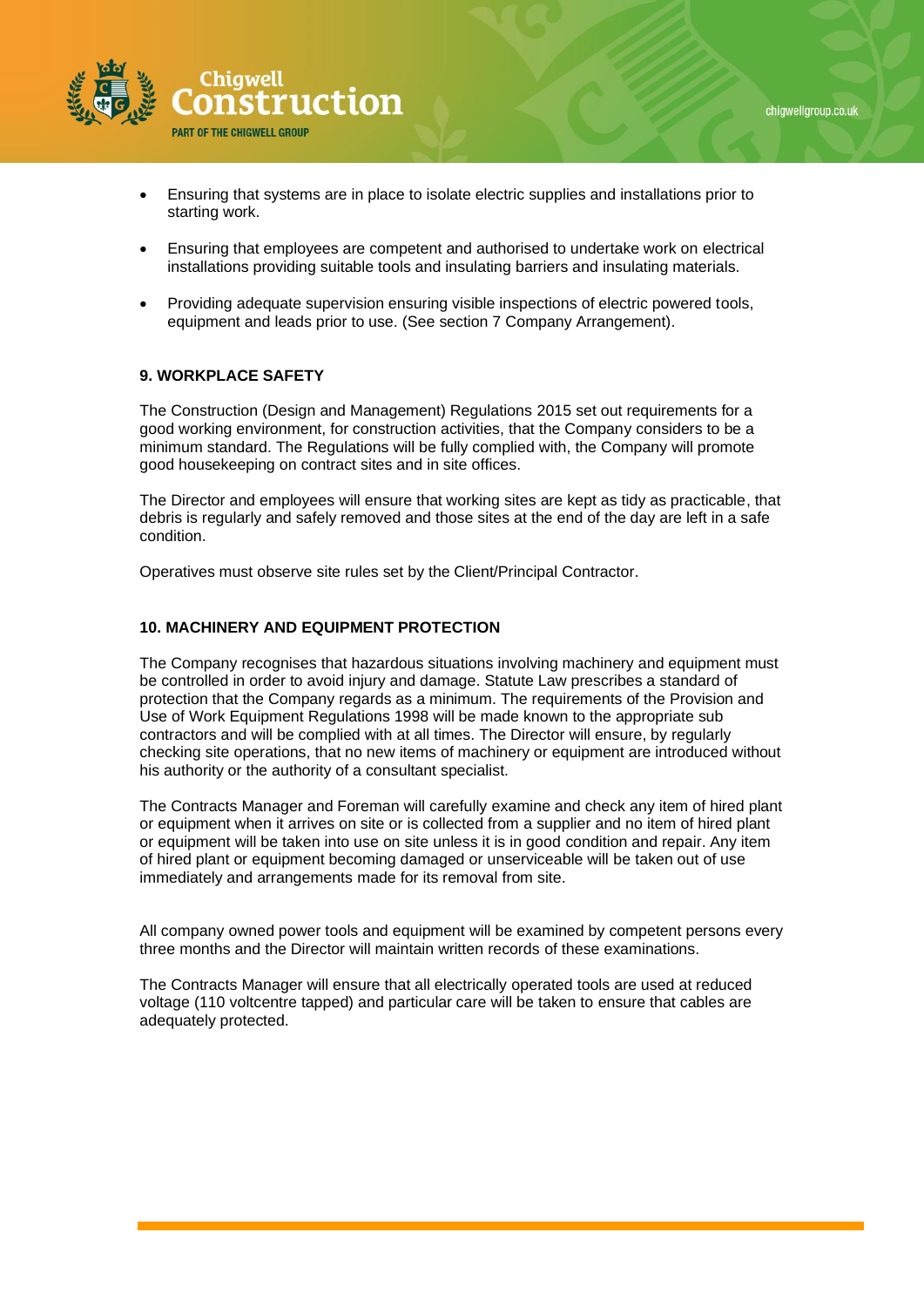

## **11. HAND-ARM VIBRATION PROTECTION**

The Company recognises the hazard of hand-arm vibration associated with the use of machinery and equipment this must be controlled in order to avoid injury and damage.

The Director will ensure, that when selecting new items of machinery or equipment to replace old equipment, that they emit lower vibration levels by checking equipment manufacturers' literature for laboratory test vibration levels.

In order to minimise risks the Director will:

- Look for alternative ways of working which eliminate the vibrating equipment altogether.
- Ensure that employees use the most appropriate equipment for each job.
- Minimise the time individuals use the equipment e.g. job rotation.
- Break up periods of continuous equipment use by individuals (introduce other tasks).
- Design the job so that poor posture (which may cause strain on hands and arms) is avoided.
- Construct jigs to hold materials or tools.
- Maintain tools to the manufacturer's specifications to avoid worsening vibration. For example:
- replace vibration mounts before they are worn out;
- ensure rotating parts are checked for balance and replace them if necessary;
- keep tools sharp.

The Director shall ensure that employees are informed of:

- potential sources of hand-arm vibration;
- the health effects of hand-arm vibration;
- risk factors (e.g. high levels of vibration, daily length/regularity of exposure);
- how to recognise and report signs of injury;
- ways to minimise risk, including:
- changes to working practices to reduce vibration exposure;
- correct selection, use and maintenance of equipment;
- how to use tools to reduce grip force, strain, etc;
- maintenance of good blood circulation at work, e.g. by keeping warm, exercising fingers and not smoking.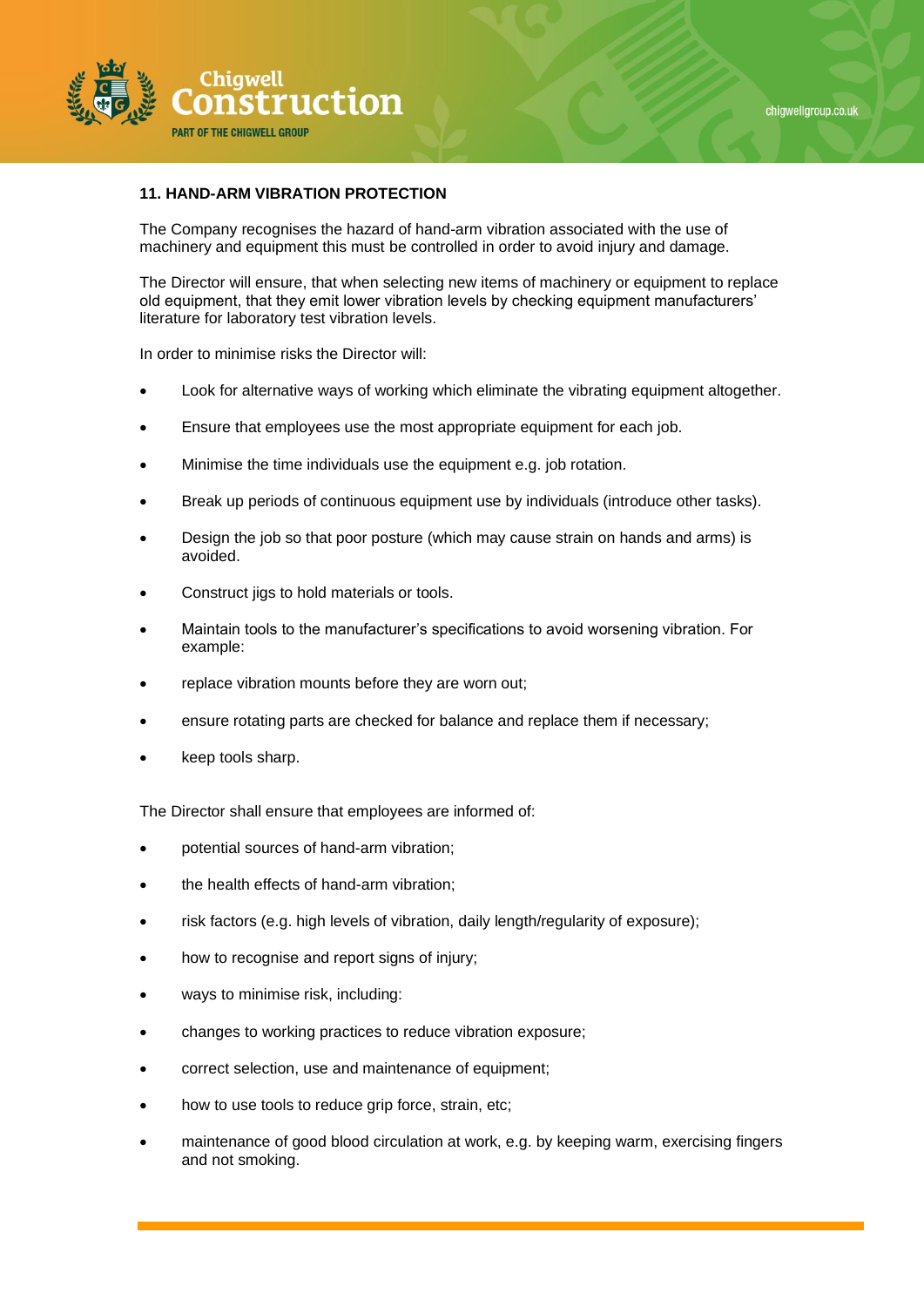

# **12. WELFARE AND FIRST AID**

As well as the provision for a first aid kit provided in the Company offices each installation vehicle carries a first aid kit suitable for the work and number of persons on work site. As first aid equipment is used, replacements are requested from the Director, who is responsible for maintaining a store.

Welfare arrangements – e.g. toilets, washing, resting, provision for heating food and making hot drinks and the provision of drinking water are provided by the Director in accordance with the Workplace (Health, Safety and Welfare) Regs 1992 and Construction (Design and Management) Regs 2015.

## **13. VEHICLES**

All drivers are required to inform the Director should they be involved in a Road Traffic Accident, and of any incident resulting in a court imposing 'Penalty-Points' on the driver's license or disqualification. Road Traffic Accidents are subject to Euro Windows Accident Reporting Procedure for industrial accidents.

Drivers are to ensure they comply with maintenance arrangements. Any reduction in performance or defect which is likely to infringe Road Traffic law or safety must be rectified as soon as possible. No vehicle should be driven if its condition makes it unsafe or infringes the law.

13.1 Drivers are responsible for ensuring that all goods, materials and equipment are secured at all times whilst the vehicles are in motion.

13.2 All drivers and passengers must use seat belts.

## **14. Accident, Incident, Dangerous Occurrence Reporting and Investigation**

#### **14.1 Introduction**

- **14.1.1** All accidents, incidents/occurrences, near-misses and work-related ill health shall be investigated to identify underlying causes as well as any remedial action which may be required to avoid any reoccurrence. In certain circumstances, investigations may be conducted for the dominant purpose of briefing the Company's legal advisers in order to obtain advice on or for use in any anticipated legal proceedings which may be contemplated.
- 14.1.2 There is a statutory requirement18 to report certain Accidents, Dangerous Occurrences and Diseases to the HSE. There is also a need to provide a record of accidents, incidents, near misses and work-related ill health situations for The Company's insurers in the event of a claim and / or the HSE when required. This policy also relates to accidents, incidents, near misses or work-related ill health involving non-employees and members of the public.

#### **14.2 Company Standards**

**14.2.1** All accidents, incidents, near misses and work-related ill health shall be reported, investigated and recorded in accordance with Company Procedures. These are to be recorded in the Accident Book and entered onto the Accident Database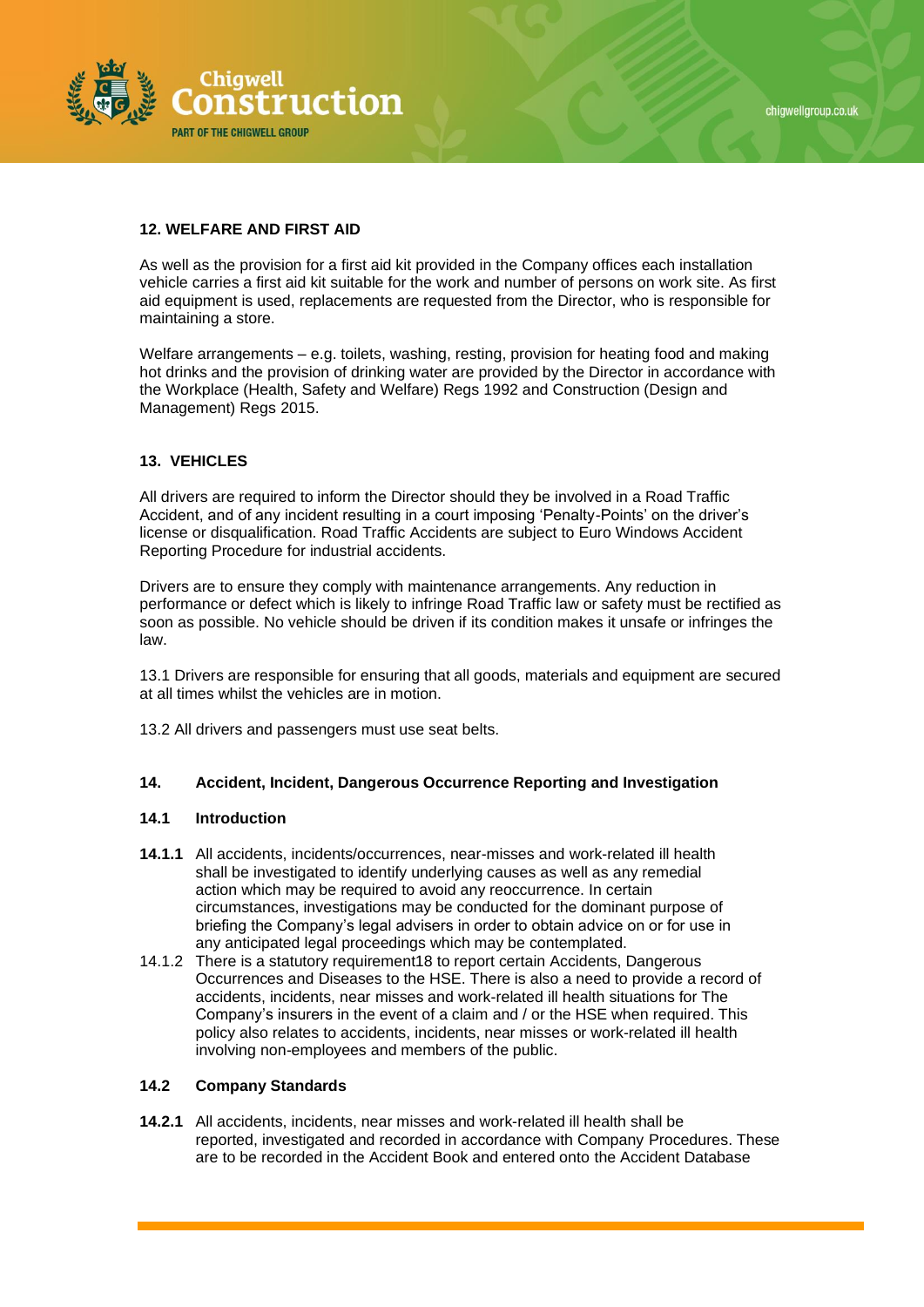

within 48 hours at the relevant branch. The Accident Book record should be scanned onto the Accident Database

**14.2.2** The nature and extent of investigation required will be determined by the SHEQ Department and relevant branch manager and will be largely dependent on whether the incident is considered to be 'serious'.

## **14.3 Accident/Incident Reporting and Recording**

- **14.3.1** In the event of any injury, First Aid and medical attention must be provided as quickly as possible (as long as it is safe to do so). If an injury appears to be serious, operatives should call the emergency services immediately.
- **14.3.2** In the event of a:-<br>**14.3.2.1 Eatal Acci**
- **14.3.2.1** Fatal Accident: This must be immediately reported to the emergency services followed by the branch and the SHEQ Department. The HSE must be notified by the quickest means available and General Managers and SHE Managers should take responsibility for ensuring this is done. Except for making the immediate area safe, the scene of an accident should not be disturbed without the permission of the investigating authorities.
- **14.3.2.2** Serious Accident: This must be immediately reported to the Regional SHE Manager and the Line Manager by the quickest means available. The Regional SHE Manager will then report it to the HSE as necessary. Except for making the immediate area safe and allowing any medical attention to be administered, nothing shall be disturbed until the Regional SHE Manager or the investigating authorities have investigated and confirmed that the scene is released.
- **14.3.2.2.1.** Over Seven Day Injuries: Where a worker has been incapacitated and unable to carry out normal duties for more than seven consecutive days through a work related injury, it must be recorded as such on the Accident Database and reported to the HSE by the Regional SHE Manager within a maximum of 15 days.
- **14.3.2.3** Minor Accident: Persons involved in a minor accident, which involves injury, shall obtain treatment from a First Aider or the nearest Accident and Emergency hospital if required.
- **14.3.2.3.1.** Over Three Day Injuries: If the worker has been incapacitated and unable to carry out normal duties for more than three consecutive days through a work related injury, it must be recorded as such on the Accident Database.
- **14.3.3** Dangerous Occurrence/Near Miss, A dangerous occurrence is an incident where fortunately no one was hurt. This could be falling off a ladder without sustaining an injury or falling objects/equipment without causing injury. These incidents should be reported as soon as possible to the Regional SHE Manager/Advisor by the quickest means available.

#### **14.4 Investigation**

- **14.4.1** Minor accidents/incidents are to be investigated by the Branch Managers and Supervisors and where necessary the SHE Managers/Advisors will assist and review the findings.
- **14.4.2** The Company's SHEQ Department will investigate any incidents deemed to be sufficiently serious which can include the following:
- **14.4.2.1** Any fatality arising out of our activities whether involving an employee or any other person such as a sub-contractor or member of the public;
- **14.4.2.2** Any incident which injures a member of the public which requires them to immediately travel to hospital;
- **14.4.2.3** Any injury to a worker which may be required to be reported in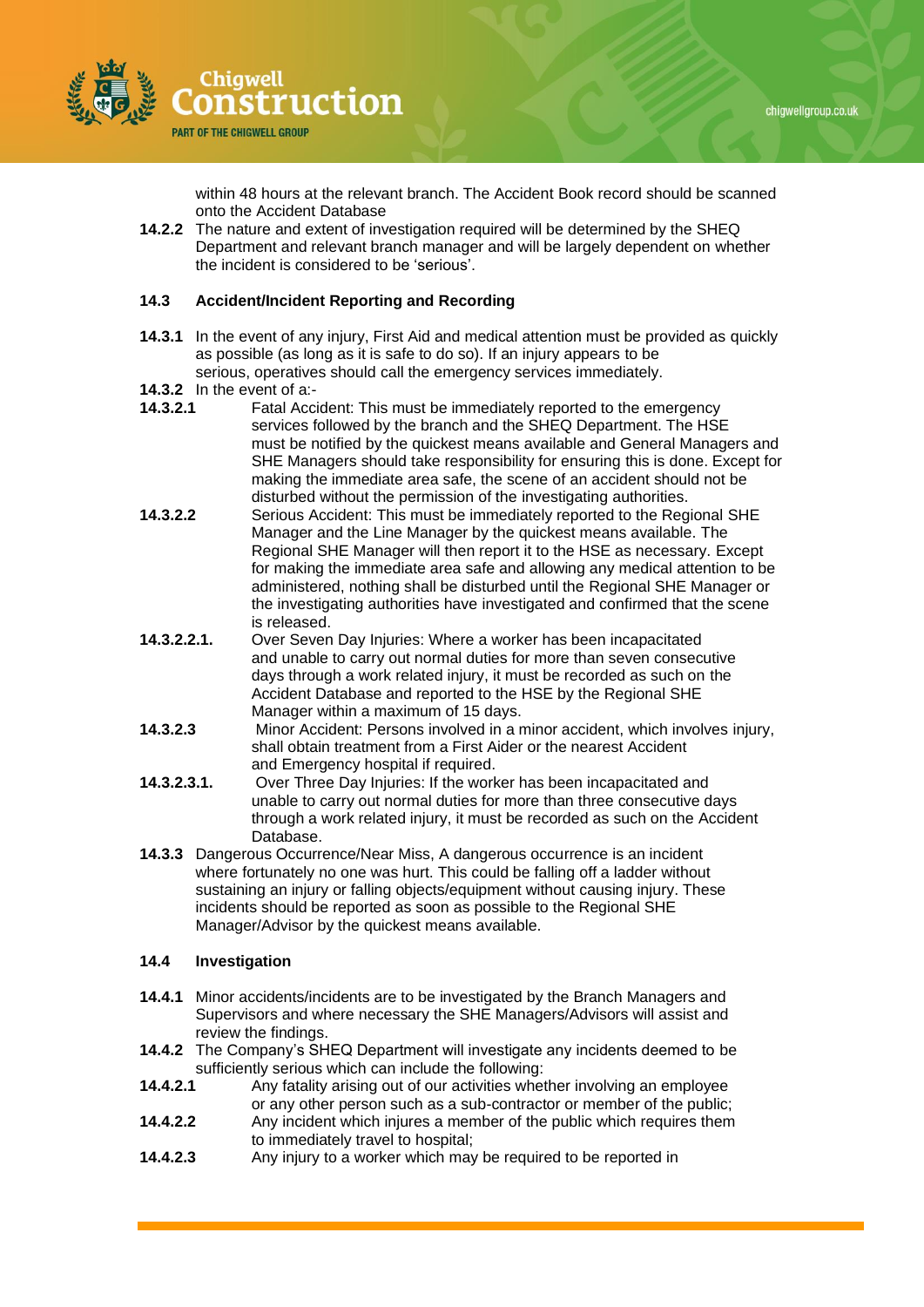

accordance with regulation 4(1) of the Reporting of Injuries, Diseases and Dangerous Occurrences Regulations (RIDDOR) 2013 ;

- **14.4.2.4** Any dangerous occurrence which may be reportable under RIDDOR in accordance with Parts 1 or 2 of Schedule 2;
- **14.4.2.5** Any incident which has been attended by the emergency services, the police or HSE;
- **14.4.3** If there is any doubt as to who should investigate an incident or the type of investigation required, please contact the SHEQ Department.
- **14.4.4** Any items involved in the accident/incident, i.e. plant, tools, machines, equipment, etc, should be retained in a safe place and not interfered with until released by the Company's SHEQ Department.

# **15. CONSTRUCTION (DESIGN AND MANAGEMENT) REGULATIONS 2015 (CDM)**

Principal Contractor

#### **CDM Regulations 2015 – Project Management Team's Duties, Procedures and Arrangements**

Below is the main criteria set out by the CDM 2015 Regulations Approved Code of Practice which is required to be complied with by the Project Management Team. For assistance with these arrangements, contact the Company Safety Advisors.

- 1. Ensure that Clients are aware of their duties.
- 2. Ensure that a Principle Designer has been appointed.
- 3. Ensure the HSE are notified before the project starts.
- 4. The Project Management Team must ensure that Designers and Sub-Contractors who may be engaged on the project are competent and adequately resourced.
- 5. Ensure that Company Personnel are competent to address the Health & Safety issues likely to be involved in the management of the construction phase of a project.
- 6. Ensure that the construction phase of a project is properly planned, managed and monitored with adequately resourced competent Site Management appropriate to the risks and activities involved in the project.
- 7. Ensure that every Sub-Contractor and self-employed person who will be involved on the project is informed of the minimum amount of time in which they will be allowed for planning and preparation before they begin work on a site.
- 8. Ensure that all Sub-Contractors are provided with the information about the project they will need to enable them to carry out their work safely and without risks to health.
- 9. The Project Management Team are to provide copies of, or access to relevant parts of the Construction Phase Plan and other information to Sub-Contractors, including selfemployed, in time for them to plan their works.
- 10. Information requests from Sub-Contractors are required to be met promptly.
- 11. Ensure safe working, co-ordination and co-operation between the Project Sub-Contractors.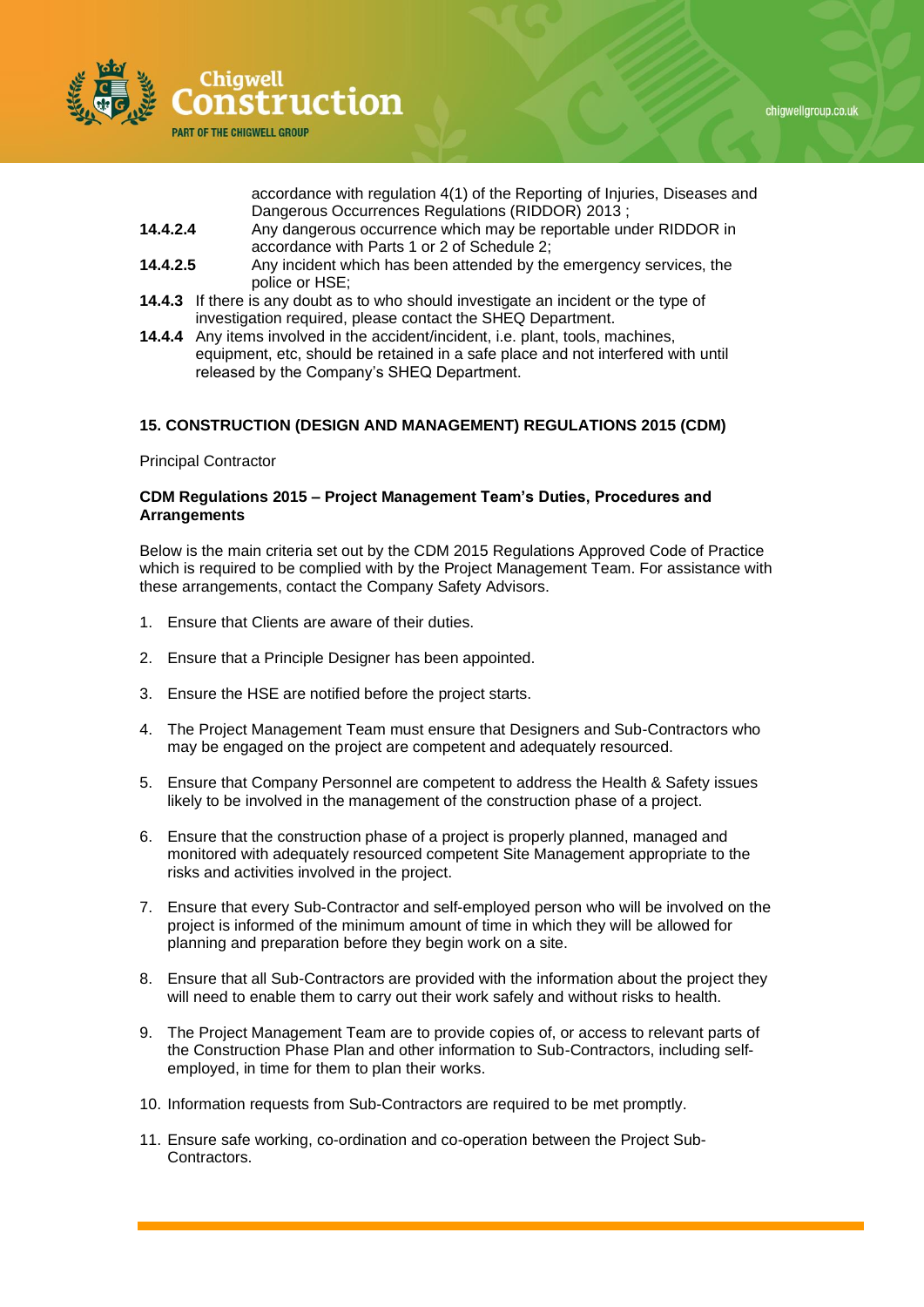

- 12. Ensure that suitable Construction Phase Plans are prepared before construction works commence.
- 13. The Project Management Team are to liaise with the Principal Designer on design carried out during the construction phase of a project, including design by specialist Contractors. Appropriate information must be included in the Construction Phase Plan.
- 14. The Project Management Team are to develop the Construction Phase Plans for projects. This will involve discussions and where necessary, the exchange of information with Sub-Contractors affected by the works. Safety arrangements must be communicated to Sub-Contractors.
- 15. The Project Management Team must ensure that all appropriate safety measures are implemented on this project.
- 16. Construction Phase Plans are to be kept up-to-date as projects progress by the Project Management Team and Sub-Contractors.
- 17. Ensure suitable and sufficient welfare facilities are provided for the project from the start of the construction phase.
- 18. Take reasonable steps to prevent unauthorised access to the site.
- 19. Prepare and enforce any necessary site rules.
- 20. The Project Management Team are to provide the Principal Designer promptly with any information relevant to the Health & Safety File for the project.
- 21. Ensure that all site personnel are provided with suitable Health and Safety Induction, information and Training.
- 22. Ensure that the workforce is consulted in relation to the projects Health & Safety matters.
- 23. Display the projects F10 Notification on the site information board.

#### **15.2 Co-operation and Coordination**

Good co-operation and co-ordination of work between all of the parties involved in a project is essential if risks are to be identified early on and properly controlled. When appointed as Principal Contractors we shall take the lead and actively encourage co-operation and coordination between contractors from an early stage. A team approach involving the client, designers, contractors and even manufacturers who work closely together will often produce the best results. This allows the client, designers, contractors and facilities management experts, together, to identify the best solution for the client's needs, taking account of the practicalities of construction work, maintenance and use.

| PRINCIPAL CONTRACTOR CDM CO-OPERATION AND CO-ORDINATION PROCEDURES                                                                  |                                                                                                                  |                                 |
|-------------------------------------------------------------------------------------------------------------------------------------|------------------------------------------------------------------------------------------------------------------|---------------------------------|
| <b>Duty</b>                                                                                                                         | How implemented                                                                                                  | By Whom                         |
| The principal contractor has a duty to                                                                                              | Through site supervision and                                                                                     | Contract                        |
| ensure safe working and co-ordination and                                                                                           | management site inductions and through                                                                           | Manager                         |
| co-operation between contractors.                                                                                                   | daily communication with all on site. Give<br>site induction training and tool box talks.                        | and site<br>foreman.            |
| This is an essential process to ensure that<br>all contractors working on the project are<br>aware, on an ongoing basis, of what is | Through site supervision and<br>management, site inductions and through<br>daily communication with all on site. | Contract<br>Manager<br>and site |
|                                                                                                                                     |                                                                                                                  |                                 |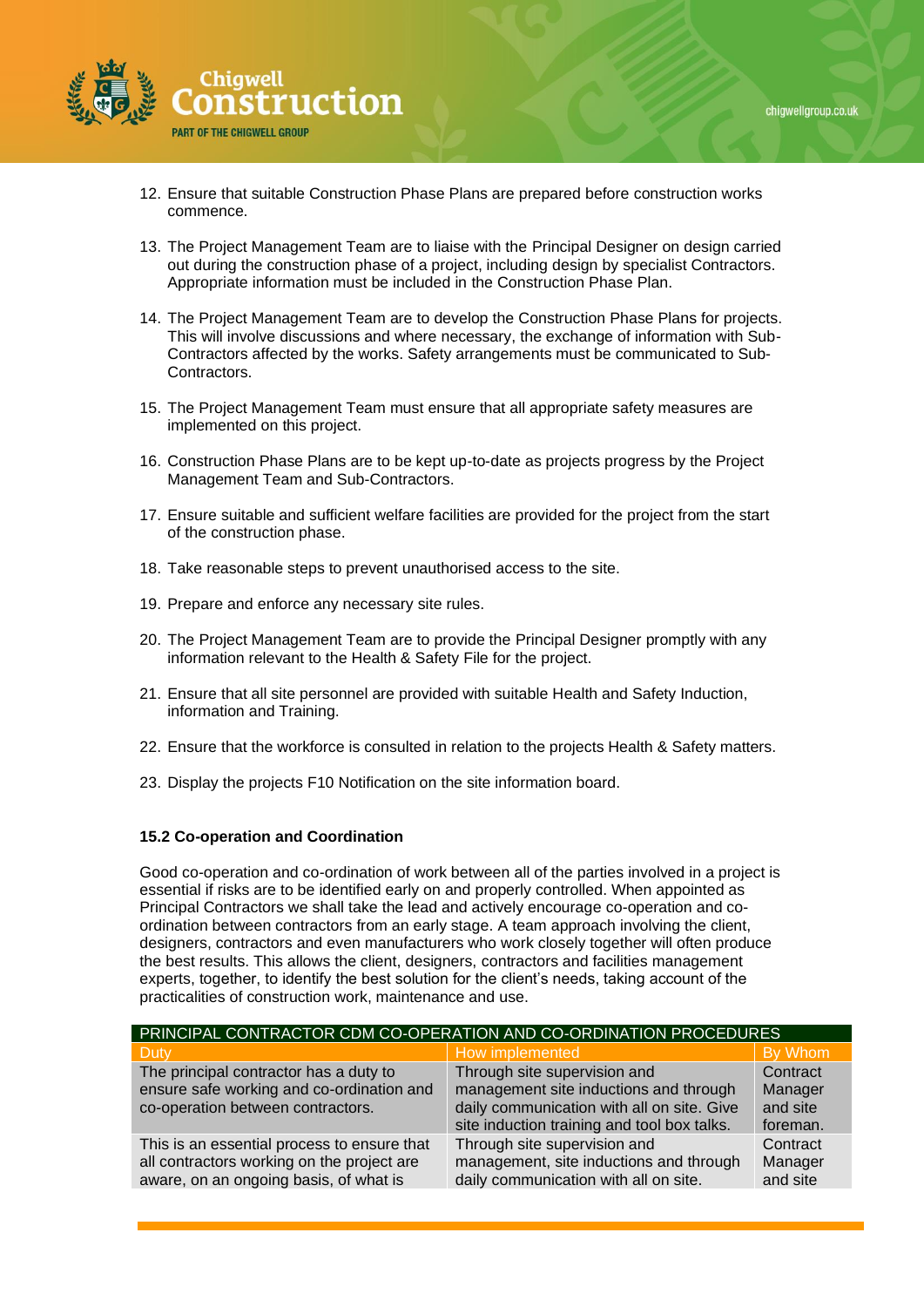

| expected of them, when it will be done and<br>how. It also serves to clarify what risks may<br>arise from the activities of others working<br>nearby. Where there are shared facilities<br>(for example use of scaffold) then this can<br>be agreed so that no unexpected risks are<br>created,                                                                                                                                                                                                                                                                                                                                                                                             |                                                                                                                                                                                                                                                      | foreman.             |
|---------------------------------------------------------------------------------------------------------------------------------------------------------------------------------------------------------------------------------------------------------------------------------------------------------------------------------------------------------------------------------------------------------------------------------------------------------------------------------------------------------------------------------------------------------------------------------------------------------------------------------------------------------------------------------------------|------------------------------------------------------------------------------------------------------------------------------------------------------------------------------------------------------------------------------------------------------|----------------------|
| Planning for co-ordination and co-operation<br>is usually addressed by holding regular co-<br>ordination meetings throughout the project<br>and when any key activity, such as a new<br>phase or activity commences.                                                                                                                                                                                                                                                                                                                                                                                                                                                                        | Regular meeting to take place between<br>the Contracts Manager, the Client and the<br>design team on site.                                                                                                                                           | Contract<br>Manager, |
| Major decisions should be recorded via<br>minutes or a file note and made available<br>to everyone who needs to know of such<br>decisions.                                                                                                                                                                                                                                                                                                                                                                                                                                                                                                                                                  | Major decisions affecting the design and<br>the construction methods shall be<br>recorded by the Contracts Manager and<br>communicated to the site foreman and<br>those affected by the changes.                                                     | Contract<br>Manager. |
| Consideration should be given to those<br>invited to attend. As an example, whilst it is<br>essential that Principal Designer are<br>present at meetings relating to design, it<br>may be good practice to involve them in<br>other meetings or let them have relevant<br>minutes so they can keep abreast of<br>developments with the project and fulfil<br>their duties. It must be clearly understood<br>that the principal contractor must manage<br>the project and the Principal Designer must<br>only deal with parties contracted to the<br>principal contractor via them, It is not<br>necessary for all parties to attend every<br>meeting and attendance should be<br>selective. | The relevant parties shall be invited to<br>attend all meetings, if they decline to<br>attend, any decisions arrived at during the<br>course of the meeting shall be circulated<br>in the form of minutes to the non<br>attendees via email or post. | Contract<br>Manager. |
| Principal contractors need to recognise that<br>from time to time they may need help from<br>a party or parties outside of the regular<br>project team if there is a need for specific<br>expertise.                                                                                                                                                                                                                                                                                                                                                                                                                                                                                        | Should there be a need to bring in<br>specialists outside the regular project<br>team i.e. Transport for London, utilities,<br>police representatives etc. then this shall<br>be arranged.                                                           | Contract<br>Manager. |

If there are other projects on the same or neighbouring sites (for example adjacent units on the same industrial estate) then the co-operation and co-ordination will extend to those involved with such projects. If this need can be identified early on, the risks that one project may cause for the other can also be identified and addressed in the early stages of project planning. If potential problems are not identified until the actual work has started they can be much more difficult to address.

Good, timely communication is essential to co-operation and co-ordination of activities. Information about risks and precautions needs to be shared sensibly (i.e. relevant information, not everything) when it is needed to plan and manage work. Drawings can be used to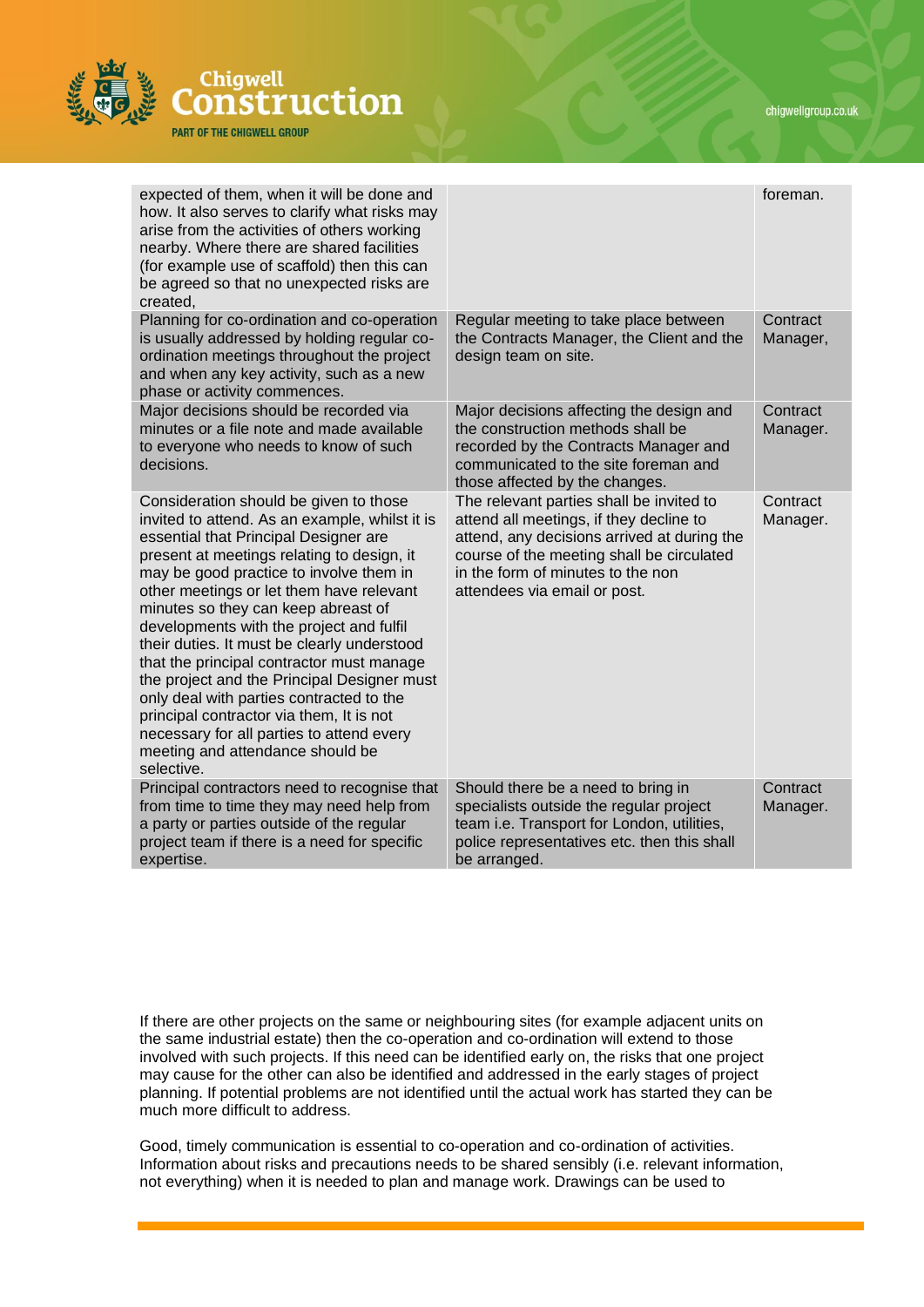



highlight hazards or unusual work sequences identified by designers, with advice on where to find more information, if required. Induction training and toolbox talks help to ensure workers understand the risks and precautions, and are a good opportunity to inform workers of site rules or any special risks relating to the project.

## **15.3 Construction Phase Plan**

When drawing up the construction phase plan, we shall consider each of the following topics. Information should be included in the plan where the topic is relevant to the work proposed. The plan sets out how health and safety is to be managed during the construction phase. The level of detail should be proportionate to the risks involved in the project.

Description of project

- (a) project description and programme details including any key dates;
- (b) details of client, Principal Designer, designers, principal contractor and other consultants;
- (c) extent and location of existing records and plans that are relevant to health and safety on site, including information about existing structures when appropriate.

Management of the work

- (a) management structure and responsibilities;
- (b) health and safety goals for the project and arrangements for monitoring and review of health and safety performance;
- (c) arrangements for:
	- (i) regular liaison between parties on site,
	- (ii) consultation with the workforce,
	- (iii) the exchange of design information between the client, designers, Prniciple Designer and contractors on site,
	- (iv) handling design changes during the project,
	- (v) the selection and control of contractors,
	- (vi) the exchange of health and safety information between contractors,
	- (vii) site security,
	- (viii) site induction,
	- (ix) on site training,
	- (x) welfare facilities and first aid,
	- (xi) the reporting and investigation of accidents and incidents including near misses,
	- (xii) the production and approval of risk assessments and written systems of work;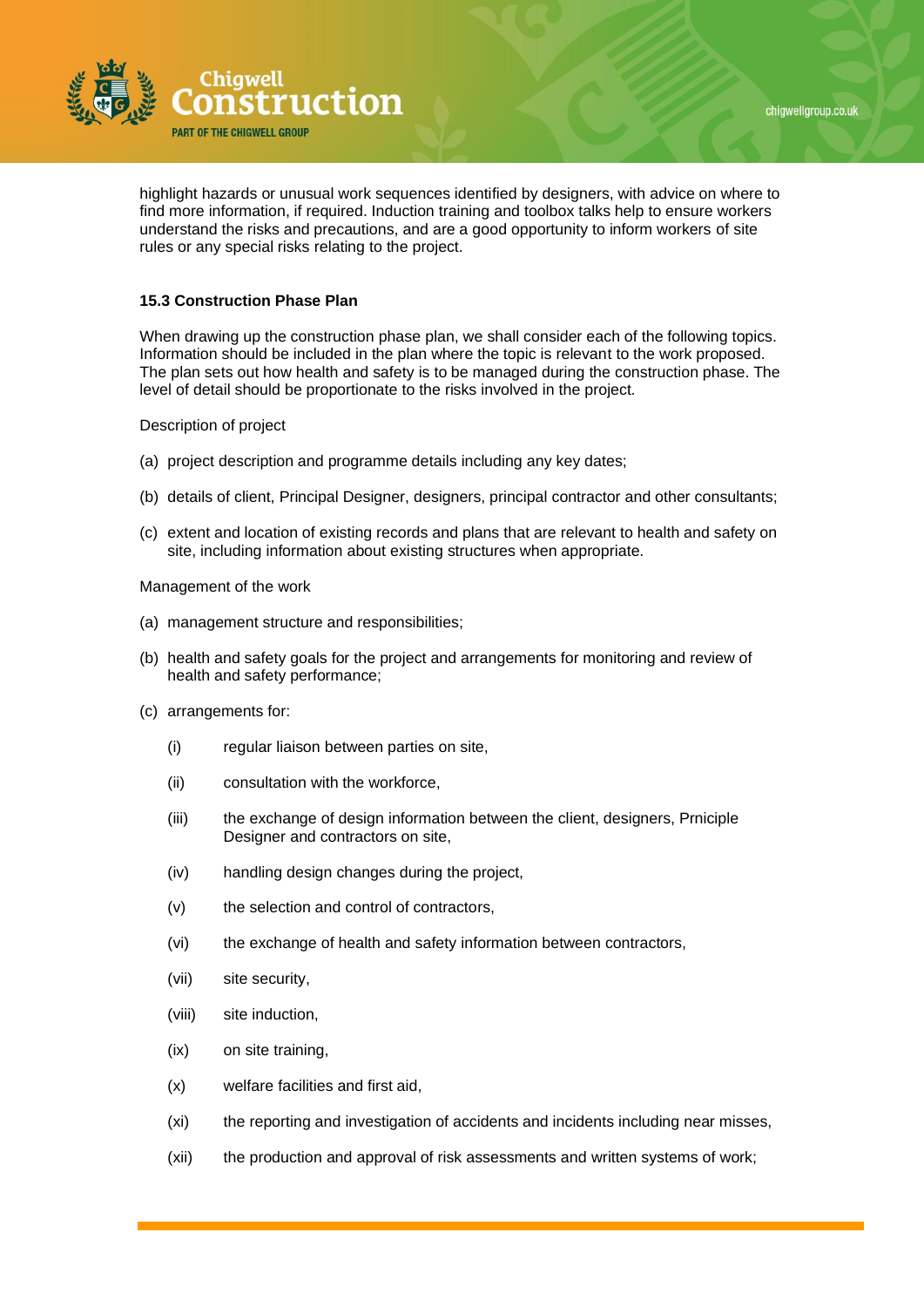

- (d) site rules (including drug and alcohol policy);
- (e) fire and emergency procedures.

Arrangements for controlling significant site risks

- (a) Safety risks, including:
	- (i) delivery and removal of materials (including waste\*) and work equipment taking account of any risks to the public, for example during access to or egress from the site,
	- (ii) dealing with services water, electricity and gas, including overhead power lines and temporary electrical installations.
	- (iii) accommodating adjacent land use,
	- (iv) stability of structures whilst carrying out construction work, including temporary structures and existing unstable structures,
	- (v) preventing falls,
	- (vi) work with or near fragile materials,
	- (vii) control of lifting operations,
	- (viii) the maintenance of plant and equipment,
	- (ix) work on excavations and work where there are poor ground conditions,
	- (x) work on wells, underground earthworks and tunnels,
	- (xi) work on or near water where there is a risk of drowning,
	- (xii) work involving diving,
	- (xiii) work in a caisson on compressed air working,
	- (xiv) work involving explosives,
	- (xv) traffic routes and segregation of vehicles and pedestrians
	- (xvi) storage of materials (particularly hazardous materials) and work equipment,
	- (xvii) any other significant safety risks;

(b) health risks, including:

- (i) the removal of asbestos,
- (ii) dealing with contaminated land,
- (iii) manual handling,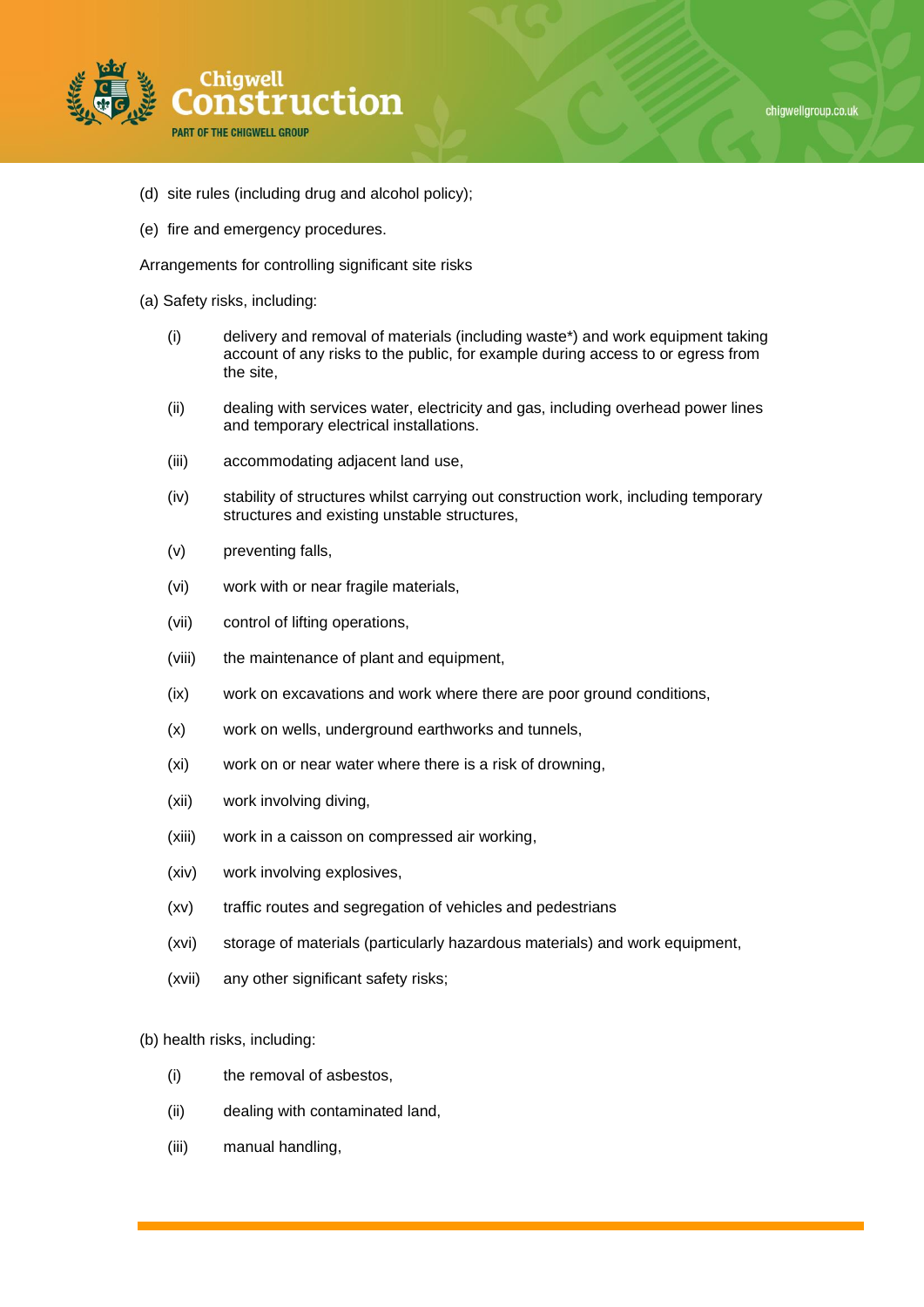



- (iv) use of hazardous substances, particularly where there is a need for health monitoring,
- (v) reducing noise and vibration,
- (vi) work with ionising radiation,
- (vii) exposure to UV radiation (from the sun),
- (viii) any other significant health risks.

The Health and Safety File

- (a) layout and format;
- (b) arrangements for the collection and gathering of information;
- (c) storage of information.

## **5.10 OFFICES**

The Company is fully aware of the requirements of the Health and Safety (Display Screen Equipment) Regulations 1992 and will ensure compliance with the code. Display screen equipment operators are given the opportunity of receiving free eye tests. Regular assessments will be carried out of office accommodation and machinery to ensure that no hazards exist. Portable office equipment will be regularly inspected for faults and details of the inspections recorded.

The Workplace (Health, Safety & Welfare) Regulations set out requirements for a good working environment, for non-construction activities and premises, that the Company considers being a minimum standard. The regulations will be fully complied with, the Company will promote good housekeeping at all times in all workplaces..

#### **5.11 STORAGE AREA**

The Company has an area for the inward and outward movement of materials used as part of the Company activities. The Director shall ensure that the following practices are adhered to:

- All goods are to be stacked in a tidy and safe manner.
- In external areas, goods are to be securely roped or similarly supported to prevent them being blown or knocked over.
- Ensure all access ways are kept free of obstructions.
- Goods are not to be stored or left in such a way as they may endanger any person in the vicinity.
- Keep areas clean and tidy.
- Care should be taken to avoid fire risk. Flammable items are to be stored in accordance with manufacturers' instructions.

## **6. Organisational Charts**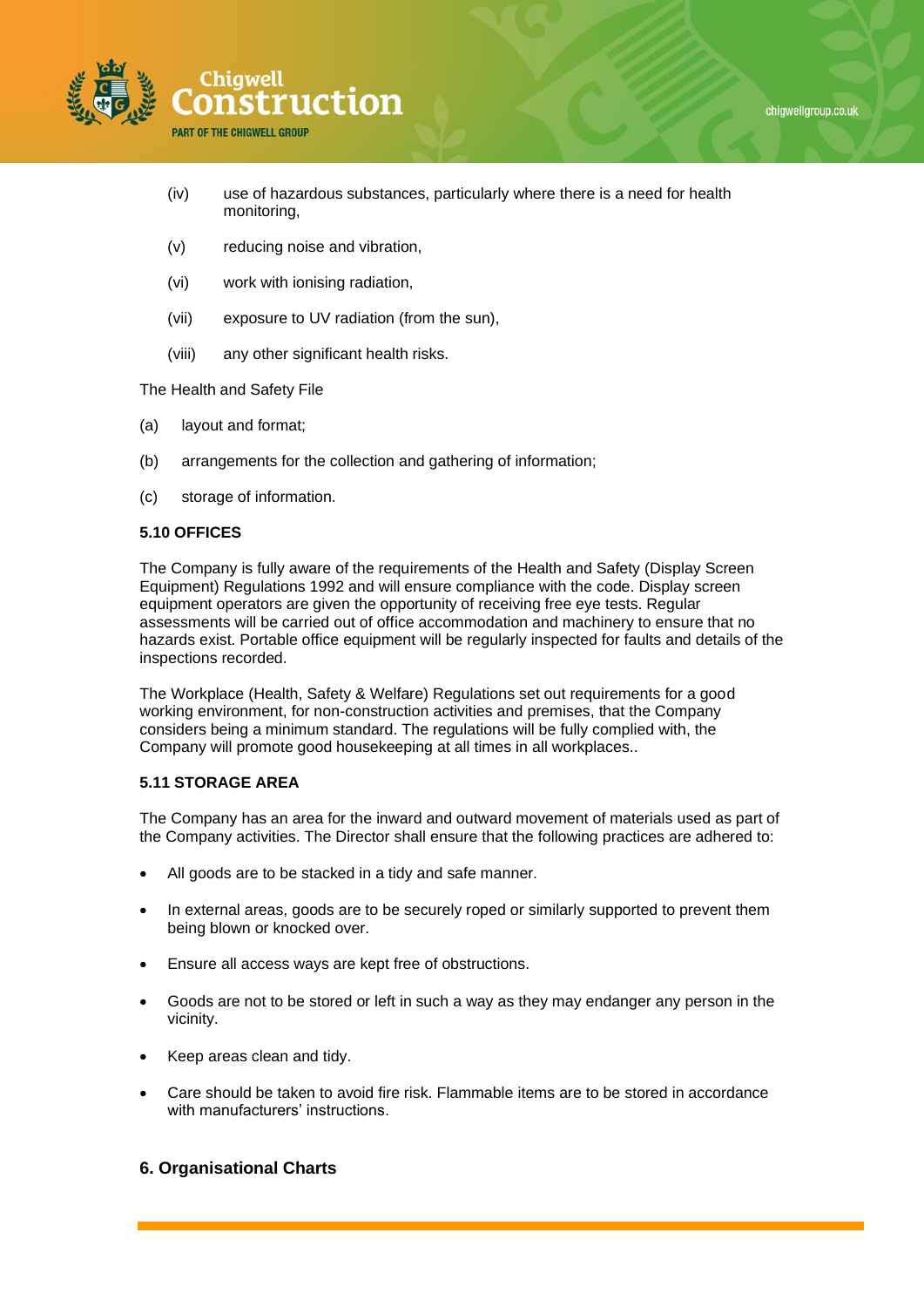





# **19. Company Arrangements On Site**

# **A GENERAL CONSTRUCTION HAZARDS**

- A1 GENERAL
- A1.1 Overhead cables
- A1.2 Site tidiness
- A1.3 Occupied premises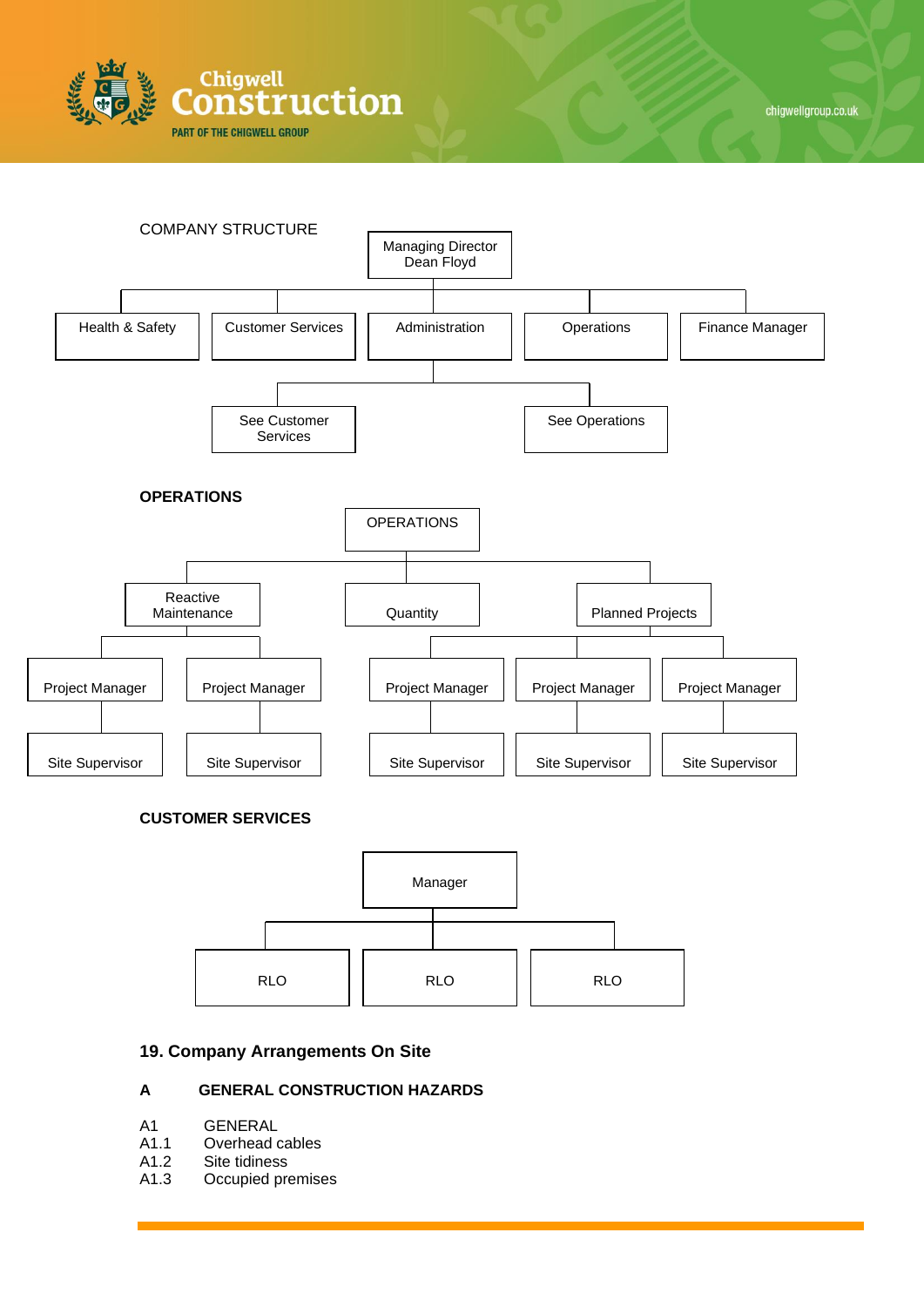

# **A2 ACCESS**

- A2.1 Scaffolding<br>A2.2 Mobile towe
- A2.2 Mobile tower scaffolds<br>A2.3 Ladders
- Ladders
- A2.4 Trestles and staging
- A2.5 Mobile elevating work platforms
- A2.6 Roofwork

# **A3 PLANT AND EQUIPMENT**

- Hand tools
- A3.3 Electrical tools<br>A3.4 Cartridge tools
- Cartridge tools
- A3.5 Abrasive wheels

#### **A4 EXCAVATION**

- A4.1 Underground services
- A4.2 Excavations

# **A5 SPECIAL RISKS**

- A5.1 Permit to work<br>A5.2 Confined space
- Confined spaces

## **B HEALTH HAZARDS**

- B1 ASBESTOS
- B2 NOISE
- B3 VIBRATION
- B4 DUST

# **C PERSONAL PROTECTION**<br>C1 **PROTECTIVE CLOTHING A**

- PROTECTIVE CLOTHING AND EQUIPMENT
- C2 MANUAL HANDLING AND LIFTING

#### **A GENERAL CONSTRUCTION HAZARDS**

**A1 GENERAL**

#### **A1.1 Overhead cables**

#### **Planning**

• The Contracts Manager/Foreman shall plan any works necessary near overhead electric distribution cables, or railway power lines, to avoid accidental contact.

- The Contracts Manager shall liaise with the owner/operator of the cables
- The Contracts Manager/Foreman shall ensure, as far as possible, that works are carried out away from the cables, and that no vehicles, plant, or equipment are brought closer than within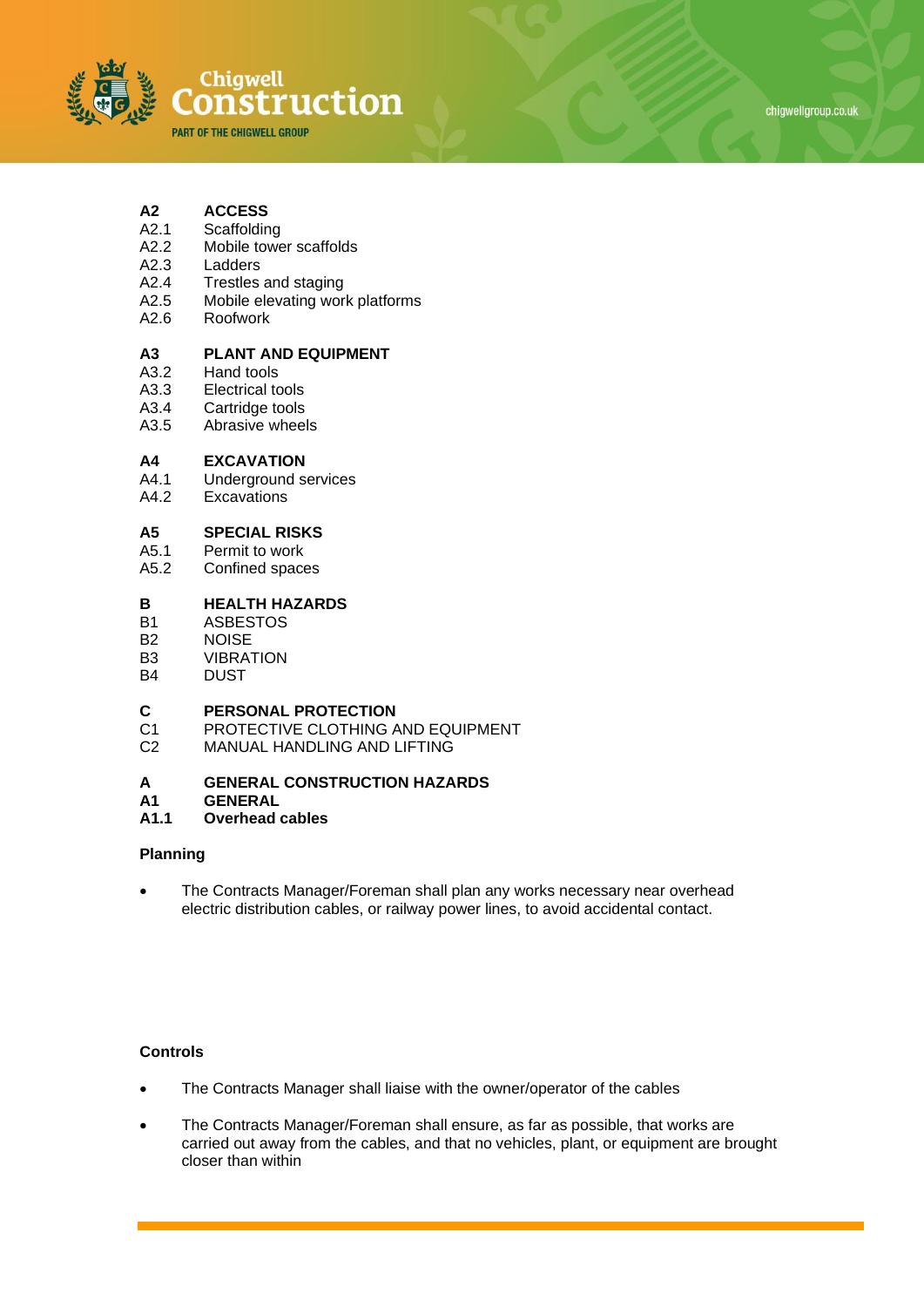



- 15m of overhead lines suspended from steel towers, or
- 9m of overhead lines supported on wooden poles

and that barriers, surmounted by coloured bunting, are erected parallel to the cables, to demarcate them.

• Shall, if operations need to be carried out within these distances, or passage is required under the cables, and it is not possible for the operating authority to divert or make dead the cables, ensure that for passage: the area for passage shall be as small as possible, and no more than 10m wide. The passageway shall be clearly defined, both sides of the cables, by fencing barriers and goal posts erected across the width of the passage, to a height specified by the operating authority. The goal posts shall be rigid and non-conductive material, and be distinctly marked. Warning notices shall be positioned in advance of the barriers.

## **A1.1 Site tidiness**

#### **Planning**

• The Contracts Manager/Foreman shall plan the site layout, to allow for access routes, and ensure that deliveries are programmed so that excess materials are not stored on site, and that storage areas, compounds and site security/fencing are defined.

## **Controls**

The Contracts Manager/Foreman shall ensure that

- all operatives are aware of the need to maintain the site in a tidy and safe condition
- access and egress to the site and individual working areas is kept clear and safe
- storage areas are prepared, and materials called off in quantities that will not overload the storage capabilities
- all waste is cleared as work proceeds, and is disposed of regularly
- all openings in floors are securely fences, covered and clearly marked/signed
- adequate artificial lighting is provided, if required
- welfare facilities are maintained and kept clean
- nails are removed from timber before stacking
- loose materials are returned to the storage areas, as soon as they are not required at the workplace
- electrical leads are routed or protected, to avoid being tripped over or damaged
- materials and debris are not thrown from scaffolds or work platforms
- rubbish is not burnt on site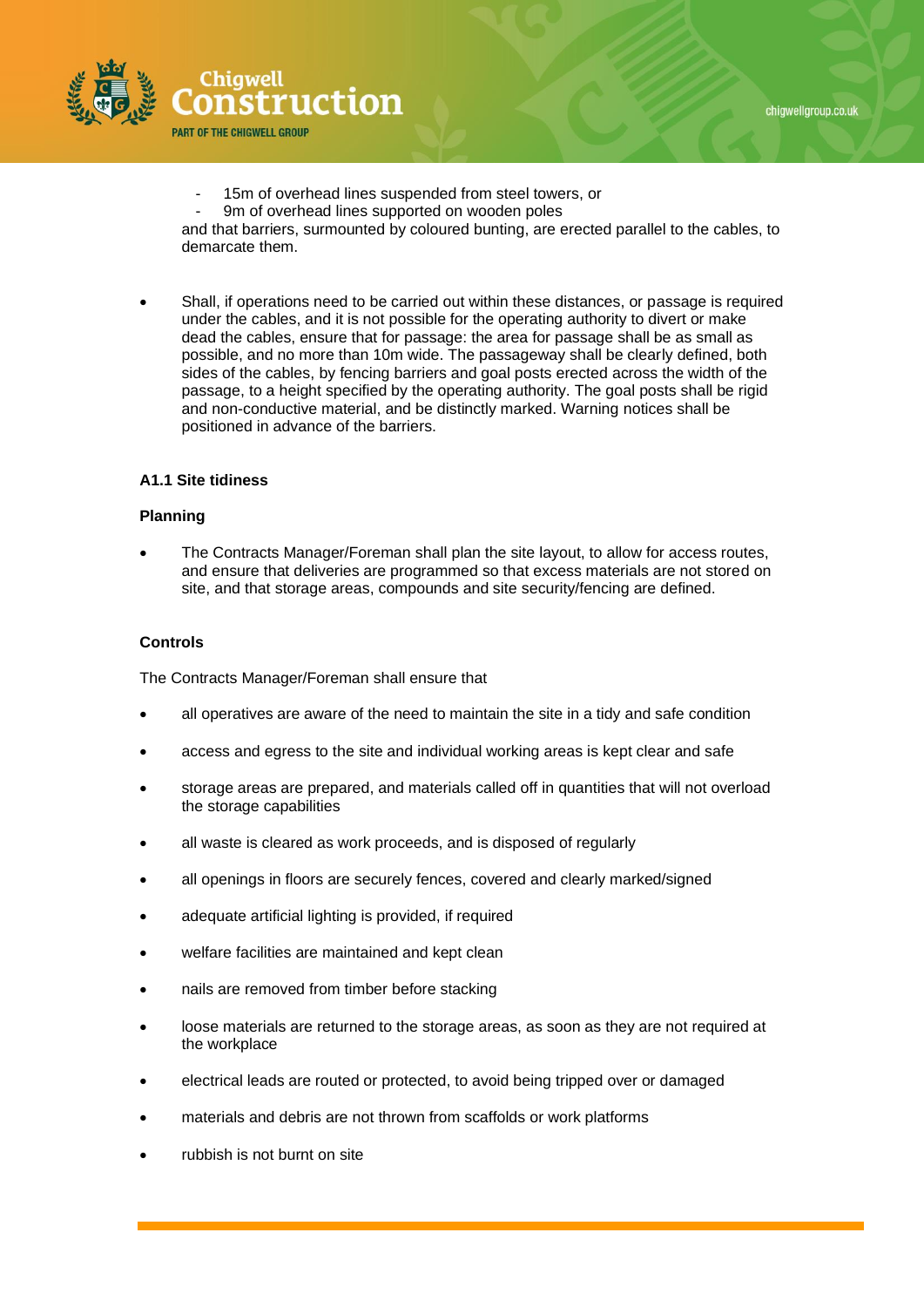

#### **A1.3 Occupied premises**

#### **Planning**

• The Contracts Manager/Foreman shall plan the works, so as to cause the least risk, disruption and inconvenience to the occupiers, visitors, or members of the public.

#### **Controls**

- The Contracts Manager/Foreman shall liaise closely with the occupiers, to ensure they, and particularly children, are aware of the nature of the works and the risks therein.
- Shall ensure that the occupiers means of access and escape are maintained, and any additional temporary measures necessary, are provided.
- Shall ensure, as far as practicable, that working areas are segregated from occupied areas, by the means of fencing, temporary partitions etc.
- Where working areas cannot be segregated by a physical barrier, shall ensure that the occupiers are warned and understand the dangers of the works, and keep as far away from the works as possible.
- The Contracts Manager/Foreman shall ensure that occupiers services and fire alarm systems are maintained throughout the works, by temporary means if necessary.
- Shall ensure that any necessary dust barriers, ventilation systems etc, are provided and maintained.
- Ensure that any specified noise limits are complied with, and in any case, ensure that noise levels are minimised.
- Shall ensure that sufficient danger/warning signs are displayed, to warn occupants, visitors, and members of the public of the work.

#### **A.2 ACCESS**

The Working at Height Regulations 2005 include the following requirements

- All working at height is properly planned
- Those involved are competent
- The risks from work at height are assessed and appropriate equipment is used
- Risks from fragile surfaces are properly controlled
- Equipment for working at height is properly inspected and maintained.

#### In General

• a general duty to ensure a safe place of work, and a safe means of access to and from that place of work, at ground level or at height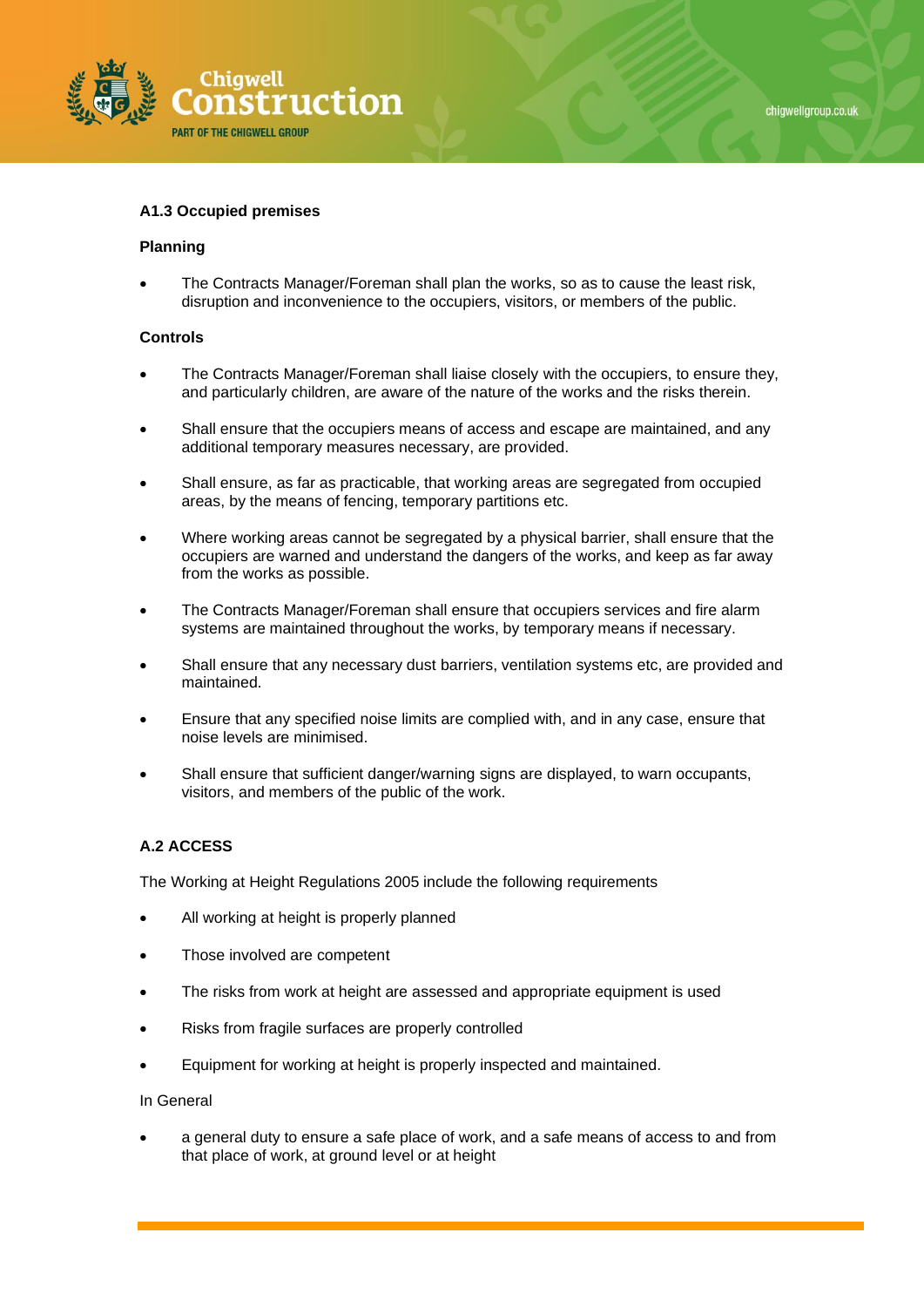

- prevent falls from any height, by physical precautions or, where there is not possible, by providing equipment that will arrest falls
- ensure that there are physical precautions to prevent falls through fragile materials
- erect access equipment, harnesses under the supervision of a competent person
- where necessary, to protect people at work and others, take steps to prevent materials or objects from falling

#### **A2.1 Scaffolding**

#### **Planning**

The Contracts Manager shall plan the scaffolding requirements for the project including, its intended purpose, the loadings to be imposed, and the requirements for debris netting, sheeting, brickguards, ladder access, fans over entrances etc, and provide same to the scaffolding subcontractor, together with any site wide, or overlapping issues to be taken into account.

#### **Controls**

- The Contracts Manager shall ensure that all scaffolding is designed, erected, altered (if required), and struck by competent, specialist subcontractors, utilising trained personnel and working in accordance with EN 12811 and the Working at Height Regulations 2005.
- The Foreman shall obtain a handover certificate from the scaffolding subcontractor upon completion, and ensure that sufficient 'scaffolding incomplete' warning notices are displayed whilst erection or stroking is in progress.
- Shall be trained to be competent in inspecting scaffolds.
- Shall inspect the scaffold, and record the findings of the inspection, before it is used for the first time, and thereafter in accordance with the Working at Height Regulations 2005
- In addition, the Foreman shall check:
	- That any debris netting, brickguard, or sheeting is not damaged, and fixed securely.
	- Any fencing, or other measure, to secure the perimeter of the scaffold is intact and secure.
	- No unauthorised alterations have taken place.
	- Handrails are between 950mm and 1150mm in height, toeboards are at least 150mm high, and the gap between guardrails and toeboards does not exceed 470,
	- Unauthorised access, particularly by children, is prevented, at the end of each working day.

## **A2.2 Mobile tower scaffolds**

#### **Planning**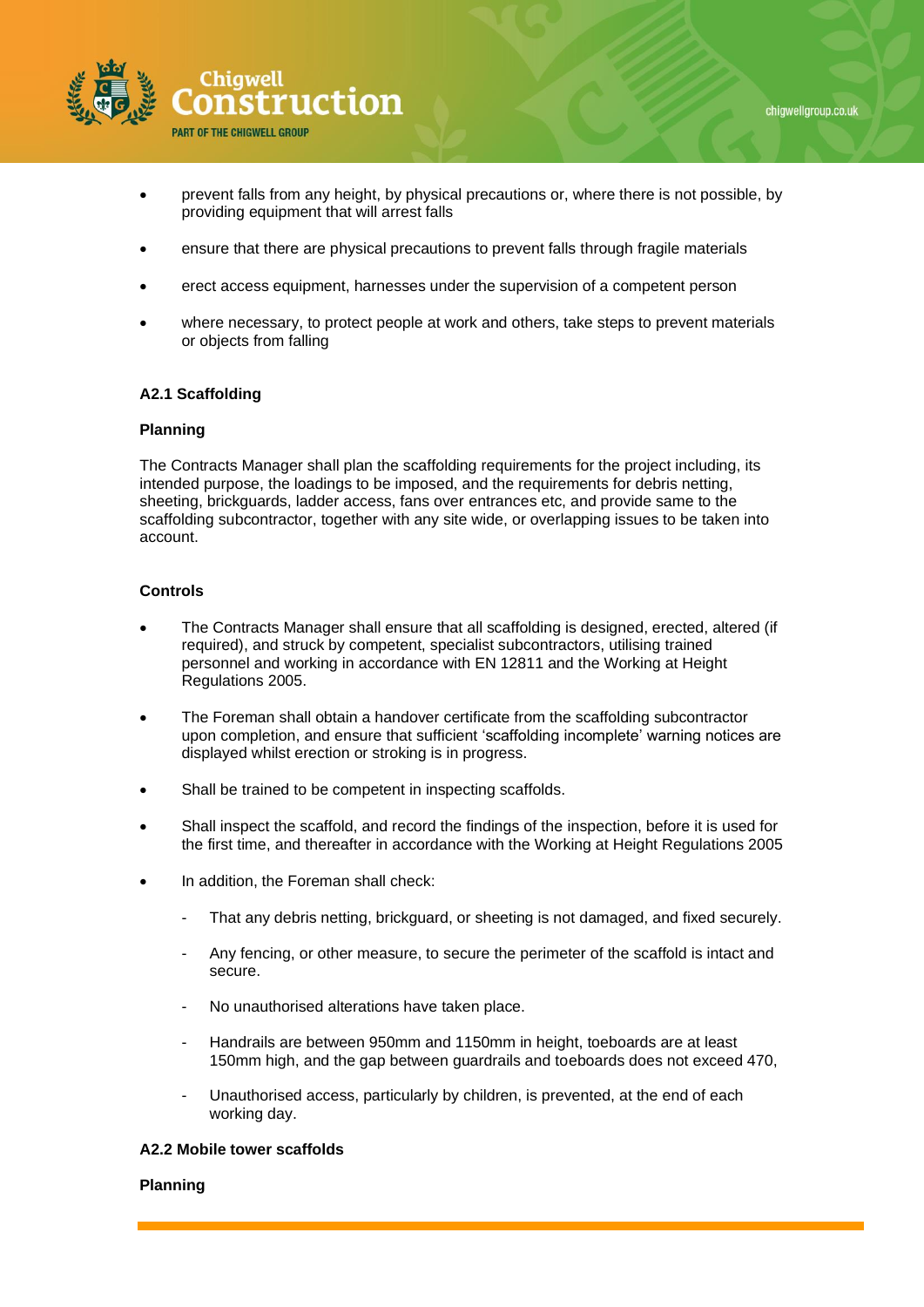

• The Contracts Manager/Foreman shall ensure, before using a mobile tower, that it can be safely used on site by taking into account ground/floor conditions, height restrictions, and the type of work.

## **Controls**

- The Contracts Manager/Foreman shall ensure that the manufacturers instructions, provided by the hirer, for the erection, use, and dismantling of the tower are followed.
- Operatives shall ensure that the tower is vertical and its rests on firm level ground before use.
- Shall ensure that the wheels are locked, stabilisers are fitted and secure, and that the height, of the tower to platform level, to the least base size ration does not exceed

| 3:1   | for external towers, or |
|-------|-------------------------|
| 2.5:1 | for internal towers,    |

unless it is tied to the structure it is serving

- If the tower is to be moved, it shall be dismantled such that the height to base ratio does not exceed 2,5:1.
- Operatives shall ensure that the internal ladders are used for access.
- Shall ensure that edge protection guardrails and toeboards are provided on working platforms
- The Contracts Manager/Foreman shall inspect the tower, and record the findings of the inspection, in accordance with the Working at Height Regulations 2005
- Operatives shall ensure that ladders are not footed on the working platform and that no other horizontal loads which could tilt the tower are applied, and that the working platform is not overloaded.
- Shall, when moving a tower check that there are no power lines or overhead obstructions, check that there are no holes or dips in the ground, not allow people or materials to remain on the tower.

## **A2.3 Ladders/steps**

#### **Planning**

- The Contracts Manager/Foreman shall ensure that ladders/steps are primarily, only used for access to a workplace, and not as a workplace themselves.
- Shall consider all other available means of access, towers, mobile access platforms etc, before using a ladder/steps as a workplace, and only if essential shall a ladder be used,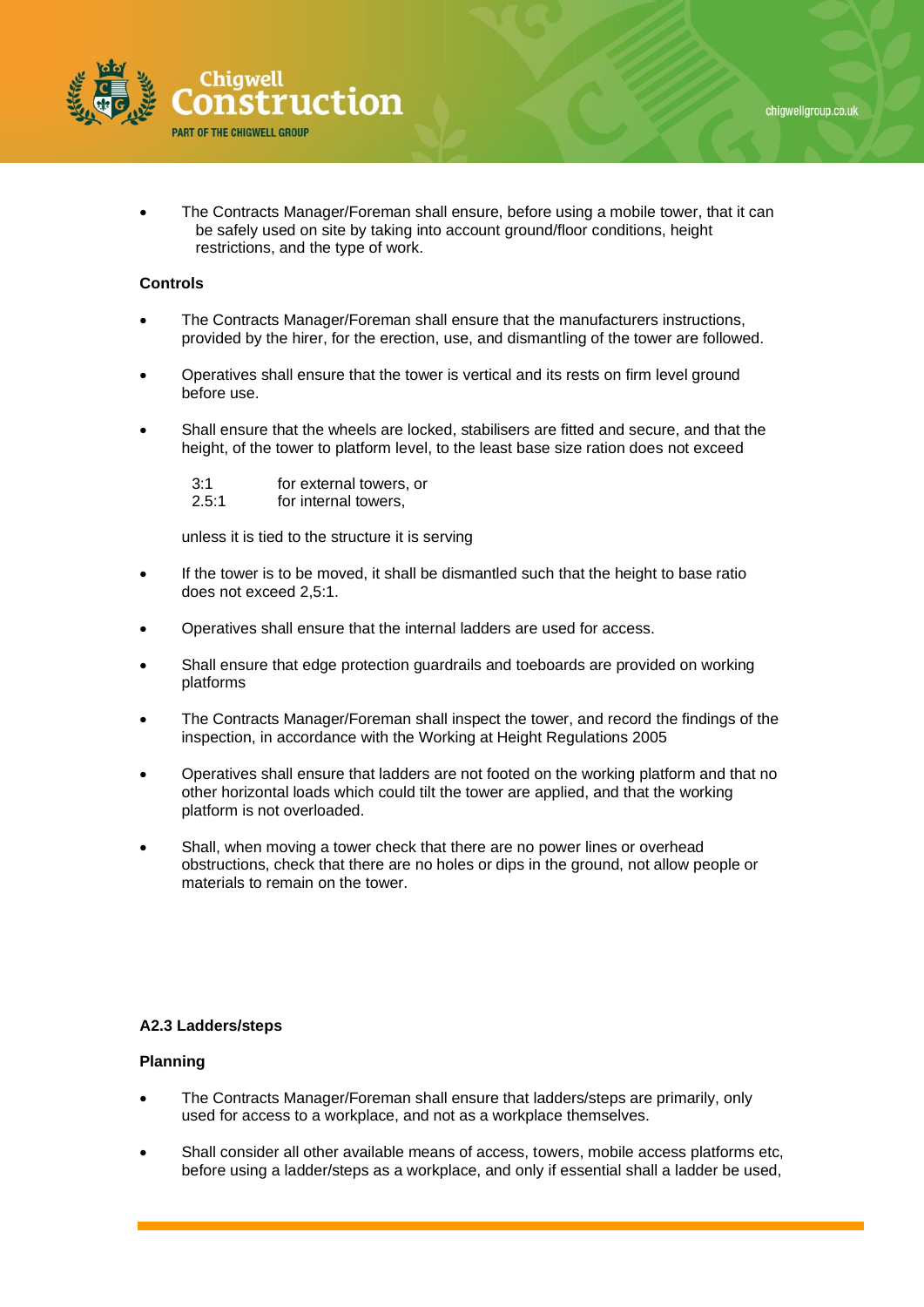

and only then for short-term (less than 30 minutes), light work that can be reached without stretching.

## **Controls**

- The Contracts Manager/Foreman shall ensure that ladders/steps are inspected before use, to check that the stiles are not damaged, buckled or warped, no rungs are cracked or missing, and any safety feet are not missing. No ladders that are painted, or meant for DIY use, shall be used.
- Operatives shall ensure that the ladder is secure and safe before use, even if only for a short time, by
	- The ladder resting on a firm, level surface
	- The ladder being angled at one out of every four up
	- The top of the ladder resting against a solid surface, using a ladder stay if necessary
	- The top of the ladder being fixed at the top (or if not possible, at the base), if more than 3m long, or it is used as access to a workplace
	- If the ladder cannot be fixed, a second person footing it  $-$  this also applied while the ladder is being fixed
	- The ladder extending a sufficient height (about 1m) above any landing place, where people will get on and off it, unless some other adequate handhold is available
	- Providing sufficient landing places, where ladders are used in a run measuring a vertical distance of more than 9m.

The Contracts Manager/Foreman shall ensure that operatives carry light tools in a shoulder bag, or holster attached to a belt, so that both hands are free for climbing, and that heavy or bulky loads are not carried up or down ladders.

- The legs of stepladders shall be positioned as far apart as the retaining cord or hinges allow. With all four legs firmly and squarely on the ground.
- When using stepladders the knees of the person using them must be kept below the top of the steps.
- The top of the step must not be used as a working platform, unless it has been constructed as a platform with secure handholds.

## **A2.4 Trestles and staging**

#### **Planning**

• The Contracts Manager/Foreman shall consider use of other means of access, towers, mobile access platforms etc, before using trestles and staging as a working platform, and in any case trestles and staging shall only be used for light, short term work.

- The Contracts Manager/Foreman shall ensure that trestles and stagings are inspected, before use, for damage to the cross bearers, hinges, and stiles.
- That trestles and stagings are not used in situations where anyone can sustain a person injury,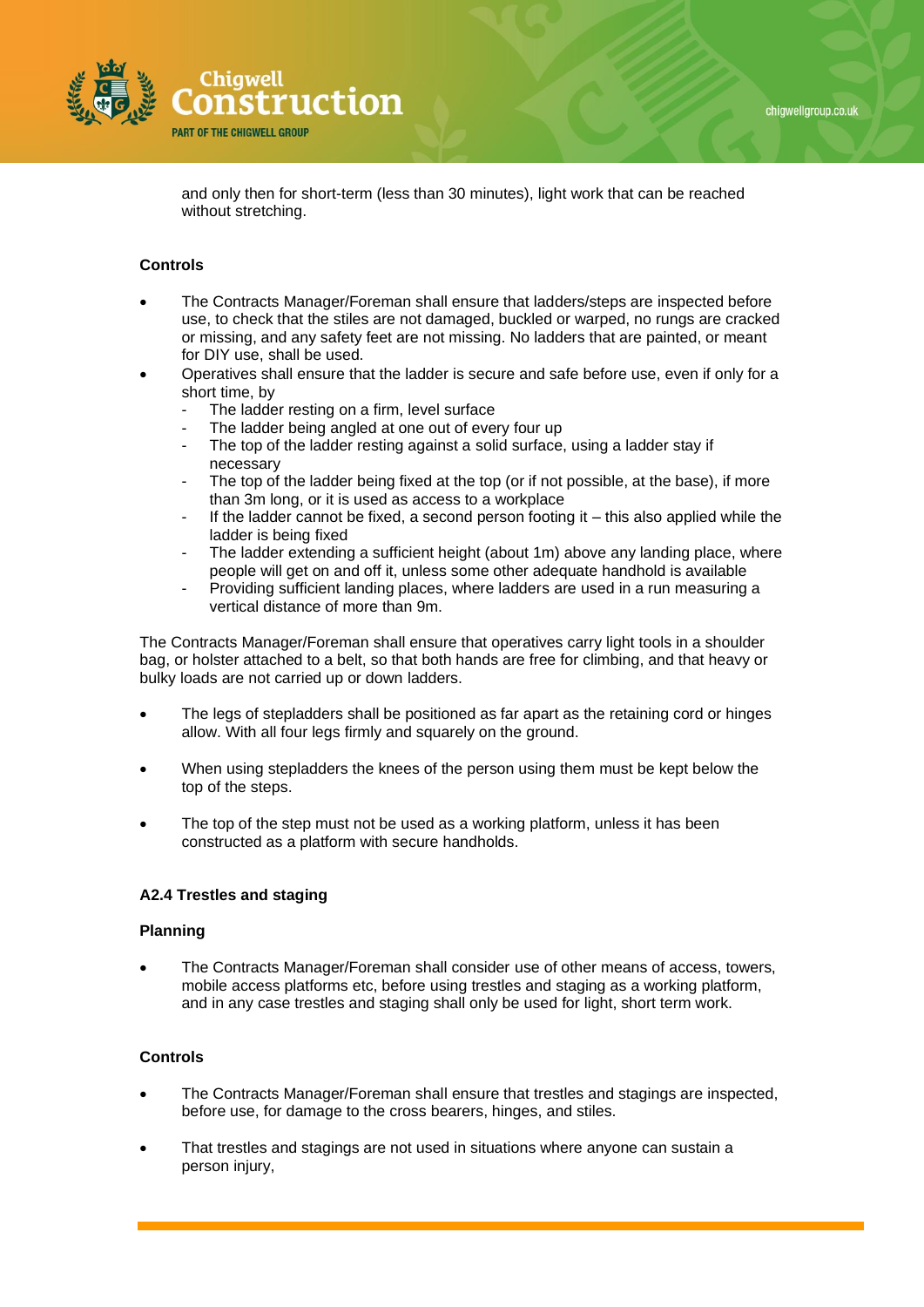

- That only lightweight staging, at least 600mm wide, is used to form the platform, which should be positioned no more than two thirds up the trestles, and a separate means of access (e.g. step ladder) is provided.
- The Contracts Manager/Foreman and operatives shall ensure that the trestles are sited on a firm, level base.

## **A2.5 Mobile elevating work platforms**

#### **Planning**

The Contracts Manager/Foreman shall ensure that an MEWP can be safely operated on the site, and is suitable for the intended work, and that the intended operator is trained in its use.

## **Controls**

- The Contracts Manager shall ensure that the MEWP is hired from a competent company, which provides handover information, including how to deal with power failure emergencies, how to operate, check and maintain the equipment, and stating its safe working load.
- That the MEWP is equipped with guardrails and toeboards, and shall provide sufficient safety harnesses, with lanyards for the operatives to attach to the platform.
- That the hire company trains the intended operator in the machines use, or undertakes refresher training as necessary, if the operator is already trained.
- The Contracts Manager/Foreman shall take delivery of the MEWP and ensure that the above three items are carried out and complied with.
- Shall ensure that the MEWP is operated only in areas where there are no overhead cables or obstructions, with which it may make contact.
- That the MEWP is operated on firm and level ground, (unless it is a rough terrain machine, in which case the manufacturers limitations shall be adhered to), its tyres are properly inflated, and any outriggers are extended and chocked as necessary before raising the platform.
- That the area the MEWP is operated in is clear of other plan and operatives, and that the knuckle or elbow of the arm does not protrude into a traffic route.
- Shall ensure that the MEWP is not moved with the platform in the raised position, unless it is designed so to do.
- Shall check, at the end of each day that the platform is cleared of tools and equipment, all power has been switched off, the MEWP is secured and not accessible to vandals or trespassers.

#### **A2.6 Roof work**

**Planning**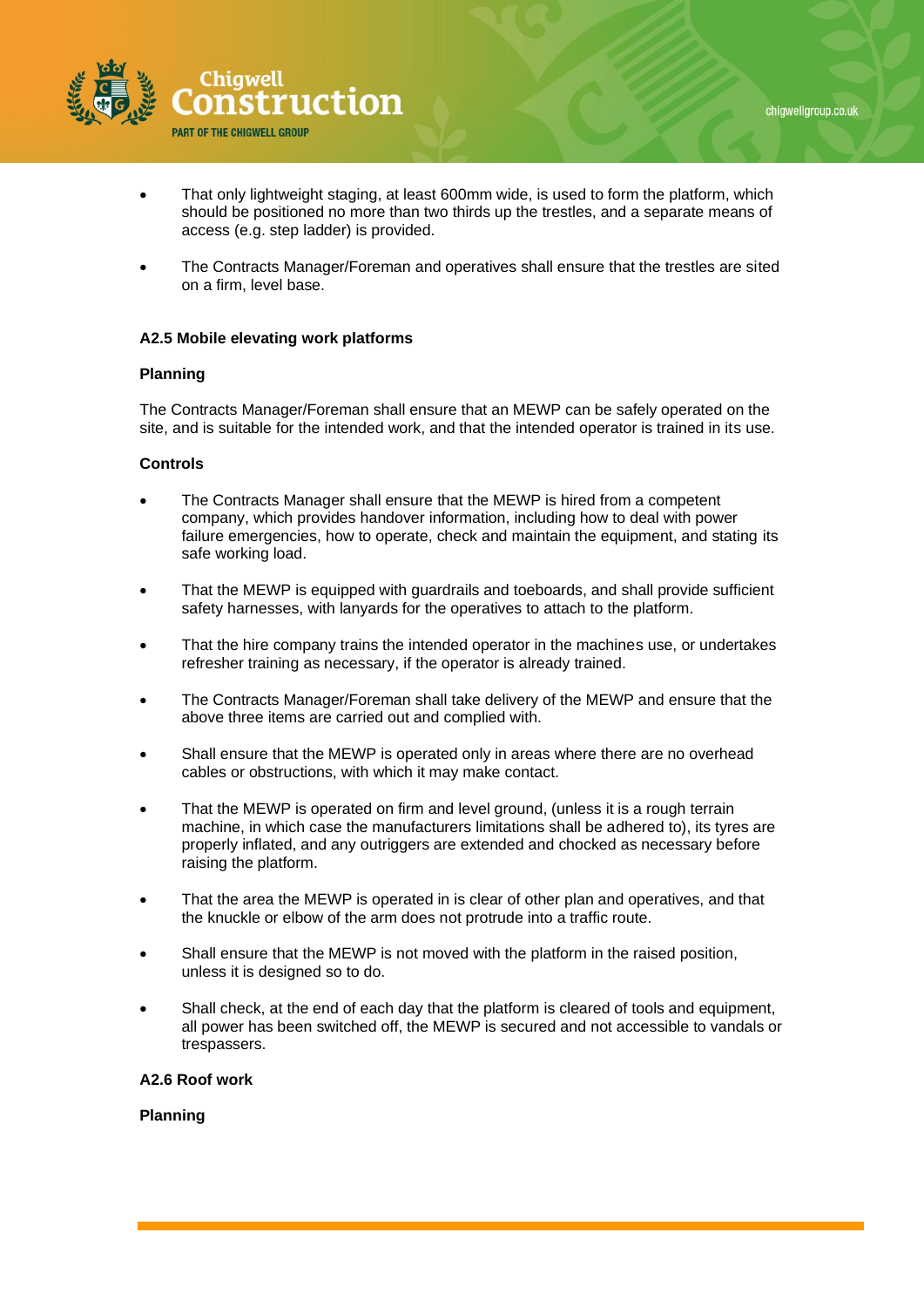



• The Contracts Manager/Foreman shall plan the access requirements and protective measures requires, taking into account the nature and scope of the work, and the persons/members of public exposed to risk.

## **Controls**

- The Contracts Manager/Foreman shall ensure that a safe means of access to and from the roof is provided and used, usually by means of a general access scaffold with a working platform at eaves level. For short duration works (less than 2 hours) the access may be provided by ladder, provided it is tied to prevent slipping when transferring to a roof ladder.
- Shall ensure that, unless the work is of a short duration (less than 2 hours) and there is no risk to persons below, adequate edge protection is provided in the form of guardrails and toeboards, with a maximum gap not exceeding 470mm, and that brick guards are used if necessary.
- Shall ensure that a safe means of moving across the roof is provided and used, roof ladders or crawling boards to spread the weight of operatives and materials, and that sufficient warning signs are displayed in the vicinity of fragile roofs.
- The Contracts Manager/Foreman shall ensure that openings in the roof and rooflights are protected by barriers, or labelled covers which cannot be dislodged.
- Shall ensure that materials/debris are not thrown from the roof or scaffold, but are lowered in suitable containers or via a debris chute.
- That operatives and members of the public at ground level are protected from the works, by means of fencing, provision of brick guards, sheeting or boarding to the work platform, fans etc, as necessary.
- That work is stopped during adverse weather conditions (snow, ice, high wind etc).

## **A3 PLANT AND EQUIPMENT**

## **A3.2 Hand tools**

## **Planning**

• The Contracts Manager/Foreman shall plan the small tools requirements for the contract, and shall ensure that operatives are competent in their use, or are trained to be competent.

- The Contracts Manager/Foreman shall ensure that the correct tools, for the job in question, are used.
- Operatives shall ensure that hand tools are kept clean, cutting edges are kept sharp and are regularly checked for wear or damage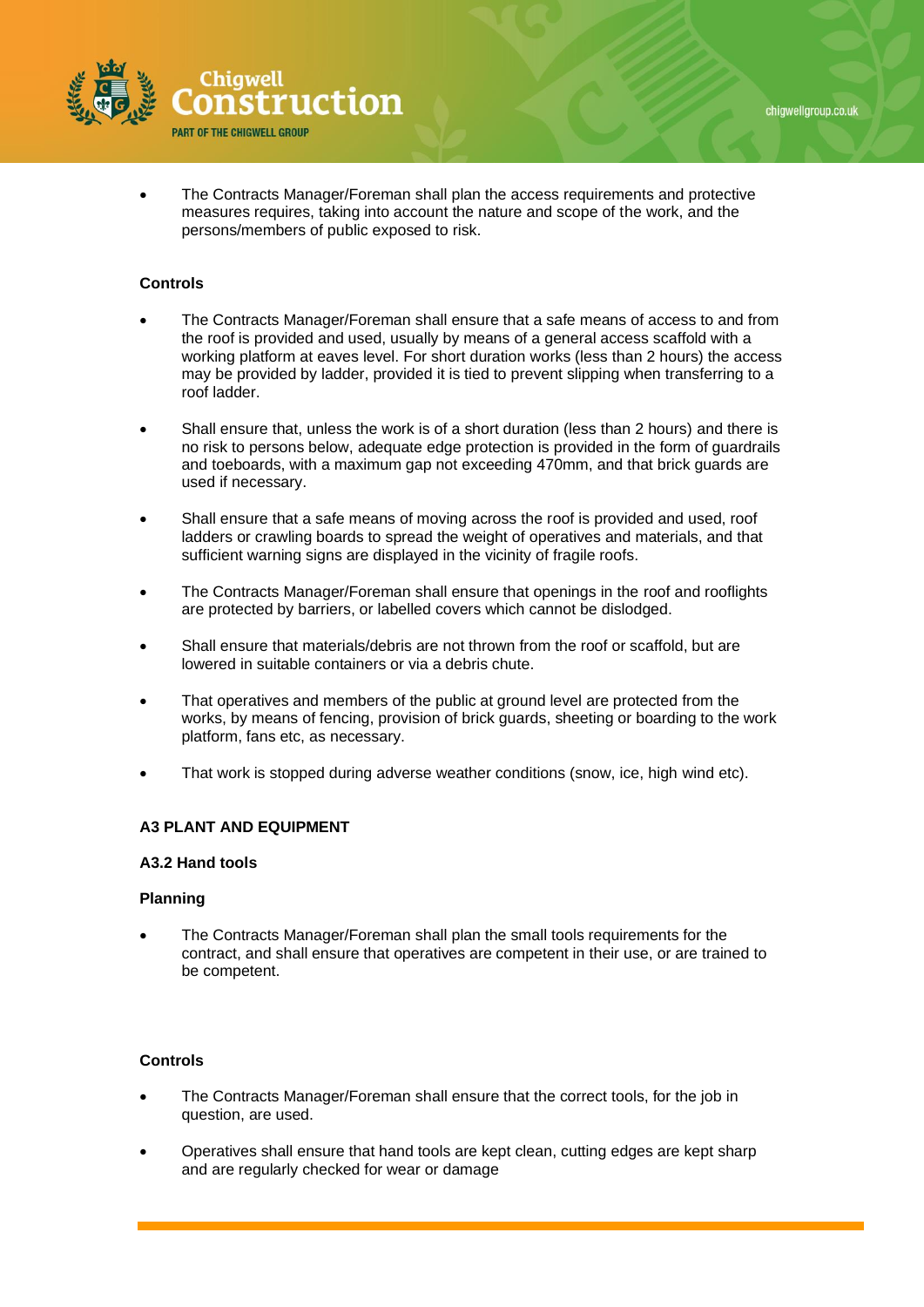

Shall ensure that only properly insulated and non-conductive tools are used near electrical apparatus, and that the current is switched off, if possible.

## **A3.3 Electrical tools**

#### **Planning**

• The Contracts Manager/Foreman shall plan the electrical tool requirements for the contract and shall ensure that operatives are competent in the use of electrical tools, or are trained to be competent.

#### **Controls**

The Contracts Manager/Foreman shall apply the following controls to portable electric powered tools and equipment, lighting and electrical leads:

- Three monthly inspection and test
- Only 110V, portable electrical tools, including lighting are permitted, except on domestic premises or with the agreement of the Client
- Inspection for damage prior to daily use by operatives on site
- Protection especially cables and leads from mechanical damage
- Routing of cables and leads, or protection, against tripping hazards
- Electric bulbs will be caged, when used on portable leads.

Cables and leads are frequently subjected to arduous conditions and damage. Precautions to be taken by operatives include:

- The protection of leads and cables from mechanical wear and abrasion
- The protection of cables and leads from heat sources
- The minimisation of tripping hazards
- Regular inspection of leads and connections
- Placing no mechanical stress on leads and cables
- Fuse ratings must not exceed cable rating
- Leads and cables should be carefully coiled for transportation
- Never exceed the rating of cables coiled on reels

Earth current devices provide protection in the event of a live conductor to earth fault. No protection is provided by these devices in the event of a live to neutral fault. These devices should be protected from damage specifically during dismantling on the completion of work and transportation.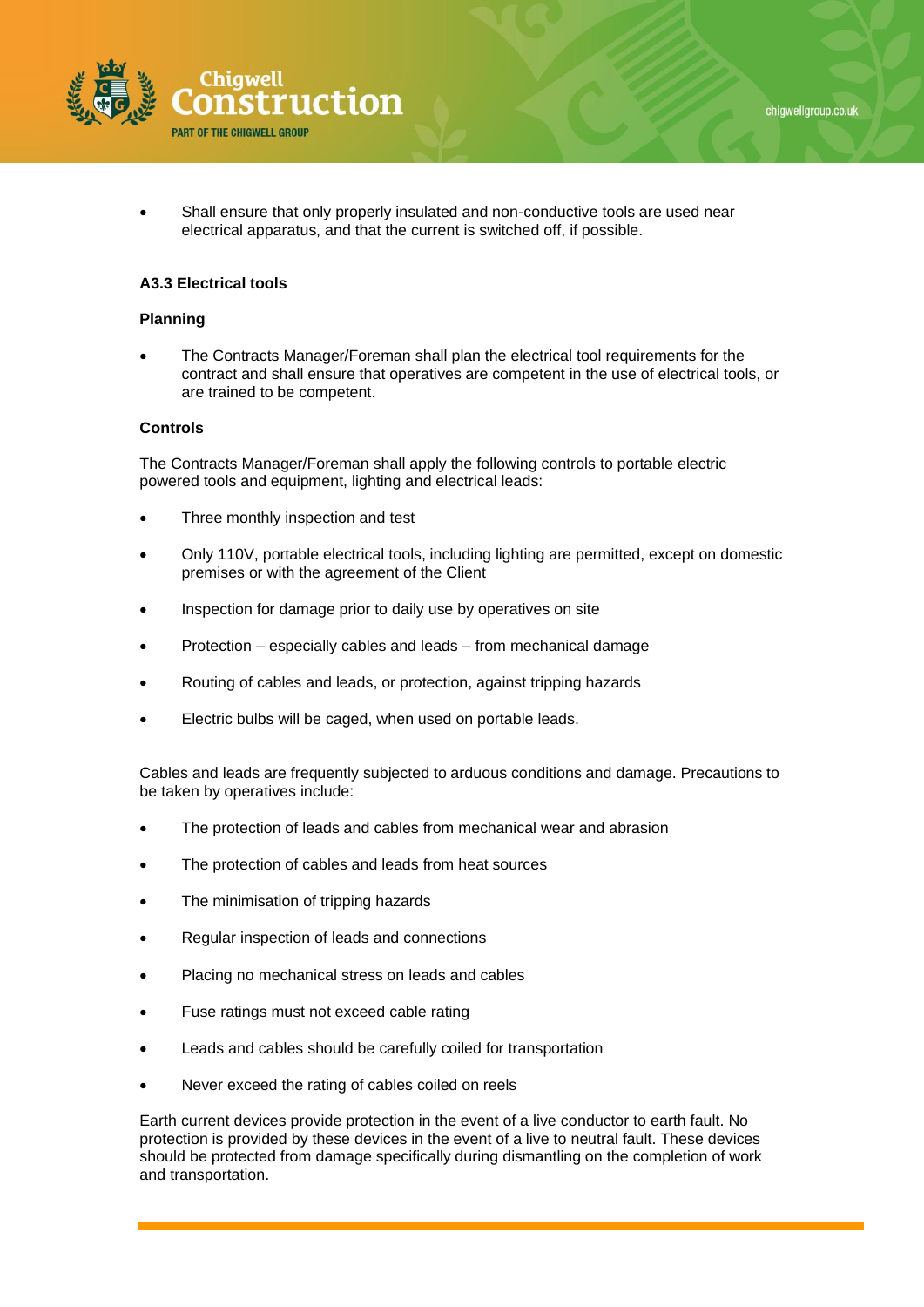

#### **A3.4 Cartridge tools**

#### **Planning**

- The Contracts Manager/Foreman shall plan the requirements for cartridge operated tools, ensure that only indirect acting (low velocity) tools are used, and that the hire company provides adequate information on the use and maintenance of the tool.
- Shall ensure that only properly trained, certified persons over the age of 18 operate cartridge tools. In addition, as cartridges are colour coded, operators must not suffer from defective colour vision.

#### **Controls**

- The Contracts Manager/Foreman shall ensure that cartridges and tools are kept under lock and key, in a cool, dry place, and only issued to the competent operator for use.
- Shall ensure that only the manufacturers (of the tool) cartridges and fixings are used.
- The Contracts Manager/Foreman and operator shall ensure that:
	- The tool is in good condition, and all guards are secure and intact
	- The tool is not used off ladders or other areas where the recoil may throw the operator off balance
	- The tool is not used where there is a risk of fire or explosion
	- The area behind the work is cleared of other personnel, or shields are erected against ricochets and splintering
	- The tool is thoroughly cleaned and lubricated after each period of usage any defects are reported immediately

## **A3.5 Abrasive Wheels**

#### **Planning**

- The Contracts Manager shall ensure that abrasive wheel machines are hired from companies who maintain them in accordance with the regulations, and who provide adequate information on their use and maintenance.
- Shall ensure that operatives have been trained in the mounting of abrasive wheels and discs on the type of machine to be used and their names are entered in the register F2346. If necessary the Contracts Manager will report to the responsible Director who will arrange the training of further employees.
- The Contracts Manager/Foreman shall ensure that operatives are competent in the use of abrasive wheels, or are trained to be competent.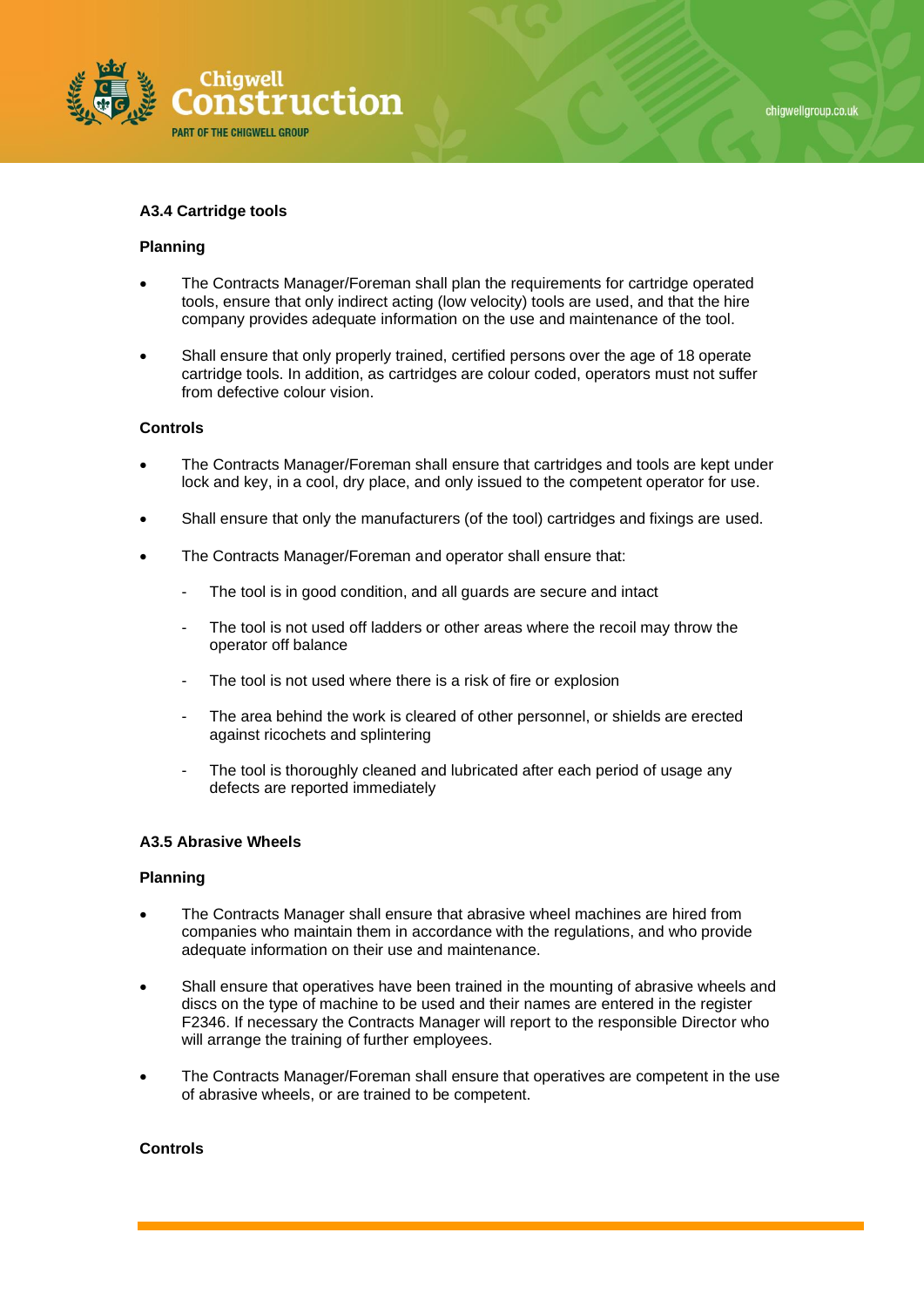



- The Contracts Manager/Foreman shall ensure that only operatives who are certified mount abrasive wheels.
- Shall ensure that all guards, attachments and the like are firmly fixed, and in good condition
- They shall ensure that the proper size and type of wheel or disc for the type of tool is used
- That a Hot Work Permit system maybe used in conjunction with abrasive wheels
- Take all reasonably practicable steps to ensure that the floor, where portable abrasive wheels are used, us kept in condition, kept free of loose material and not slippery
- They shall ensure that any defects are reported immediately.

## **A4 EXCAVATIONS**

#### **A4.1 Underground services**

#### **Planning**

- The Contracts Manager/Surveyor shall obtain service plans from the relevant utilities, electricity (remembering that street lighting cables may belong to local authorities), gas, water, telephone, and cable television prior to commencing any contract involving excavation works.
- The Contracts Manager/Surveyor shall ensure that the plans received are understood by Foreman, and will transfer the information onto site layout plans if necessary.

- The Contracts Manager/Foreman shall ensure that services, if possible, are made dead or diverted, prior to commencing works.
- They shall ensure that an emergency plan is in place, prior to commencing works, to deal with damage to services, including notifying the service authority concerned, and evacuation procedure.
- The Contracts Manager/Foreman shall ensure that all services are treated as live, unless it is known otherwise.
- Shall ensure that no excavation work commences until the services within the vicinity have been located by reference to the plans provided by the utility companies visual inspection of the ground to locate manholes, valve covers, street lights etc. the use of cable avoidance tools, remembering that plastic pipes will not be located, hand digging alongside the service using spades or shovels to locate it, with final exposure being by horizontal digging the line of services to be marked on site using crayon, chalk, or paint, or wooden pegs, not steel pins or spikes.
- The Contracts Manager/Foreman shall ensure that exposed services are supported, to prevent them being damaged.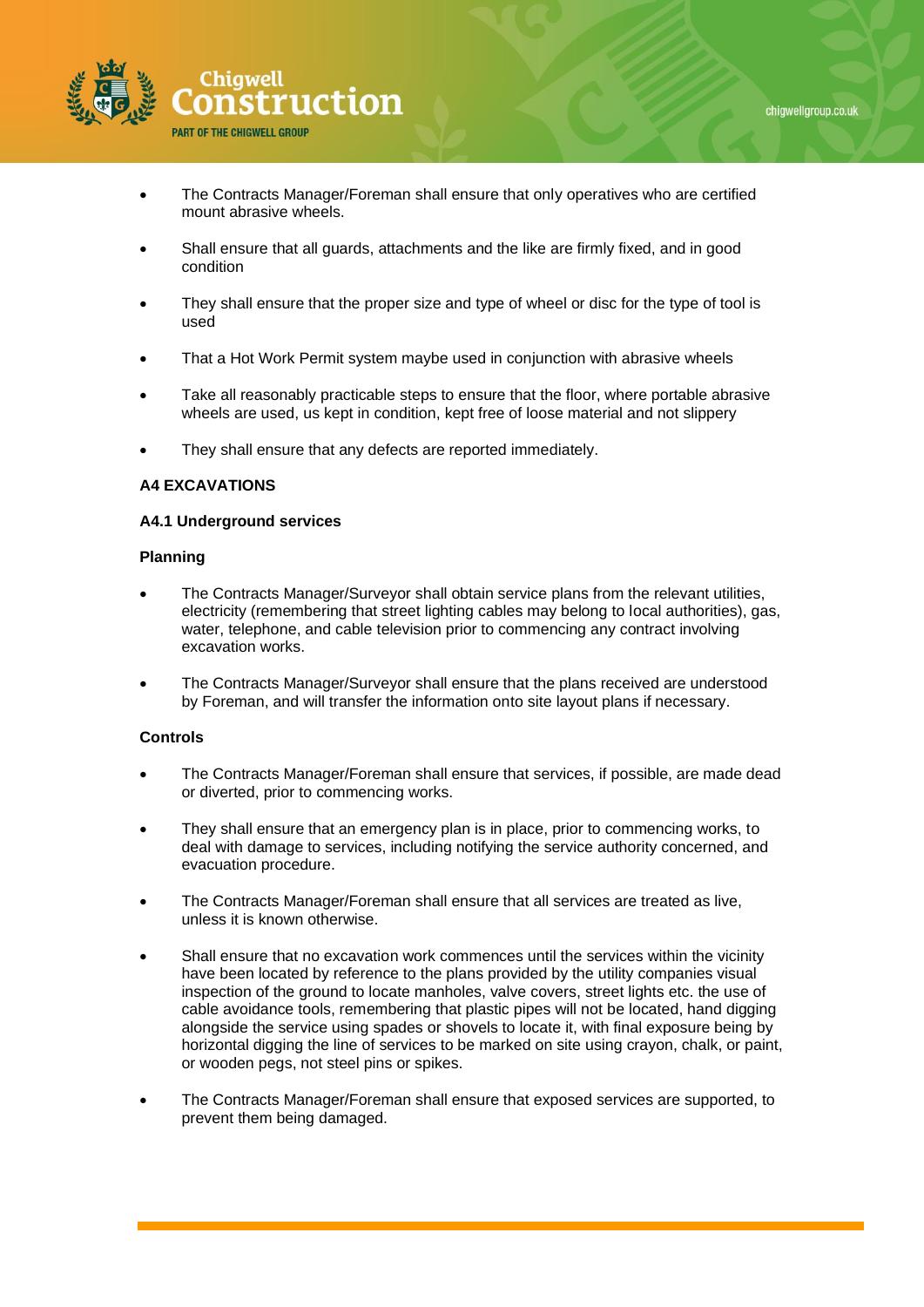



- Shall ensure that no hand held power tools, or excavating machinery, are used within 0.5m of service lines.
- Shall ensure that any suspected damage to services, however minor is reported.
- Shall ensure that backfilling around pipes, or cables, is carried out with fine material, and any warning tapes or markers are replaced.

## **A4.2 Excavation**

## **Planning**

- The Contracts Manager and Site Agent/Foreman shall assess the excavation requirements, taking into account any site investigation details available, soil tests or trial holes, the presence of ground water, the method of excavation to be used, the location of nearby existing structures and the method of any necessary support, although preferably the excavation sides should be battered.
- The Contracts Manager and Site Agent/Foreman shall ensure that all necessary timbering, trench sheets, props, baulks etc. are available, on site, before excavation commences.

- The Contracts Manager and Site Agent/Foreman shall identify the type of ground, by trial pitting, prior to commencing works if this information was not given within the contract documentation.
- They shall ensure that any non standard support systems are designed by a competent person.
- They shall ensure that any structures which may be undermined by the excavation are supported by systems, which are deigned by a competent person.
- The Site Agent/Foreman shall ensure that all underground services are located and that there is sufficient headroom for any mechanical excavation plant to be used.
- Shall ensure that support systems are installed, or battering is undertaken, as the excavation progresses, and that work at the face is never ahead of the supports.
- Shall ensure that sufficient ladders are available for access and egress.
- Shall inspect the excavation at the start of each shift, and record the findings.
- Shall ensure that spoil heaps, materials, plant, or vehicles are kept at least 1m from the edge of the excavation.
- Shall ensure that the excavation has edge protection, in the form of a toe board, and that stop blocks are provided, to prevent vehicles or plant over-running into the excavation.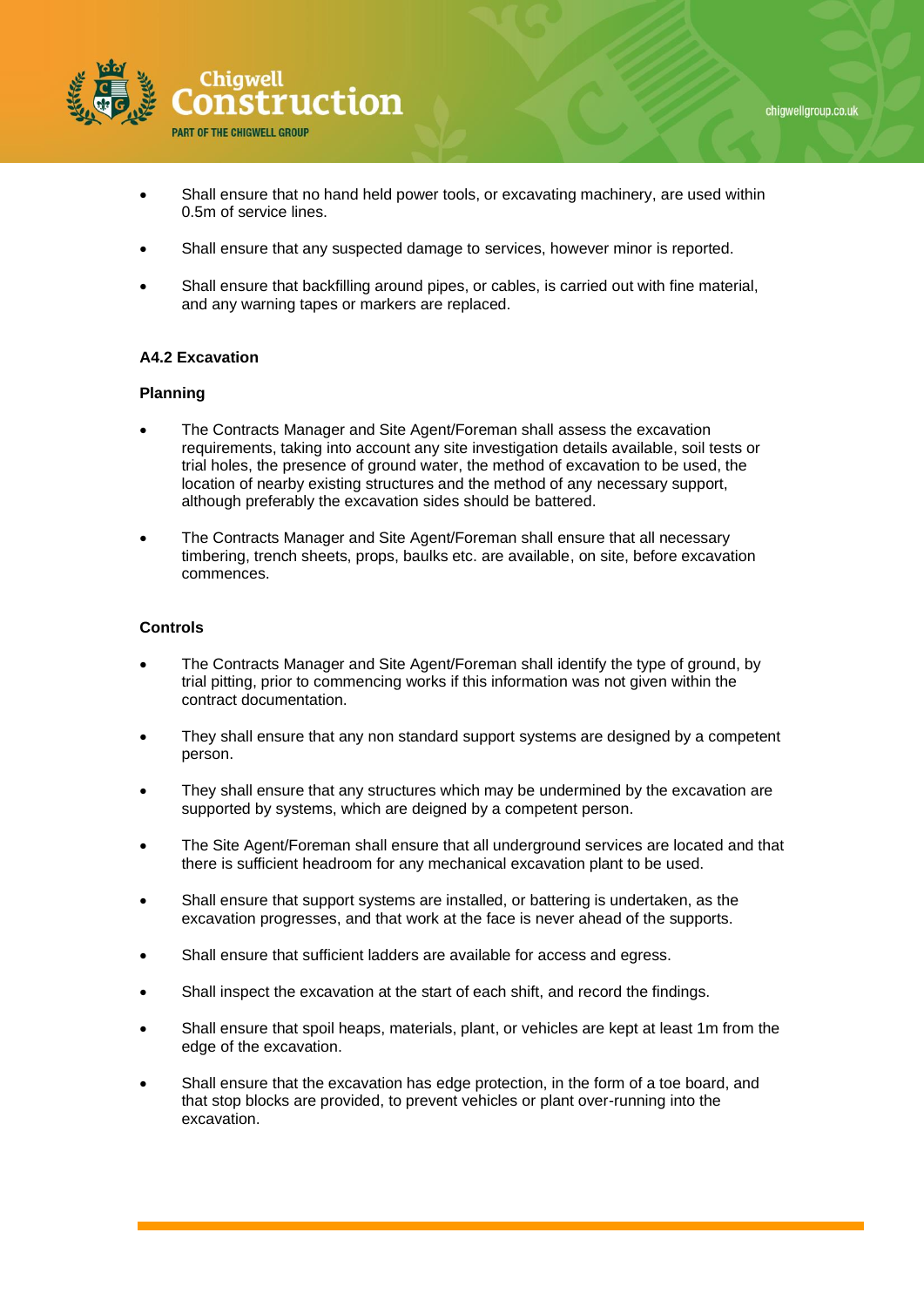



- Shall ensure that edges of excavations deeper than 2m are protected by substantial barriers to prevent people falling in. In addition, if members of the public are able to approach the excavation then the excavation shall be fenced off.
- Shall ensure that diesel or petrol engines are not operated in or near the excavation, without adequate ducted or forced air ventilation.

# **A5 SPECIAL RISKS**

## **A5.1 Permit to work**

## **Planning**

- The Contracts Manager shall ascertain whether works are subject to permit to work systems.
- Shall instigate a permit to work system when working on high risk electrical installations.
- Shall instigate a confined space permit to work system.
- The Contracts Manager shall ensure that they instigate a permit to work system.

## **Controls**

• The Contracts Manager/Foreman shall ensure that permit to work systems are understood and complied with by the operatives concerned.

## **A5.2 Confined spaces**

#### **THE CONFINED SPACES REGULATIONS 1997**

Wherever possible entry into confined spaces will be avoided; however where this cannot be avoided, following the three steps below will help to ensure that work is without significant risk.

- 1. Find out as much information about the confined space as possible, including details of any previous contents and their associated hazards.
- 2. Never enter a confined space without a carefully prepared safe system of work and without a rescue plan that does not put rescuers at risk.
- 3. Always prepare thoroughly for work and adhere strictly to the rules of any permit to work system that applies.

#### **Planning**

• The Contracts Manager shall assess the requirements for work in confined spaces, such as tanks, ducts, silos, manholes, pipelines, sewers, underground chambers, excavations, rooms with little or no ventilation, and if the works cannot be avoided, or tackled some other way, shall instigate a permit to work system.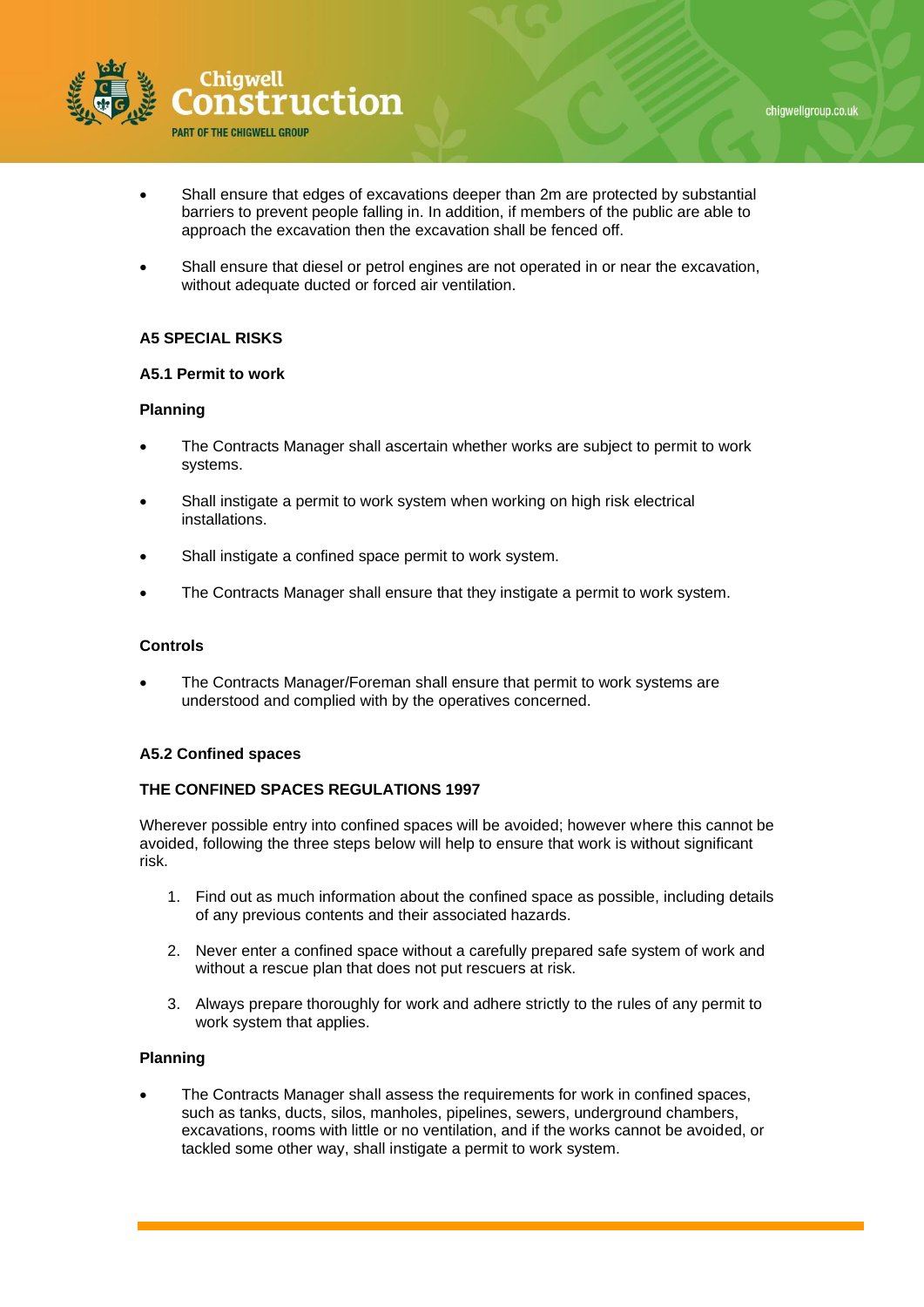

- Shall produce a risk assessment and method statement, applicable to the works to be carried out within the confined space. The safe system of work shall incorporate, testing the atmosphere prior to entry, continuous monitoring in the work space, and maintaining contact between the operative and the attendant, in free air, who is trained to carry out emergency procedures.
- Shall ensure that operatives, expected to work in confined spaces, are over 18 years old, preferably under 50 years old, and physically and mentally suitable for the task.
- Shall ensure that all concerned are adequately trained, including supervisors, operatives expected to enter and work within the confined space, operatives who will act as attendants, and operatives appointed to form a rescue team.

#### **Controls**

- The Contracts Manager/Foreman shall ensure that the permit to work system, is instigated and complied with.
- They shall ensure that atmosphere testing is carried out, using chemical detector tubes, oxygen meters, and explosimeters, throughout the volume of the confined space. If it is necessary for someone to enter the space to carry out the test, they shall wear suitable breathing apparatus (not a canister respirator), a safety harness and a lifeline, held by the attendant outside to pull the tester out if necessary, and resuscitation apparatus shall be kept ready for immediate use.
- The Contracts Manager/Foreman shall ensure that no one enters the confined space without their authority, even in an emergency.
- Shall ensure that no smoking or naked lights are permitted in or near confined spaces, that only non-sparking tools are used, that no nylon lines or clothing are allowed, and that only flameproof or intrinsically safe electrical tools and lighting are used.
- Ensure that any forced air ventilation and extraction requirements are instigated.
- Shall ensure that an adequate and reliable fail safe communication system is specified (not sound, when breathing apparatus is being worn), on the permit to work, and that it is not reliant on a signal to be given by the worker in the confined space. If space allows, a minimum of two people shall enter the confined space when working out of sight of the attendant. In some instances, a regular shout from the attendant to the operative inside the space works well – if no answer is heard the attendant starts the emergency procedures.
- Shall ensure that other permit to work systems, i.e. hot work are instigated and complied with, if required within the confined space.

## **B Health Hazards**

**B1 Asbestos**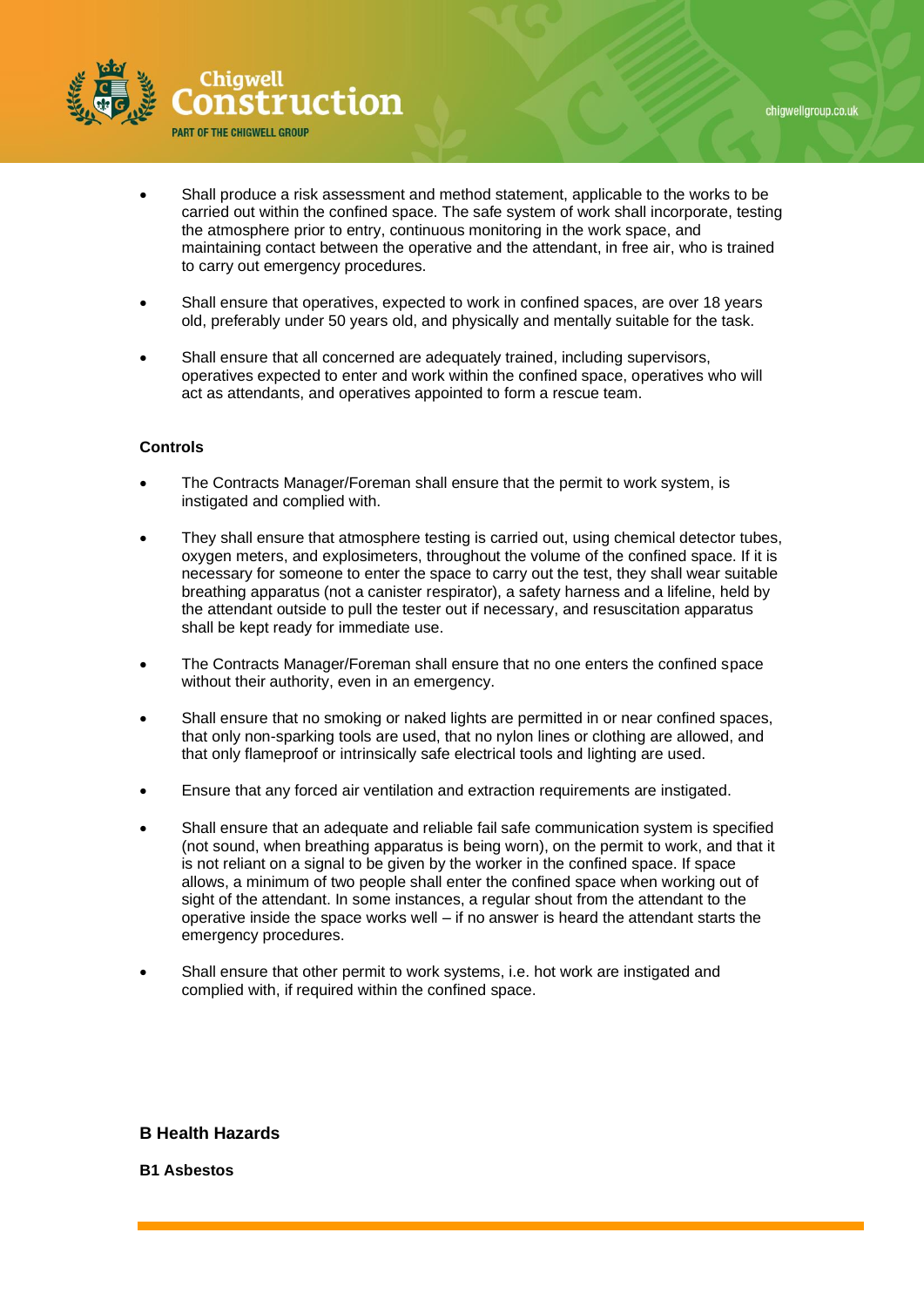

The Control of Asbestos Regulations 2012, apply.

#### **Planning**

- The Contracts Manager shall assess the likelihood of operatives being exposed to asbestos based materials, by examining the Principal Designer outline health and safety plan, or consulting the buildings owners to see if asbestos material is known to be present on the site, and by the age of the building – any building constructed or refurbished before the 1980's may contain asbestos materials.
- The Contracts Manager and the Surveyor shall inspect the building or areas of the building, prior to 'commencement of any demolition, alteration or drilling works, to identify the location, type and condition of any asbestos which could be disturbed, paying particular attention to
	- > boiler and pipe lagging insulation boards
	- > ceiling tiles
	- > stipple or textured coatings
	- > sprayed fire protection or acoustic insulation coatings roofing and cladding sheets
	- > drainage goods
- The Contracts Manager shall assess the information gathered, from the above and, if possible, choose a work method which avoids any disturbance of asbestos containing material, and if this is not possible request instructions from the Contract Administrator and also make an assessment of the likely exposure to airborne dust of employees or others, to ascertain the necessary precautions.
- Shall ensure that all works on asbestos insulation, asbestos insulation board are carried out by licensed asbestos specialist contractors.
- Although there is no requirement for a licence to work on asbestos cement sheet, or with asbestos cement products like ducts and pipework the Contracts Manager shall normally ensure that such works are carried out by a licensed subcontractor, The exemption being where exposure to fibres is low level, for example when removing small numbers (less than 2m2) of good condition ceiling tiles or undamaged asbestos cement sheets, or drilling a few holes as part of plumbing or electrical work where disposable respirators may give adequate protection.
- The Contracts Manager shall ensure that Foremans and operatives are trained in the recognition of asbestos products.

## **Controls**

• The Contracts Manager/Foreman and operatives shall ensure that if asbestos, or suspected asbestos, is discovered, which was not identified during the initial assessment, then work is stopped immediately, and the area is protected to prevent further disturbance. Shall contact the Contract Administrator for instructions, and also inform the Contracts Manager.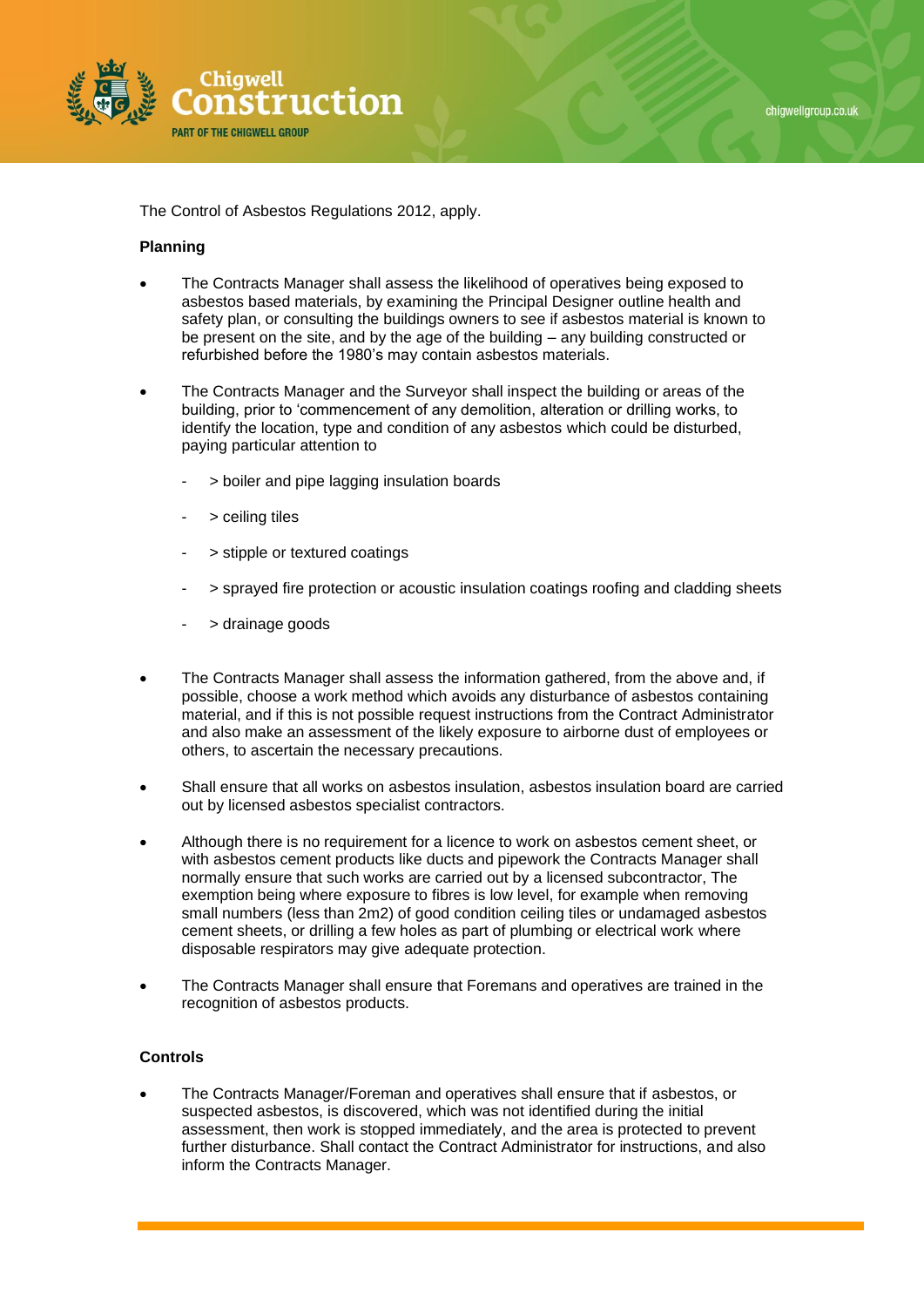

- Shall ensure that the subcontractor works in accordance with their agreed method statement, and that no unauthorised person enters the work area.
- Shall ensure that, upon completion of the works by the licensed subcontractor, that the area is clean and safe for operatives and others to enter.
- Shall ensure that when the Company removes or works on asbestos materials, in accordance with the procedures outlined in the planning stage
	- the area is cleared of non  $-$  involved people
	- the area is cleared of movable objects, and fixed objects are covered with impervious dust sheets
	- the area is segregated with barriers and 'Respirator Area' warning signs are displayed, the asbestos material is dampened down with water
	- any visible dust is vacuumed up before, during and after the works
	- only hand tools are used
	- the operatives, tools, dust sheets etc. are decontaminated by vacuuming totally, and overalls, overshoes, disposable respirators are treated as asbestos waste.
- The Contracts Manager/Foreman shall ensure that any asbestos materials removed by the Company are wrapped and sealed in polythene sheet, marked to indicate the presence of asbestos, and are removed from site by licensed waste carriers in accordance with the Hazardous Waste (England and Wales) Regulations 2005.

#### **B2 Noise**

The Noise at Work Regulations 2005, the Control of Pollution (Amended) Act 1989 and the Environmental Protection Act 1990 apply.

#### **Planning**

- The Contracts Manager shall assess the noise levels of equipment and plant to be used on the works, from information provided by the hire companies. If required a noise level assessment shall be carried out.
- Shall investigate whether the works can be done by methods not involving noisy equipment, and if this is not possible or involves other risks, e.g. manual handling, vibration white finger, then the quietest equipment available shall be used,

- The Contracts Manager/Foreman shall ensure that a sufficient quantity of ear protectors are available on site, and that operatives and others exposed to noise, above the action levels, are informed that there is a risk to their hearing, and of the preventative measures to be taken.
- The Contracts Manager/Foreman shall ensure that, as far as practicable, noise is quietened at source, by keeping the covers closed on compressors, fitting mufflers to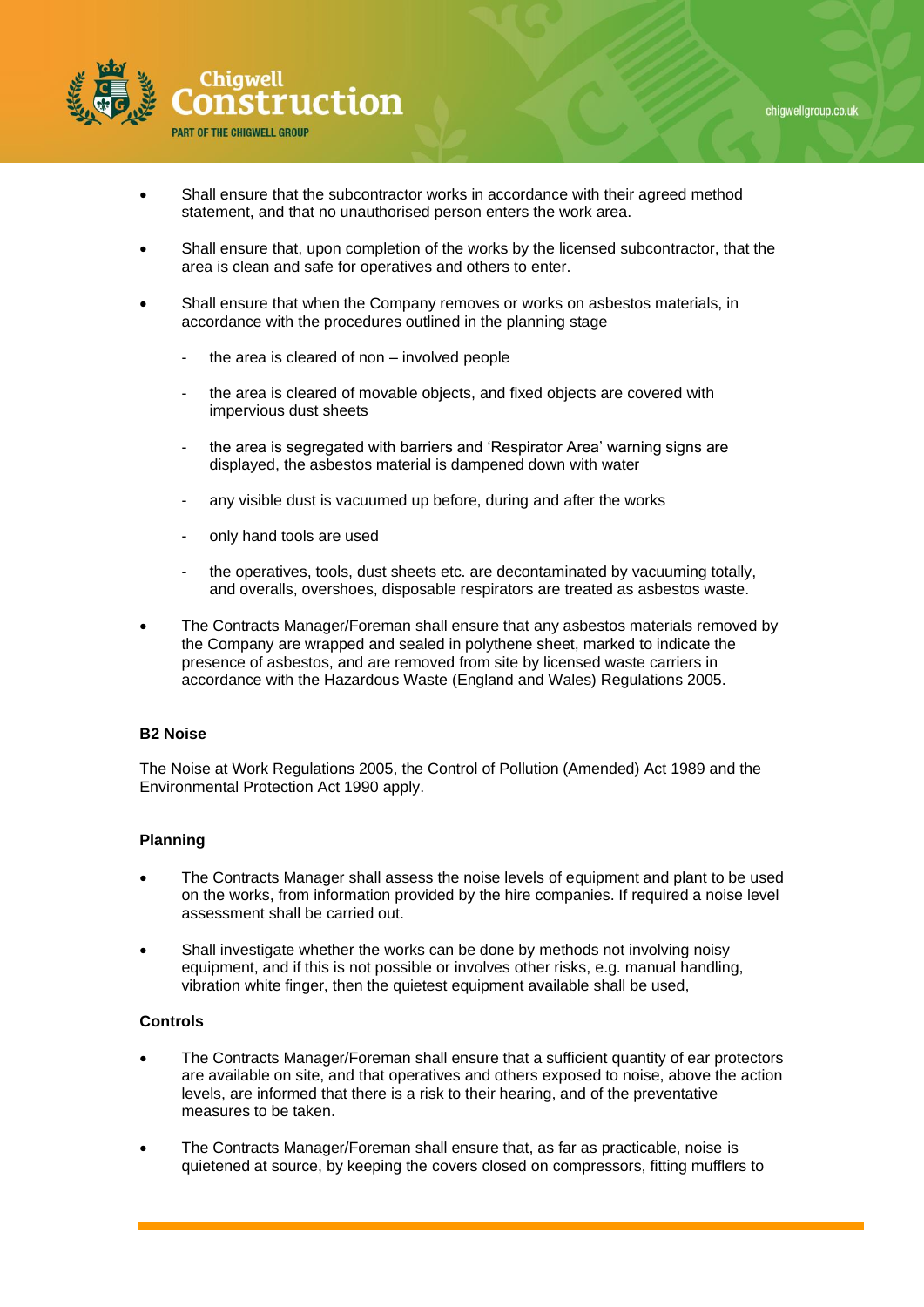



breakers etc., making sure the silencers on plant are in good order, directing the exhausts of plant away from the work area,

- Shall ensure that, as a general rule, if the operative using the equipment has to shout to a person 2m away to be understood, noise prevention or protection is actioned.
- Shall ensure that ear protection areas are adequately demarcated and signed.

## **B3 Vibration**

#### **Planning**

• The Contracts Manager shall assess whether the works can be carried out by methods which do not involve hand held power tools, particularly pneumatic breakers and disc grinders. If this is not possible, then equipment which can do the job properly, in the shortest time, shall be used.

## **Controls**

- The Contracts Manager/Foreman shall ensure that equipment is maintained, so that it is properly balanced, has no loose or worn parts, and blades, cutters, points are sharp.
- Shall ensure that operatives take work breaks to avoid long periods on uninterrupted vibration, and keep their hands warm to get a good flow of blood to the fingers by wearing gloves, having hot food or drinks, massaging the fingers.

#### **B4 Dust**

#### **Planning**

- The Contracts Manager/Foreman shall assess the likelihood, and quantity, of dust being produced by the works.
- Shall investigate whether the works can be carried out in a way that does not produce dust, or reduced the amount of dust produced, e.g. extraction at the tool.
- Shall plan the screening, and filtered air extraction, arrangements to control dust.

#### **Controls**

- The Contracts Manager/Foreman shall ensure that work areas are kept clear of non involved people, and that any necessary temporary screens and ventilation arrangements are in place, prior to commencing work.
- Shall ensure that extraction at source equipment is maintained and kept in good working order.
- Shall ensure that dust-forming materials are wetted, to suppress the dust.

# **C Personal Protection**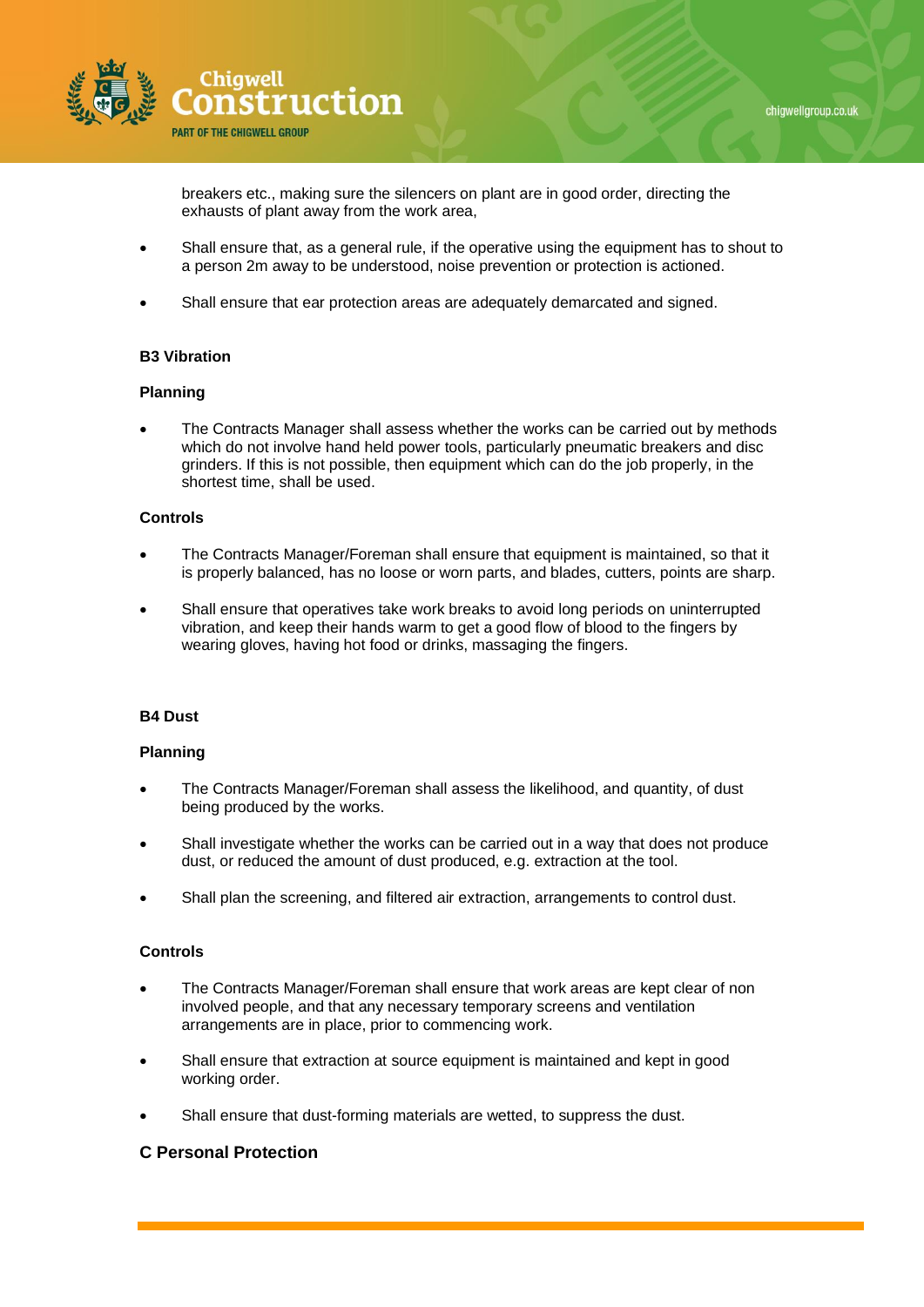

#### **C1 Protective clothing and equipment**

The Personal Protective Equipment at Work Regulations 1992 contains general requirements for the provision and use of equipment. However, in practice, these regulations do not apply to hearing protection, head protection, most respiratory protective equipment (RPE) and many types of protective clothing as these items are covered by other regulations:

- The Control of Lead at Work Regulations 2002
- The Control of Asbestos Regulations 2012
- The Control of Substances Hazardous to Health Regulations 2002
- The Noise at Work Regulations 2005
- The Personal Protective Equipment Regulations 1992

The Personal Protective Equipment (EC Directive) Regulations 1992 require all PPE, supplied after 30 June 1995, to carry a 'CE' mark, to indicate that it has been certified by independent inspection bodies.

#### **Planning**

- The Contracts Manager shall establish what, and how much, protective equipment and clothing is required for the works, from the prepared risk and COSHH assessments.
- Shall take into account the views of employees, on the comfort and convenience of particular items of protective equipment, before final selection if made.
- Shall plan for the following

#### *Head Protection*

The Construction (Head Protection) Regulations 1989 require that hard hats are provided, and worn, wherever there is a risk of being struck by falling materials, or there is a risk of people hitting their heads. In reality, this will mean that all Company sites are completely hard hat areas with very little exception, mainly within site accommodation, and information on areas where hard hats are not required shall be displayed in writing, normally in mess rooms. The exception to the wearing of hard hats is for turban wearing Sikhs, who are exempt from the requirements.

#### *Foot Protection*

If there is a risk of objects/materials being dropped on peoples feet, or nails or other sharp objects penetrating the sole, then foot protection is required. In reality, this will mean that all Company sites are foot protection areas and safety boots, with toe caps and sole plates shall be worn. Sole plates are not recommended for scaffolders or roofers, due to the lack of feel, but good grip is required. Wellington boots shall be required for employees working in water or wet concrete.

*Eye Protection*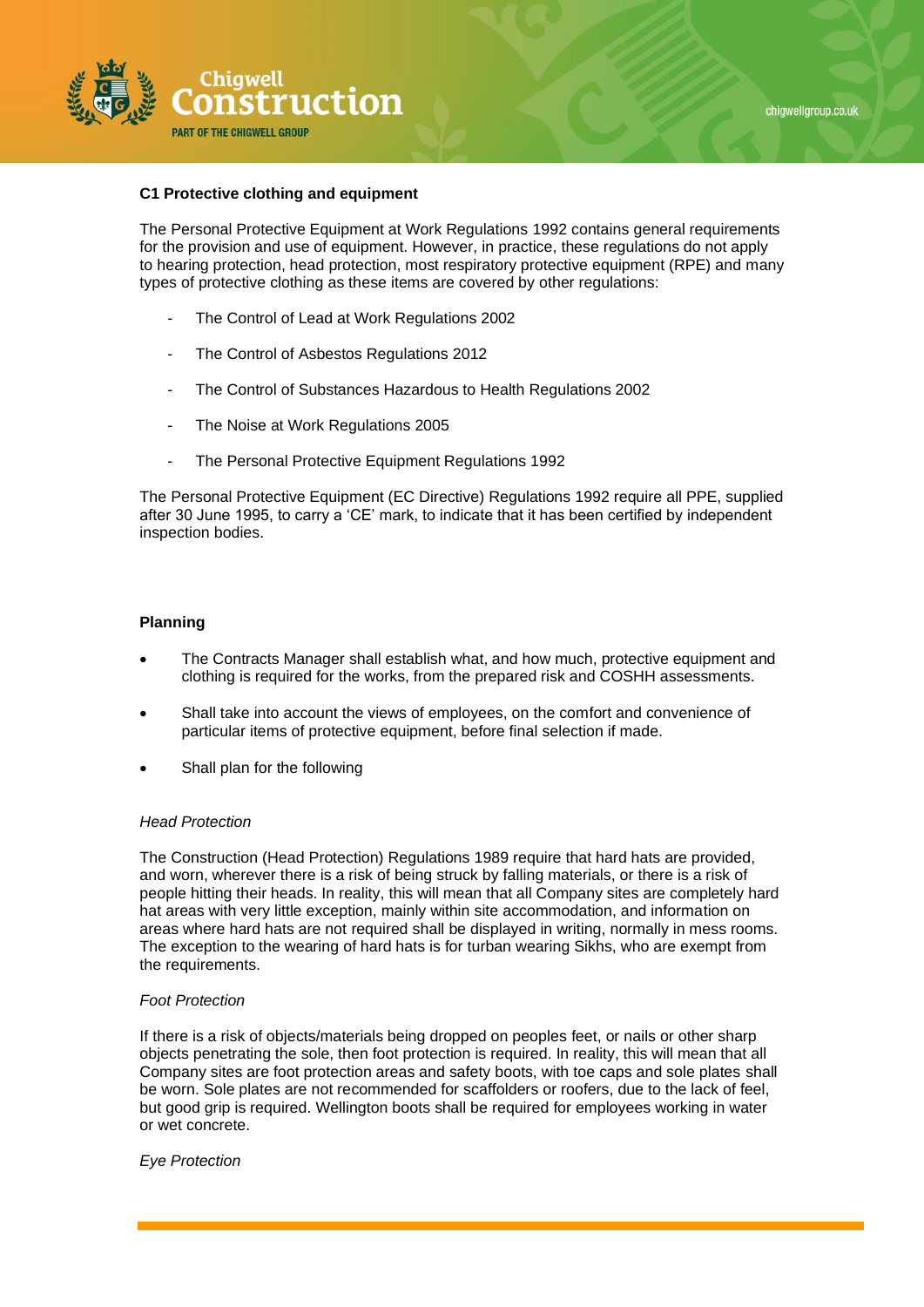

Safety, or box, goggles protect from most hazards, dust, chemical or gas, impact from flying objects, sparks. They are also available in 'Molten Metal Splash' approved form. Welding goggles and shields for gas or arc welding.

#### *Ear Protection*

Earplugs for relatively low noise levels, ear defenders for most noise area levels, and noise helmets for areas at the upper end of the harmful zone, above 11 5dB(A). Ear protection shall be selected using the manufacturers attenuation charts, showing the noise reduction of the equipment over a range of frequencies.

#### *Hand Protection*

The type of protection provided will depend on the hazard and the job to be carried out, e.g. for the handling of small objects, the glove should be flexible to give good dexterity, whereas a glove for heat protection will not have much, if any, flexibility. For most normal site operations, where abrasion and tear resistance is required, leather palmed work gloved shall be used.

#### *Body Protection*

Wet and cold weather clothing, high visibility clothing for works on roads, or for banksmen/signallers, overalls, coveralls as identified in COSHH assessments.

#### *Respiratory Protective Equipment (RPE)*

To be used whenever toxic materials, liable to produce dust, gases, or vapours are being used, or are present, and to protect against nuisance dust. If the environment is going to be oxygen deficient, e.g. in confined spaces, breathing apparatus will be required, whereas if sufficient oxygen is present respirators will be used.

Selection of equipment depends upon its efficiency to remove contaminants, known as its nominal protection factor (npf). The absolute minimum npf required can be obtained by dividing the concentration of contaminant in the work area by the occupational exposure limit (OEL) which may be inhaled.

Disposal respirators, or dust masks, have a npf of 5.

Half mask respirators, which have differing cartridges for protection against different dust, gases or vapours, have a npf of 10.

Full facepiece respirators, again with differing cartridges, have a npf of 50.

Full facepiece positive pressure powered respirators have a npf of 500.

Breathing apparatus is not normally required for the Company's operations, and specialist advice shall be sought.

#### *Safety Harnesses and Belts*

Safety harnesses shall only be used where fall prevention measures, working platforms or safety nets, cannot be provided, and shall be used in conjunction with a fall arrestor. Operatives working within confined spaces shall use rescue harnesses.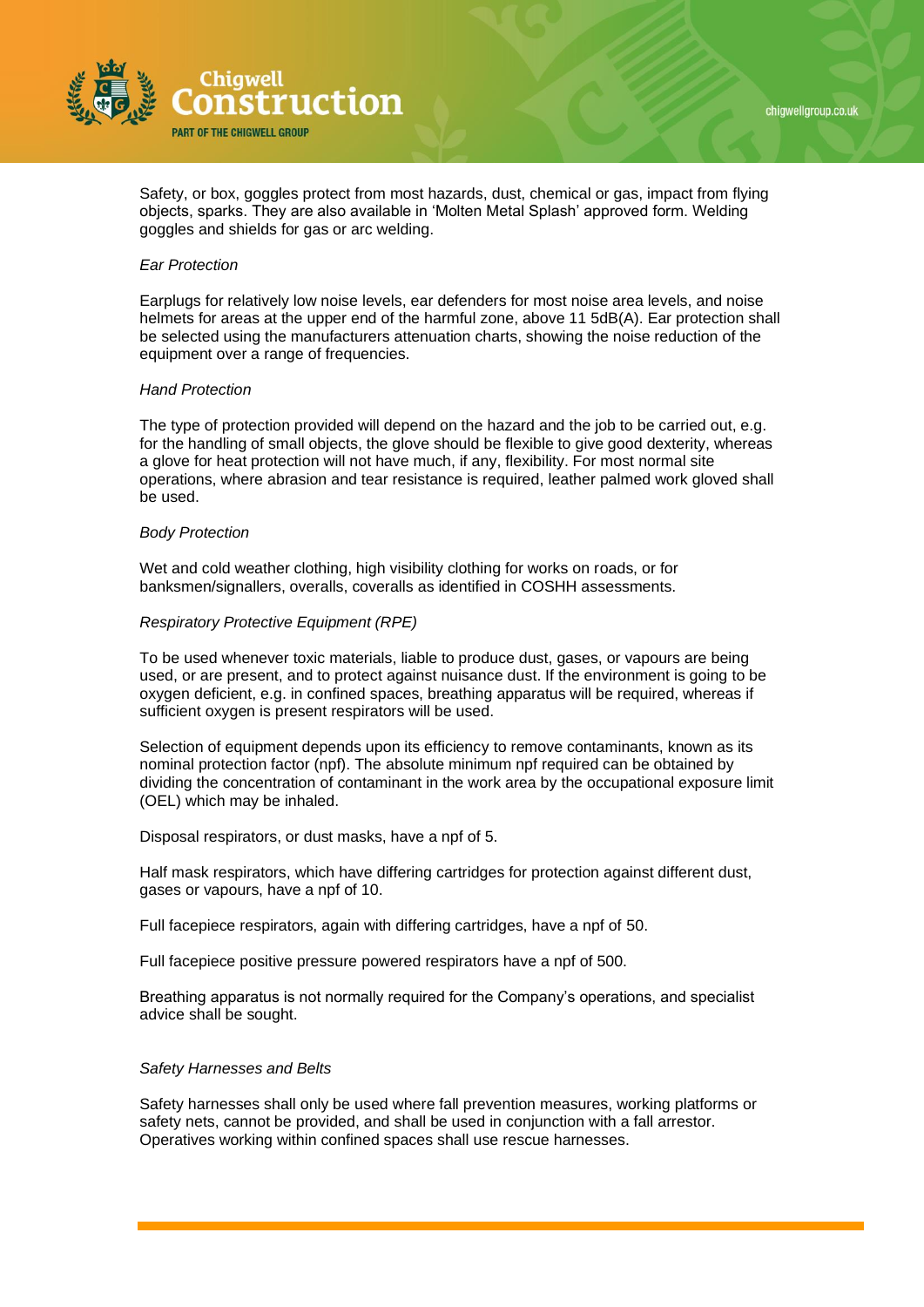

- The Contracts Manager/Foreman shall plan the storage requirements for equipment, with items of RPE and safety harnesses being kept in a site store.
- Shall plan the training of, and provide information, to employees including:
	- the nature of the hazard
	- the source of the hazard
	- the effects of the exposure to the hazard
	- the way in which the PPE functions
	- the way in which the PPE must be worn
	- any limitations of the PPE
	- the way in which the PPE must be inspected and stored
	- to whom, usually the Contracts Manager/Foreman, any defects or loss should be reported

- The Contracts Manager/Foreman shall ensure that the recommended PPE is worn, and used properly, by all concerned, including subcontractors and the self-employed. Subcontractors and the self-employed shall provide their own PPE.
- Shall ensure that all PPE is examined, in accordance with the manufacturers recommendations, before being issued. Normally, only new equipment shall be issued.
- Shall ensure that the training is carried out.
- The Contracts Manager/Foreman and operatives shall ensure that PPE is inspected before use, for cleanliness and defects, and that maintenance is carried out in accordance with the manufacturers instructions.
- The Contracts Manager/Foreman shall ensure that sufficient quantities of hard hats are available for visitors, and that they are worn.
- Operatives shall report any defects in, or loss of, PPE to the Contracts Manager/Foreman immediately, and obtain replacements.
- Operatives shall ensure that personal hygiene requirements, as identified in the COSHH assessments are undertaken.